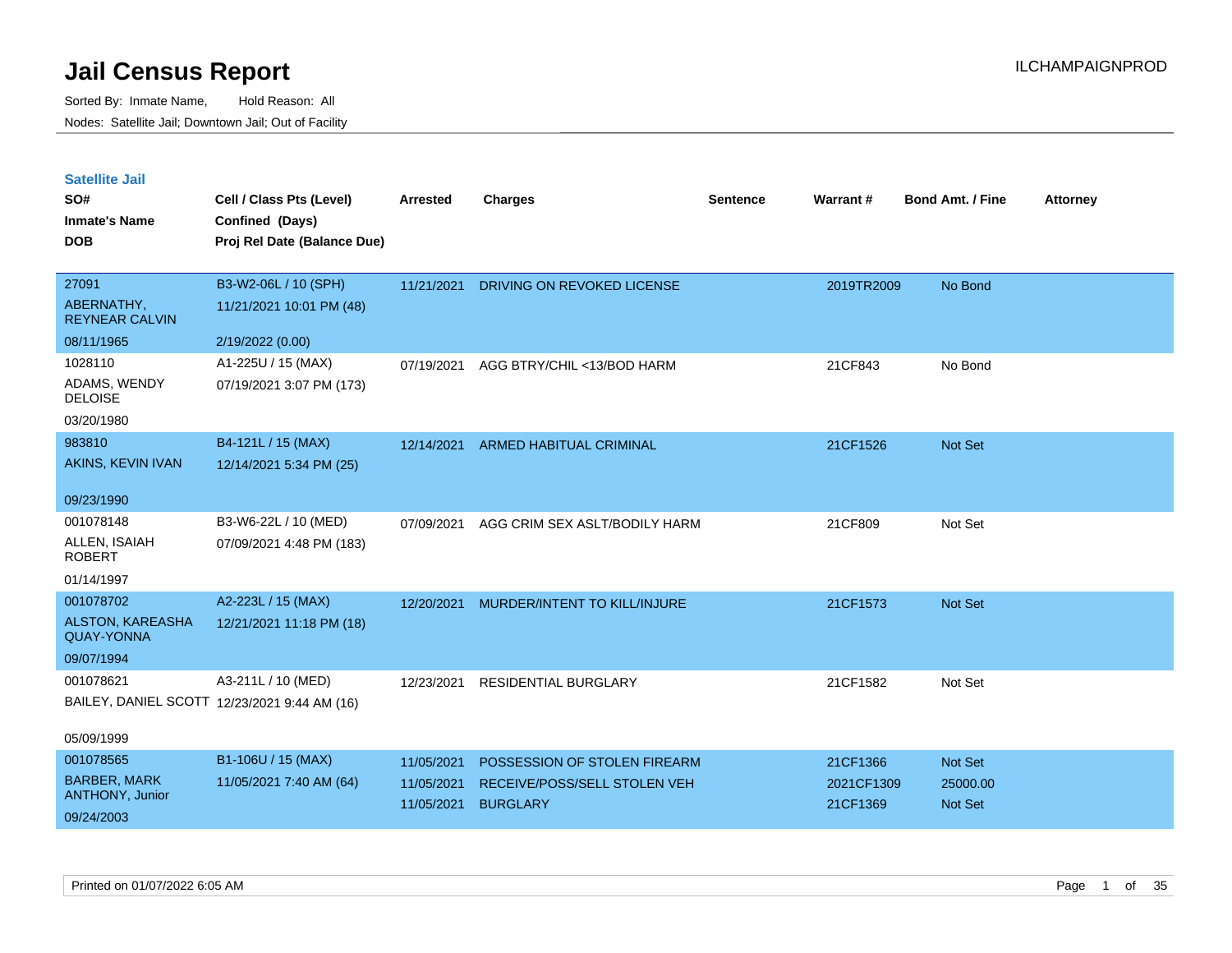Sorted By: Inmate Name, Hold Reason: All Nodes: Satellite Jail; Downtown Jail; Out of Facility

| ivuutos. Saltiilit Jall, Duwilluwii Jall, Oul of Facility |                             |            |                                        |                 |            |                         |                 |
|-----------------------------------------------------------|-----------------------------|------------|----------------------------------------|-----------------|------------|-------------------------|-----------------|
| SO#                                                       | Cell / Class Pts (Level)    | Arrested   | <b>Charges</b>                         | <b>Sentence</b> | Warrant#   | <b>Bond Amt. / Fine</b> | <b>Attorney</b> |
| <b>Inmate's Name</b>                                      | Confined (Days)             |            |                                        |                 |            |                         |                 |
| <b>DOB</b>                                                | Proj Rel Date (Balance Due) |            |                                        |                 |            |                         |                 |
|                                                           |                             |            |                                        |                 |            |                         |                 |
| 1073281                                                   | A2-222L / 5 (ADS)           | 11/15/2021 | DOM BTRY/CONTACT/1-2 PRECONV           |                 | 2021CF206  | 5000.00                 |                 |
| <b>BASLER, MONET</b><br><b>MARISA</b>                     | 11/15/2021 11:08 PM (54)    |            |                                        |                 |            |                         |                 |
| 08/17/1994                                                |                             |            |                                        |                 |            |                         |                 |
| 001078535                                                 | B2-T2-07U / 15 (SPH)        | 10/26/2021 | CRIM SEX ASSAULT/FORCE                 |                 | 21CF1305   | Not Set                 |                 |
| BERRY, DAVID ISAAC                                        | 10/26/2021 10:52 AM (74)    |            |                                        |                 |            |                         |                 |
|                                                           |                             |            |                                        |                 |            |                         |                 |
| 09/23/2000                                                |                             |            |                                        |                 |            |                         |                 |
| 1057334                                                   | B4-221U / 15 (MAX)          | 10/27/2021 | MURDER/INTENT TO KILL/INJURE           |                 |            | No Bond                 |                 |
| BEVERLY, DAVID<br><b>BENJAMIN</b>                         | 10/27/2021 1:42 PM (73)     |            |                                        |                 |            |                         |                 |
| 03/31/1987                                                |                             |            |                                        |                 |            |                         |                 |
| 29626                                                     | B1-105U / 10 (MED)          | 11/09/2021 | MFG/DEL 15<100 GR COCA/ANALOG          |                 | 21CF1387   | Not Set                 |                 |
| <b>BISHOP, DARRELL</b><br>EDWARD                          | 11/09/2021 4:46 PM (60)     |            |                                        |                 |            |                         |                 |
| 07/18/1968                                                |                             |            |                                        |                 |            |                         |                 |
| 1042245                                                   | A2-221L / 5 (MIN)           | 01/05/2022 | DRVG UNDER INFLU OF ALCOHOL            |                 | 17DT479    | 25000.00                |                 |
| <b>BLUE-CARTER,</b><br><b>JAZZLYN KAYONNA</b>             | 01/05/2022 10:05 PM (3)     |            | 01/05/2022 AGG DUI/LIC SUSP OR REVOKED |                 | 22CF19     | <b>Not Set</b>          |                 |
| 07/07/1996                                                |                             |            |                                        |                 |            |                         |                 |
| 963337                                                    | B2-T3-09U / 10 (MED)        | 12/14/2021 | CRIMINAL DAMAGE <\$500/SCHOOL          |                 | 21CF262    | Not Set                 |                 |
| BONE, DALLAS<br><b>LOWELL</b>                             | 12/14/2021 11:37 AM (25)    |            |                                        |                 |            |                         |                 |
| 06/12/1984                                                |                             |            |                                        |                 |            |                         |                 |
| 51247                                                     | B1-202U / 10 (MED)          | 04/15/2021 | FELON POSS/USE WEAPON/FIREARM          |                 | 21CF411    | Not Set                 |                 |
| <b>BROWN, DANTE</b><br><b>MAURICE</b>                     | 04/15/2021 6:24 PM (268)    |            |                                        |                 |            |                         |                 |
| 04/19/1979                                                |                             |            |                                        |                 |            |                         |                 |
| 29957                                                     | B4-222L / 15 (MAX)          | 11/13/2021 | FELON POSS/USE WEAPON/FIREARM          |                 | 21CF1390   | Not Set                 |                 |
| BROWN, RODNEY<br><b>LOUIS</b>                             | 11/13/2021 8:57 PM (56)     | 11/13/2021 | AGG CRIM SX AB/>5 YR OLDER VIC         |                 | 2019CF0718 | 250000.00               |                 |
| 01/07/1968                                                |                             |            |                                        |                 |            |                         |                 |

Printed on 01/07/2022 6:05 AM Page 2 of 35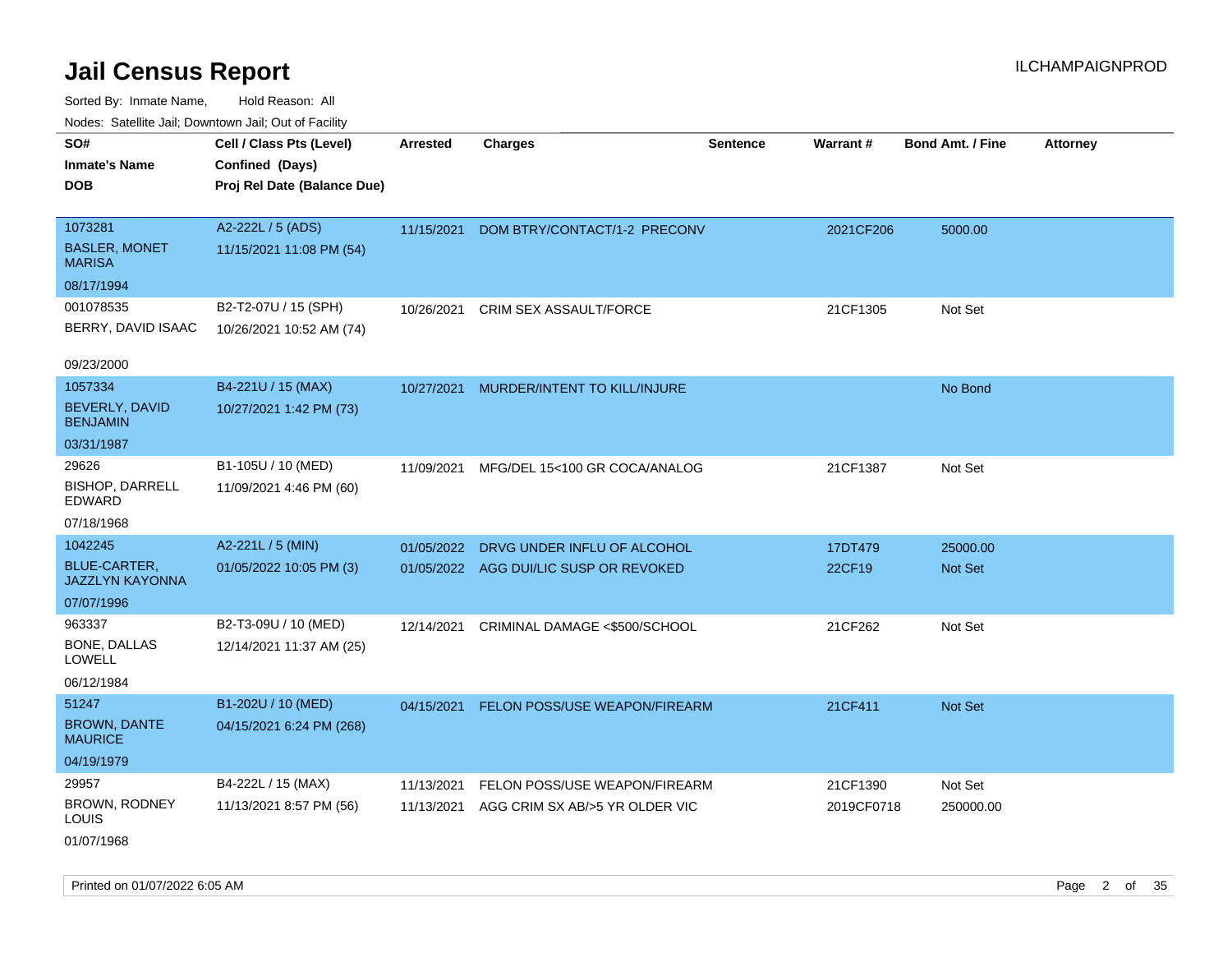| ivouss. Satellite Jali, Downtown Jali, Out of Facility |                                             |                 |                                               |                 |            |                         |                 |
|--------------------------------------------------------|---------------------------------------------|-----------------|-----------------------------------------------|-----------------|------------|-------------------------|-----------------|
| SO#                                                    | Cell / Class Pts (Level)                    | <b>Arrested</b> | <b>Charges</b>                                | <b>Sentence</b> | Warrant#   | <b>Bond Amt. / Fine</b> | <b>Attorney</b> |
| <b>Inmate's Name</b>                                   | Confined (Days)                             |                 |                                               |                 |            |                         |                 |
| <b>DOB</b>                                             | Proj Rel Date (Balance Due)                 |                 |                                               |                 |            |                         |                 |
|                                                        |                                             |                 |                                               |                 |            |                         |                 |
| 001077945                                              | A1-124U / 10 (MED)                          | 11/13/2021      | AGG ASLT PEACE OFF/FIRE/ER WRK                |                 | 2021CF637  | 1000.00                 |                 |
| <b>BROWN, SIDREA</b>                                   | 11/13/2021 10:49 AM (56)                    | 11/13/2021      | <b>BURGLARY</b>                               |                 | 2021CF543  | 50000.00                |                 |
| <b>RENEIA</b>                                          |                                             | 11/17/2021      | <b>BURGLARY</b>                               |                 | 21CF1264   | 1000.00                 |                 |
| 07/23/1992                                             |                                             |                 |                                               |                 |            |                         |                 |
| 001078739                                              | <b>BOOKF-2 / 5 (MIN)</b>                    |                 | 01/05/2022 CRIMINAL TRESPASS BUILDING         |                 | 2020CM392  | 1000.00                 |                 |
| BRYANT, JUDITH ANN                                     | 01/05/2022 6:36 PM (3)                      |                 |                                               |                 |            |                         |                 |
|                                                        |                                             |                 |                                               |                 |            |                         |                 |
| 10/22/1957                                             |                                             |                 |                                               |                 |            |                         |                 |
| 995894                                                 | A4-106L / 10 (ADS)                          | 12/28/2021      | FELON POSSESS WEAPON/2ND+                     | 5y (DOC)        | 2020CF709  | No Bond                 |                 |
|                                                        | BUTLER, JAMES LYNN 12/28/2021 11:05 AM (11) |                 |                                               |                 |            |                         |                 |
| 12/04/1991                                             |                                             |                 |                                               |                 |            |                         |                 |
|                                                        |                                             |                 |                                               |                 |            |                         |                 |
| 56936                                                  | B2-T1-01U / 15 (SPH)                        | 11/01/2021      | PUBLIC INDECENCY/EXPOSURE/3+                  | 3y/0m/0d (DO    |            | Not Set                 |                 |
| CALDWELL, STEVEN<br>ANDRE                              | 11/01/2021 1:09 PM (68)                     |                 |                                               |                 |            |                         |                 |
| 04/19/1982                                             |                                             |                 |                                               |                 |            |                         |                 |
| 001077954                                              | B3-W1-02L / 10 (MED)                        | 12/21/2021      | <b>RESIDENTIAL BURGLARY</b>                   |                 | 21CF1570   | <b>Not Set</b>          |                 |
| CALKINS, STEVEN RAY 12/21/2021 6:35 AM (18)            |                                             |                 |                                               |                 |            |                         |                 |
|                                                        |                                             |                 |                                               |                 |            |                         |                 |
| 01/01/1992                                             |                                             |                 |                                               |                 |            |                         |                 |
| 39474                                                  | B1-101U / 10 (ADS)                          | 07/06/2021      | MFG/DEL 15<100 GR HEROIN/ANLG                 |                 | 21CF792    | Not Set                 |                 |
| CAMPBELL, AARON                                        | 07/06/2021 11:56 PM (186)                   |                 |                                               |                 |            |                         |                 |
| <b>JACOB</b>                                           |                                             |                 |                                               |                 |            |                         |                 |
| 07/18/1974                                             |                                             |                 |                                               |                 |            |                         |                 |
| 1060436                                                | BOOKH-5                                     | 01/06/2022      | AGG DOMESTIC BATTERY/STRANGLE                 |                 | 2022CFAWOW | <b>Not Set</b>          |                 |
| CARTER, DERESHEO                                       | 01/06/2022 8:43 PM (2)                      | 01/06/2022      | FLEEING/ATTEMPT ELUDE OFFICER                 |                 | 2022CMAWOW | Not Set                 |                 |
| <b>DEWAYNE</b>                                         |                                             | 01/06/2022      | LEAVING THE SCENE INVOLV VEHICLE              |                 | 2022CMAWOW | Not Set                 |                 |
| 09/10/1991                                             |                                             |                 | 01/06/2022 RESIST/OBSTRUCTING A PEACE OFFICEF |                 | 2022CMAWOW | Not Set                 |                 |
| 001078729                                              | A4-105L / 15 (ADS)                          |                 | 01/02/2022 MURDER/INTENT TO KILL/INJURE       |                 | 20CF396    | 1000000.00              |                 |
| CARTER, TROY                                           | 01/02/2022 10:29 AM (6)                     |                 |                                               |                 |            |                         |                 |
| <b>DEMON</b>                                           |                                             |                 |                                               |                 |            |                         |                 |
| 01/02/2004                                             |                                             |                 |                                               |                 |            |                         |                 |
|                                                        |                                             |                 |                                               |                 |            |                         |                 |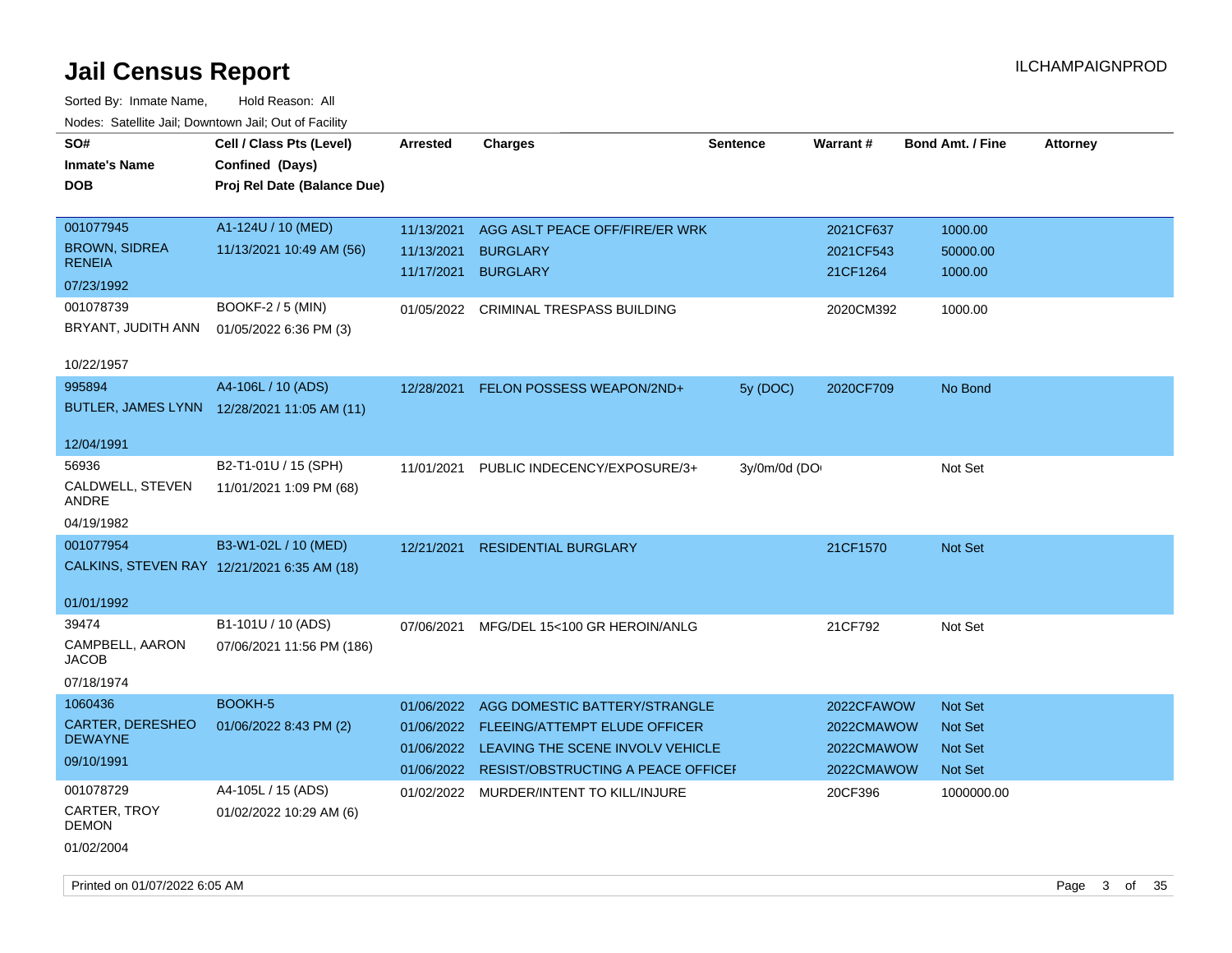Sorted By: Inmate Name, Hold Reason: All

Nodes: Satellite Jail; Downtown Jail; Out of Facility

| rouco. Calcillo Jali, Downtown Jali, Out of Facility |                                            |                 |                                     |                 |            |                         |                 |
|------------------------------------------------------|--------------------------------------------|-----------------|-------------------------------------|-----------------|------------|-------------------------|-----------------|
| SO#                                                  | Cell / Class Pts (Level)                   | <b>Arrested</b> | <b>Charges</b>                      | <b>Sentence</b> | Warrant#   | <b>Bond Amt. / Fine</b> | <b>Attorney</b> |
| <b>Inmate's Name</b>                                 | Confined (Days)                            |                 |                                     |                 |            |                         |                 |
| <b>DOB</b>                                           | Proj Rel Date (Balance Due)                |                 |                                     |                 |            |                         |                 |
|                                                      |                                            |                 |                                     |                 |            |                         |                 |
| 001078092                                            | A4-102L / 10 (ADS)                         |                 | 12/27/2021 AGG BATTERY/PUBLIC PLACE |                 | 2021CF1042 | 5000.00                 |                 |
| <b>WILLIAM</b>                                       | CHOUNARD, STANLEY 12/27/2021 10:47 PM (12) |                 |                                     |                 |            |                         |                 |
| 06/25/1986                                           |                                            |                 |                                     |                 |            |                         |                 |
| 001077485                                            | A1-226L / 15 (MAX)                         | 12/21/2021      | MURDER/INTENT TO KILL/INJURE        |                 | 2021CF1282 | 1000000.00              |                 |
| COLBERT, ARIEANA<br><b>FELICIA</b>                   | 12/21/2021 2:08 PM (18)                    |                 |                                     |                 |            |                         |                 |
| 12/13/2000                                           |                                            |                 |                                     |                 |            |                         |                 |
| 1048488                                              | A4-105U / 10 (ADS)                         | 12/30/2021      | ARMED VIOLENCE/CATEGORY I           |                 | 2022CF4    | Not Set                 |                 |
| <b>COLSON, WAYNE</b><br><b>ARTHUR, Third</b>         | 12/30/2021 8:27 AM (9)                     |                 |                                     |                 |            |                         |                 |
| 10/14/1995                                           |                                            |                 |                                     |                 |            |                         |                 |
| 34805                                                | B4-223U / 15 (MAX)                         | 10/01/2021      | DOMESTIC BATTERY                    |                 | 21CF1183   | Not Set                 |                 |
| CONERLY, KIN JOSEPH 10/01/2021 1:53 AM (99)          |                                            | 10/01/2021      | ARMED HABITUAL CRIMINAL             |                 | 21CF1184   | Not Set                 |                 |
|                                                      |                                            | 10/06/2021      | POSS STOLEN VEHICLE > \$25,000      |                 | 19CF1786   | Not Set                 |                 |
| 11/16/1971                                           |                                            |                 |                                     |                 |            |                         |                 |
| 1074319                                              | B2-T1-04L / 15 (SPH)                       | 10/12/2021      | AGGRAVATED CRUELTY TO ANIMALS       |                 | 21CF1238   | <b>Not Set</b>          |                 |
| <b>CRAIG, DAVUCCI</b><br><b>DAVION</b>               | 10/12/2021 11:36 AM (88)                   | 10/14/2021      | <b>MURDER</b>                       |                 | 21CF1239   | Not Set                 |                 |
| 08/02/2001                                           |                                            |                 |                                     |                 |            |                         |                 |
| 001077549                                            | B2-T3-10L / 10 (SPH)                       | 12/22/2020      | PRED CRIM SEX ASLT/VICTIM <13       |                 | 2020CF1469 | Not Set                 |                 |
| CRISTOBAL-MATEO,<br><b>CRISTOBAL</b>                 | 12/22/2020 1:17 PM (382)                   |                 |                                     |                 |            |                         |                 |
| 12/02/1988                                           |                                            |                 |                                     |                 |            |                         |                 |
| 988538                                               | B1-201L / 10 (MED)                         | 12/21/2021      | AGGRAVATED DOMESTIC BATTERY         |                 | 21CF1564   | <b>Not Set</b>          |                 |
| DAVIDSON, HARLEY<br><b>KYLE SCOTT</b>                | 12/21/2021 5:45 AM (18)                    |                 |                                     |                 |            |                         |                 |
| 08/05/1990                                           |                                            |                 |                                     |                 |            |                         |                 |
| 1023587                                              | B1-203U / 15 (MAX)                         | 09/24/2021      | MFG/DEL CANNABIS/2.5-10 GRAMS       |                 | 21CF1155   | Not Set                 |                 |
| DAVIS, MARTIN<br><b>DENNIS</b>                       | 09/24/2021 9:38 PM (106)                   | 09/24/2021      | ARMED HABITUAL CRIMINAL             |                 | 2021-CF681 | 500000.00               |                 |
| 12/02/1994                                           |                                            |                 |                                     |                 |            |                         |                 |

Printed on 01/07/2022 6:05 AM Page 4 of 35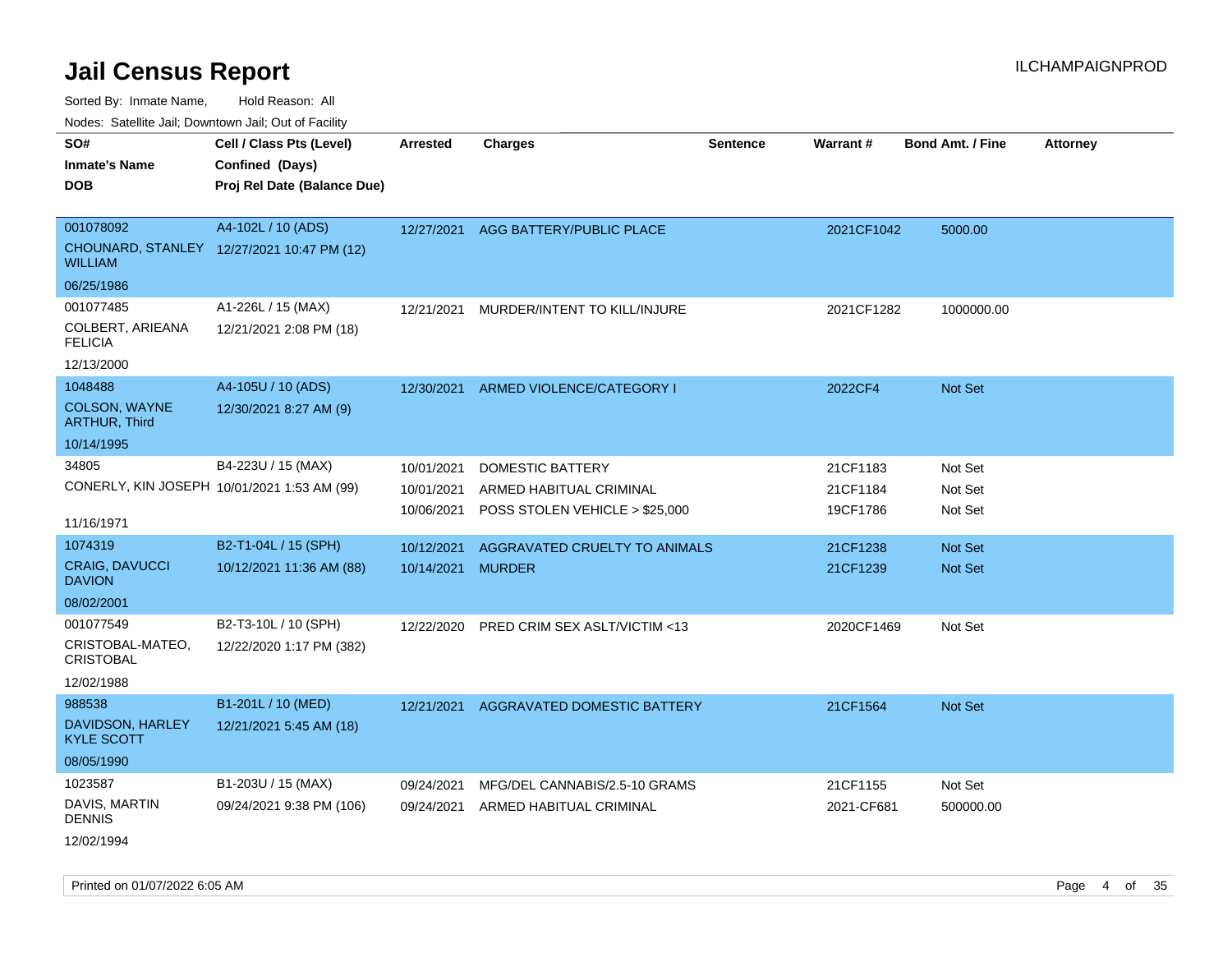| SO#<br><b>Inmate's Name</b><br><b>DOB</b> | Cell / Class Pts (Level)<br>Confined (Days)<br>Proj Rel Date (Balance Due) | <b>Arrested</b> | Charges                                  | <b>Sentence</b> | <b>Warrant#</b> | <b>Bond Amt. / Fine</b> | <b>Attorney</b> |
|-------------------------------------------|----------------------------------------------------------------------------|-----------------|------------------------------------------|-----------------|-----------------|-------------------------|-----------------|
|                                           |                                                                            |                 |                                          |                 |                 |                         |                 |
| 001078538                                 | B1-205L / 10 (MED)                                                         | 10/26/2021      | <b>CRIM SEX ASSAULT/FORCE</b>            |                 | 21CF1301        | Not Set                 |                 |
| DAWKINS, LEN                              | 10/26/2021 8:18 PM (74)                                                    |                 |                                          |                 |                 |                         |                 |
| 03/23/1987                                |                                                                            |                 |                                          |                 |                 |                         |                 |
| 56972                                     | B3-W8-32L / 10 (MED)                                                       | 08/30/2021      | POSS STOLEN VEHICLE > \$25,000           |                 | 21CF1044        | Not Set                 |                 |
| DAY, DANIEL JOSEPH                        | 08/30/2021 3:07 PM (131)                                                   | 09/04/2021      | <b>BURGLARY</b>                          |                 | 21CF1054        | Not Set                 |                 |
| 10/16/1982                                |                                                                            |                 |                                          |                 |                 |                         |                 |
| 49972                                     | A4-104U / 10 (ADS)                                                         |                 | 01/03/2022 FELON POSS/USE WEAPON/FIREARM | 2y (DOC)        | 20CF1476        | No Bond                 |                 |
| DICKERSON,<br><b>RAYMOND COLLIER</b>      | 01/03/2022 11:10 AM (5)                                                    |                 |                                          |                 |                 |                         |                 |
| 08/16/1978                                |                                                                            |                 |                                          |                 |                 |                         |                 |
| 25659                                     | B4-125L / 15 (MAX)                                                         | 06/15/2021      | <b>RESIDENTIAL BURGLARY</b>              |                 | 2020CF1218      | 50000.00                |                 |
| DORRIS, LORENZO                           | 06/15/2021 6:17 AM (207)                                                   | 06/15/2021      | <b>BURGLARY</b>                          |                 | 21CF689         | Not Set                 |                 |
| 07/19/1966                                |                                                                            |                 |                                          |                 |                 |                         |                 |
| 1024895                                   | B3-W5-20L / 10 (MED)                                                       | 12/15/2021      | MFG/DEL 100<400 GR COCA/ANLG             |                 | 21CF1535        | Not Set                 |                 |
| <b>EDWARDS, GEORGE</b><br><b>CORTEZ</b>   | 12/15/2021 12:26 PM (24)                                                   | 12/15/2021      | <b>AGGRAVATED BATTERY</b>                |                 | 21CF1536        | Not Set                 |                 |
| 06/19/1994                                |                                                                            |                 |                                          |                 |                 |                         |                 |
| 987328                                    | A2-122L / 10 (MED)                                                         | 12/11/2021      | AGG ASLT PEACE OFF/FIRE/ER WRK           |                 | 21CF1515        | Not Set                 |                 |
| ERVIN, DEIDRA ANN<br><b>RUTH</b>          | 12/11/2021 8:48 PM (28)                                                    |                 |                                          |                 |                 |                         |                 |
| 04/15/1991                                |                                                                            |                 |                                          |                 |                 |                         |                 |
| 45194                                     | B3-W7-28L / 10 (MED)                                                       | 10/20/2021      | DOMESTIC BATTERY/OTHER PRIOR             |                 | 21CF1265        | Not Set                 |                 |
| <b>FALLS, ANDREW</b>                      | 10/20/2021 12:59 AM (80)                                                   |                 |                                          |                 |                 |                         |                 |
| 08/15/1976                                |                                                                            |                 |                                          |                 |                 |                         |                 |
| 527081                                    | B3-W6-24L / 10 (MED)                                                       | 09/06/2021      | ARSON/REAL/PERSONAL PROP>\$150           |                 | 2021 CF 797     | 25000.00                |                 |
| FERGUSON,<br><b>CHRISTOPHER</b>           | 09/06/2021 1:18 PM (124)                                                   |                 |                                          |                 |                 |                         |                 |
| 12/21/1981                                |                                                                            |                 |                                          |                 |                 |                         |                 |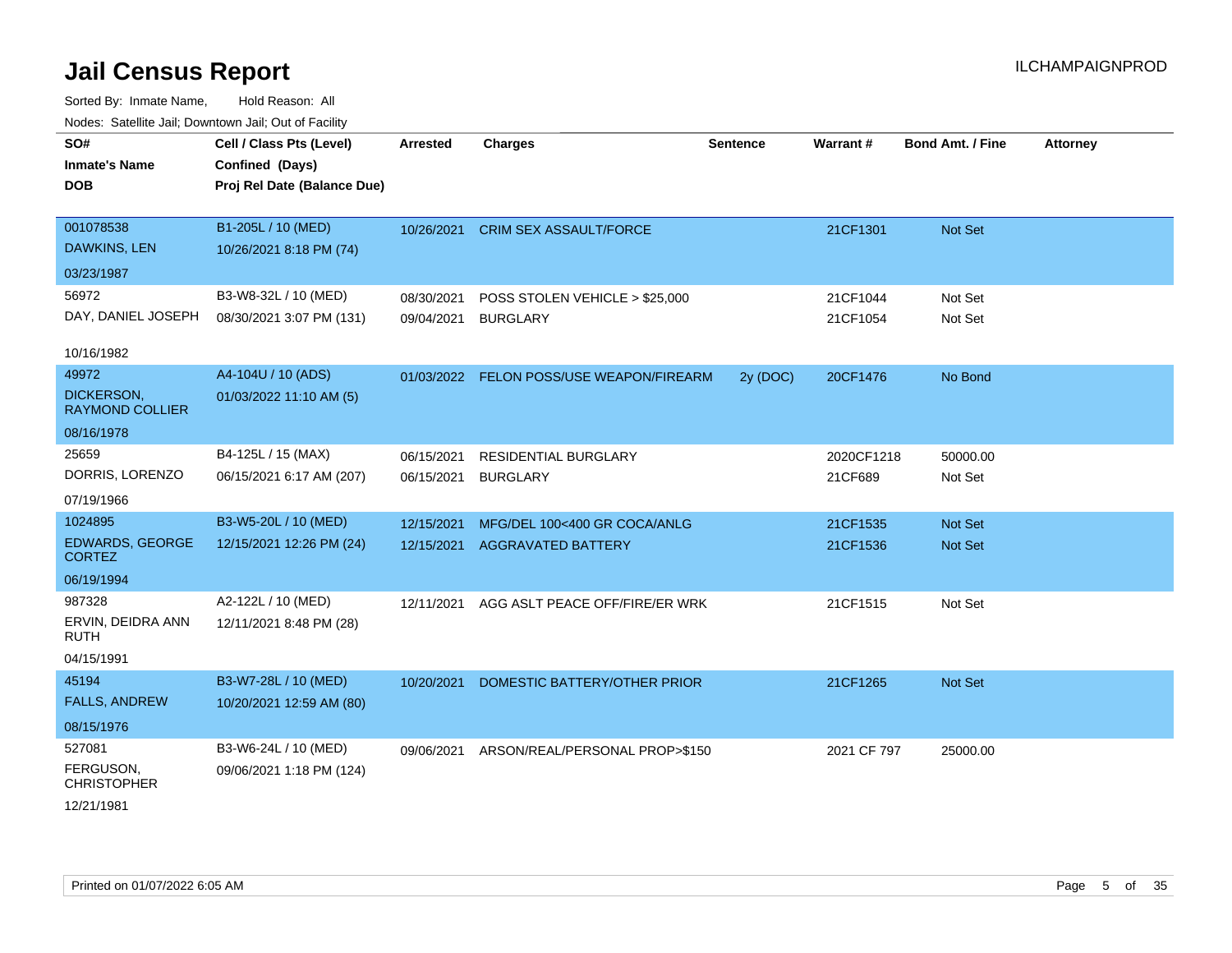| ivuutos. Saltiilit Jall, Duwilluwii Jall, Oul of Facility |                                             |                   |                                          |                 |            |                         |                 |
|-----------------------------------------------------------|---------------------------------------------|-------------------|------------------------------------------|-----------------|------------|-------------------------|-----------------|
| SO#                                                       | Cell / Class Pts (Level)                    | Arrested          | <b>Charges</b>                           | <b>Sentence</b> | Warrant#   | <b>Bond Amt. / Fine</b> | <b>Attorney</b> |
| <b>Inmate's Name</b>                                      | Confined (Days)                             |                   |                                          |                 |            |                         |                 |
| <b>DOB</b>                                                | Proj Rel Date (Balance Due)                 |                   |                                          |                 |            |                         |                 |
|                                                           |                                             |                   |                                          |                 |            |                         |                 |
| 1039744                                                   | B4-224U / 15 (MAX)                          | 12/06/2021 MURDER |                                          |                 | 20CF959    | 1000000.00              |                 |
| <b>FONVILLE, TREVOY</b><br><b>JERMAINE</b>                | 12/06/2021 10:52 AM (33)                    |                   |                                          |                 |            |                         |                 |
| 01/13/1996                                                |                                             |                   |                                          |                 |            |                         |                 |
| 518395                                                    | B2-T3-12L / 15 (SPH)                        | 07/07/2020        | CRIMINAL SEXUAL ASSAULT                  |                 | 2020-CF735 | 250000.00               |                 |
|                                                           | FRANDLE, MARK RYAN 07/07/2020 3:42 PM (550) |                   |                                          |                 |            |                         |                 |
| 09/10/1985                                                |                                             |                   |                                          |                 |            |                         |                 |
| 001077934                                                 | A1-224L / 10 (MED)                          | 08/22/2021        | AGG DUI/ACCIDENT/DEATH                   |                 | 21CF1024   | Not Set                 |                 |
| FREED, LOGAN<br><b>SUZANNE</b>                            | 08/22/2021 11:45 PM (139)                   | 08/22/2021        | <b>DOMESTIC BATTERY</b>                  |                 | 21 CM 172  | 10000.00                |                 |
| 08/18/1996                                                |                                             |                   |                                          |                 |            |                         |                 |
| 001078290                                                 | A1-125U / 10 (ADS)                          | 08/19/2021        | MACHINE GUN/AUTO WEAPON/VEH              |                 | 21CF1012   | Not Set                 |                 |
| FREEMAN, ANGEL<br><b>JANILA KAY</b>                       | 08/19/2021 1:26 AM (142)                    |                   |                                          |                 |            |                         |                 |
| 12/25/1995                                                |                                             |                   |                                          |                 |            |                         |                 |
| 001078633                                                 | B2-T4-13U / 15 (MAX)                        | 12/01/2021        | <b>PRED CRIM SEX ASLT/VICTIM &lt;13</b>  |                 | 21CF1416   | 250000.00               |                 |
| GONZALEZ-GUILLEN,<br><b>EDWARD</b>                        | 12/01/2021 12:08 PM (38)                    |                   |                                          |                 |            |                         |                 |
| 08/25/2002                                                |                                             |                   |                                          |                 |            |                         |                 |
| 001078607                                                 | B4-221L / 15 (MAX)                          | 11/22/2021        | FELON POSS/USE FIREARM/PAROLE            |                 | 21CF1437   | Not Set                 |                 |
| GRAY, WILLIAM<br>DA'VON                                   | 11/22/2021 2:57 PM (47)                     |                   | 11/22/2021 ATTEMPT (FIRST DEGREE MURDER) |                 | 21CF1435   | Not Set                 |                 |
| 04/18/1984                                                |                                             |                   |                                          |                 |            |                         |                 |
| 56342                                                     | B1-206L / 10 (MED)                          | 10/21/2021        | THEFT CONTROL INTENT <\$500              |                 | 17CF1451   | 10000.00                |                 |
| <b>GRIFFIN, NATHAN</b>                                    | 10/21/2021 4:20 PM (79)                     | 10/21/2021        | DRIVING ON REVOKED LICENSE               |                 | 20TR1979   | 3000.00                 |                 |
| <b>EUGENE</b>                                             |                                             | 10/21/2021        | ARMED HABITUAL CRIMINAL                  |                 | 21CF1279   | Not Set                 |                 |
| 02/24/1969                                                |                                             |                   |                                          |                 |            |                         |                 |
| 1049103                                                   | A4-203L / 5 (ADS)                           | 12/27/2021        | <b>DOMESTIC BATTERY</b>                  |                 | 2021CM595  | Not Set                 |                 |
| HAGGARD, RYAN<br>PHILIP                                   | 12/27/2021 9:15 PM (12)                     |                   |                                          |                 |            |                         |                 |
| 06/01/1983                                                |                                             |                   |                                          |                 |            |                         |                 |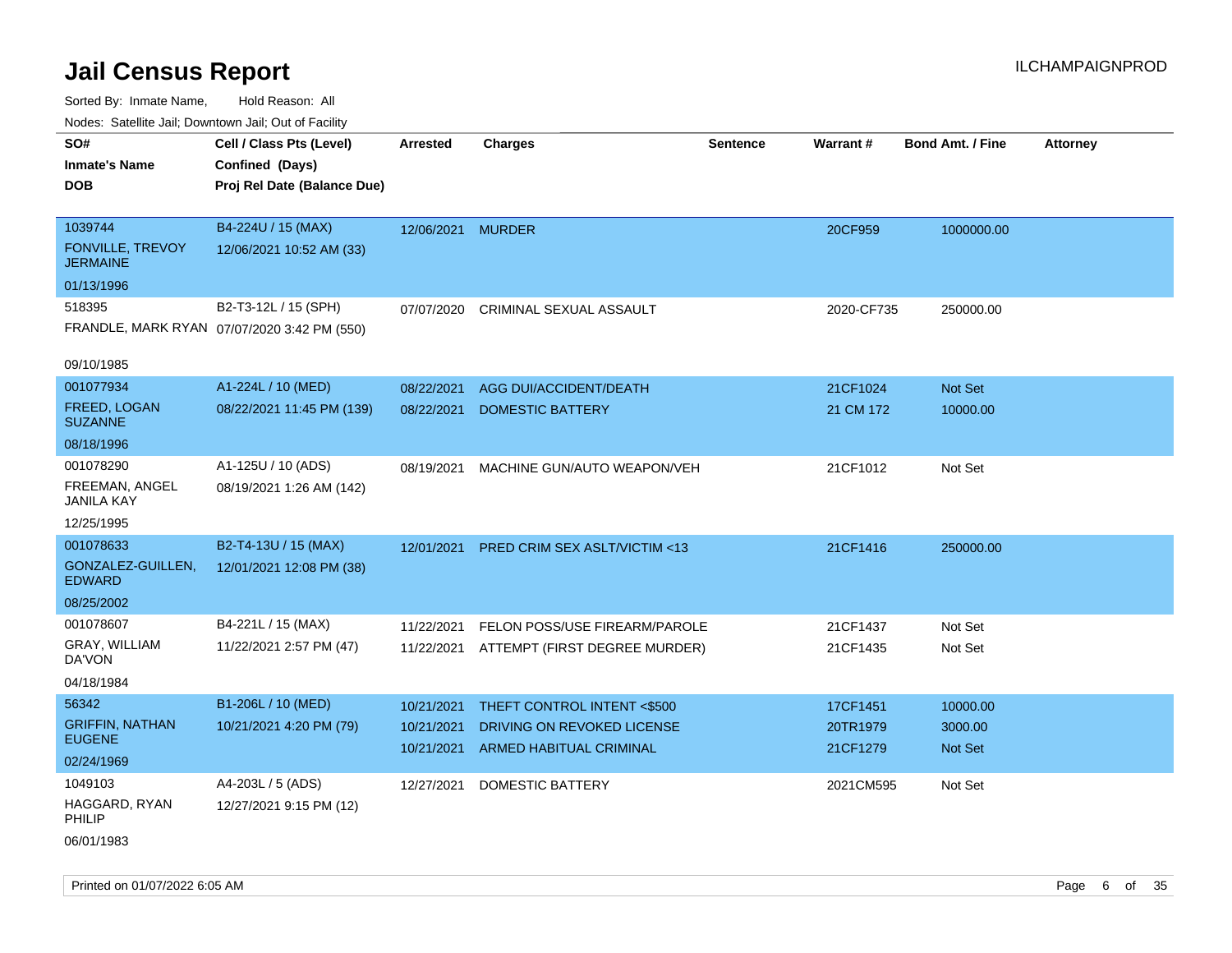|                                          | vouts. Salting Jan, Downlown Jan, Out of Facility |                 |                                      |                 |            |                         |                 |
|------------------------------------------|---------------------------------------------------|-----------------|--------------------------------------|-----------------|------------|-------------------------|-----------------|
| SO#                                      | Cell / Class Pts (Level)                          | <b>Arrested</b> | <b>Charges</b>                       | <b>Sentence</b> | Warrant#   | <b>Bond Amt. / Fine</b> | <b>Attorney</b> |
| <b>Inmate's Name</b>                     | Confined (Days)                                   |                 |                                      |                 |            |                         |                 |
| <b>DOB</b>                               | Proj Rel Date (Balance Due)                       |                 |                                      |                 |            |                         |                 |
|                                          |                                                   |                 |                                      |                 |            |                         |                 |
| 1076466                                  | A3-216L                                           |                 | 01/04/2022 DOMESTIC BATTERY          |                 | 2021CF1438 | 50000.00                |                 |
| <b>HARRIS, MAURICE</b><br><b>ANTHONY</b> | 01/04/2022 10:16 AM (4)                           |                 |                                      |                 |            |                         |                 |
| 03/09/1971                               |                                                   |                 |                                      |                 |            |                         |                 |
| 001078488                                | B2-T3-11U / 15 (SPH)                              | 10/14/2021      | PRED CRIM SEX ASLT/VICTIM <13        |                 | 21CF1232   | 500000.00               |                 |
| HERNANDEZ-LOPEZ,<br><b>ERNESTO</b>       | 10/14/2021 3:15 PM (86)                           | 10/14/2021      | <b>FUGITIVE FROM JUSTICE</b>         |                 | 21CF1246   | Not Set                 |                 |
| 11/28/1975                               |                                                   |                 |                                      |                 |            |                         |                 |
| 975293                                   | <b>BOOKH-8 / 10 (SPH)</b>                         | 07/21/2021      | <b>STALKING</b>                      |                 | 2021CF863  | Not Set                 |                 |
| HILL, JACOB MILES                        | 07/21/2021 8:43 PM (171)                          | 07/21/2021      | VIO ORDER/PRIOR VIO OF ORDER         |                 | 21CF914    | No Bond                 |                 |
|                                          |                                                   | 07/25/2021      | <b>PAROLE REVOCATION</b>             |                 | CH2104646  | <b>Not Set</b>          |                 |
| 02/06/1988                               |                                                   | 08/18/2021      | <b>HARASS WITNESS/FAMILY MBR/REP</b> |                 | 21CF992    | <b>Not Set</b>          |                 |
|                                          |                                                   | 09/09/2021      | AGG STALKING/BODILY HARM             |                 | 21CF1073   | Not Set                 |                 |
| 48471                                    | B1-207L / 15 (MAX)                                | 08/08/2021      | AGG BATTERY/DISCHARGE FIREARM        |                 | 21CF946    | Not Set                 |                 |
| HILL, RAMESH<br><b>JERMAINE</b>          | 08/08/2021 4:45 AM (153)                          |                 |                                      |                 |            |                         |                 |
| 12/11/1978                               |                                                   |                 |                                      |                 |            |                         |                 |
| 1043704                                  | B4-223L / 15 (MAX)                                | 07/13/2021      | ARMED ROBBERY/ARMED W/FIREARM        | 12y (DOC)       | 21CF815    | Not Set                 |                 |
| <b>HOUSTON, STEVEN</b><br><b>CORDELL</b> | 07/13/2021 5:56 AM (179)                          |                 |                                      |                 |            |                         |                 |
| 01/24/1989                               |                                                   |                 |                                      |                 |            |                         |                 |
| 999198                                   | B4-226L / 15 (MAX)                                | 11/30/2021      | FELON POSS/USE FIREARM PRIOR         |                 | 21CF1377   | 500000.00               |                 |
| HOWARD, BRION LIN                        | 11/30/2021 10:41 AM (39)                          |                 |                                      |                 |            |                         |                 |
| 06/10/1992                               |                                                   |                 |                                      |                 |            |                         |                 |
| 1061996                                  | A1-124L / 5 (MIN)                                 | 10/30/2021      | DRVG UNDER INFLUENCE OF DRUG         | 180d (CJ)       |            | No Bond                 |                 |
| HUBBARD, REBEKIAH<br><b>DIONA</b>        | 10/30/2021 1:37 PM (70)                           | 10/30/2021      | RETAIL THEFT/DISP MERCH/<\$300       |                 | 2018CF1302 | 20000.00                |                 |
| 04/08/1998                               |                                                   | 10/31/2021      | USE FORGED CR/DEBIT CARD/<\$300      | 2y (DOC)        |            | No Bond                 |                 |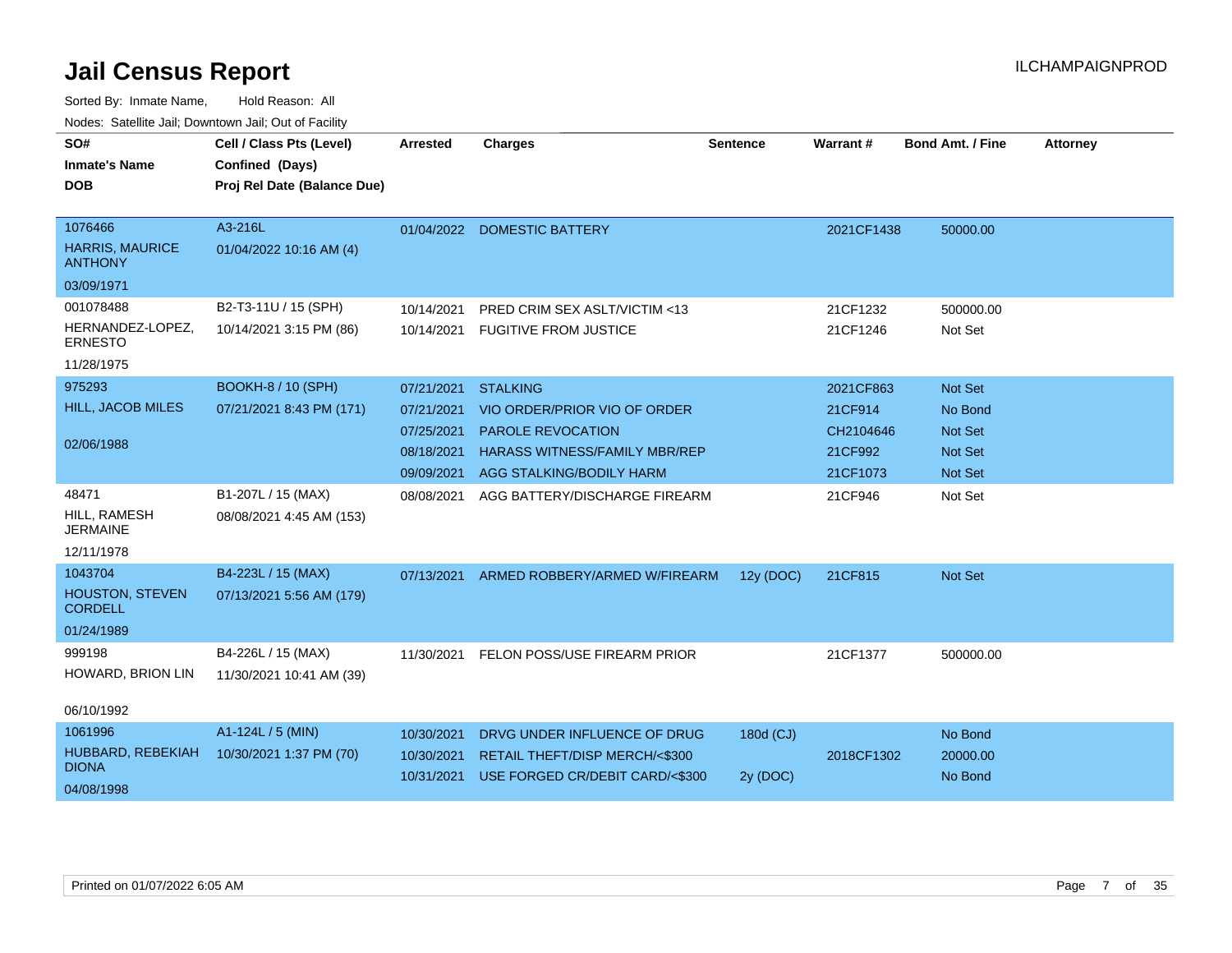| rougs. Calcing Jan, Downtown Jan, Out of Facility |                                            |                 |                                           |                 |             |                         |                 |
|---------------------------------------------------|--------------------------------------------|-----------------|-------------------------------------------|-----------------|-------------|-------------------------|-----------------|
| SO#                                               | Cell / Class Pts (Level)                   | <b>Arrested</b> | <b>Charges</b>                            | <b>Sentence</b> | Warrant#    | <b>Bond Amt. / Fine</b> | <b>Attorney</b> |
| <b>Inmate's Name</b>                              | Confined (Days)                            |                 |                                           |                 |             |                         |                 |
| <b>DOB</b>                                        | Proj Rel Date (Balance Due)                |                 |                                           |                 |             |                         |                 |
|                                                   |                                            |                 |                                           |                 |             |                         |                 |
| 953555                                            | B4-122L / 15 (MAX)                         | 03/10/2021      | <b>CRIM TRESPASS TO RESIDENCE</b>         |                 | 21CF272     | Not Set                 |                 |
| HUNT, TAVARIS EARL                                | 03/10/2021 4:58 AM (304)                   |                 | 04/14/2021 AGG FLEEING POLICE/21 MPH OVER | 3y (DOC)        | 2020CF94    | 10000.00                |                 |
|                                                   |                                            |                 |                                           |                 |             |                         |                 |
| 12/29/1987                                        |                                            |                 |                                           |                 |             |                         |                 |
| 001078639                                         | B1-107L / 10 (MED)                         | 12/02/2021      | <b>FUGITIVE FROM JUSTICE</b>              |                 | 21CF1465    | Not Set                 |                 |
| JACKSON, GREGORY<br>LYNN                          | 12/02/2021 3:43 AM (37)                    |                 |                                           |                 |             |                         |                 |
| 11/22/1994                                        |                                            |                 |                                           |                 |             |                         |                 |
| 38993                                             | B4-126L / 15 (MAX)                         | 02/13/2021      | ATTEMPT (FIRST DEGREE MURDER)             |                 | 21CF181     | Not Set                 |                 |
| JACKSON, LAMONT<br><b>JEREMIE</b>                 | 02/13/2021 7:45 AM (329)                   |                 |                                           |                 |             |                         |                 |
| 07/31/1973                                        |                                            |                 |                                           |                 |             |                         |                 |
| 001078689                                         | B1-104U / 15 (MAX)                         | 12/17/2021      | POSS STOLEN VEHICLE > \$25,000            |                 | 21JD37      | Not Set                 |                 |
| <b>JACKSON, PRENTISS</b>                          | 12/18/2021 12:39 AM (21)                   | 12/17/2021      | FIREARM/FOID INVALID/NOT ELIG             |                 | 21CF1551    | No Bond                 |                 |
| <b>MANSION DEWAYNE</b>                            |                                            |                 |                                           |                 |             |                         |                 |
| 09/02/2003                                        | 1/30/2022 (0.00)                           |                 |                                           |                 |             |                         |                 |
| 001077487                                         | B3-W8-30L / 10 (MED)                       | 12/03/2020      | <b>FELON POSS/USE WEAPON/FIREARM</b>      |                 | 20CF1377    | Not Set                 |                 |
| <b>JACKSON, TERRELL</b><br><b>DANDRE</b>          | 12/03/2020 10:18 AM (401)                  | 11/09/2021      | AGG DISCHARGE FIREARM/OCC VEH             |                 | 21CR0331401 | No Bond                 |                 |
| 08/11/1990                                        |                                            |                 |                                           |                 |             |                         |                 |
| 001077864                                         | B1-103L / 15 (MAX)                         | 04/18/2021      | FELON POSS/USE WEAPON/FIREARM             |                 | 21CF428     | Not Set                 |                 |
| D                                                 | JAMERSON, ANTHONY 04/18/2021 7:21 PM (265) |                 |                                           |                 |             |                         |                 |
| 01/26/1990                                        |                                            |                 |                                           |                 |             |                         |                 |
| 001078703                                         | A2-121L / 15 (MAX)                         | 12/20/2021      | MURDER/INTENT TO KILL/INJURE              |                 | 21CF1574    | Not Set                 |                 |
| <b>JOHNS, SHAMIQUH</b><br><b>THERESA</b>          | 12/22/2021 6:41 AM (17)                    |                 |                                           |                 |             |                         |                 |
| 04/03/1992                                        |                                            |                 |                                           |                 |             |                         |                 |
| 1071536                                           | B4-127L / 15 (MED)                         | 06/17/2021      | UNLAWFUL RESTRAINT                        | 2y (DOC)        | 21CF702     | Not Set                 |                 |
| JOHNSON, ZACHERY<br>EDWARD                        | 06/17/2021 2:00 AM (205)                   |                 |                                           |                 |             |                         |                 |
| 10/30/1987                                        |                                            |                 |                                           |                 |             |                         |                 |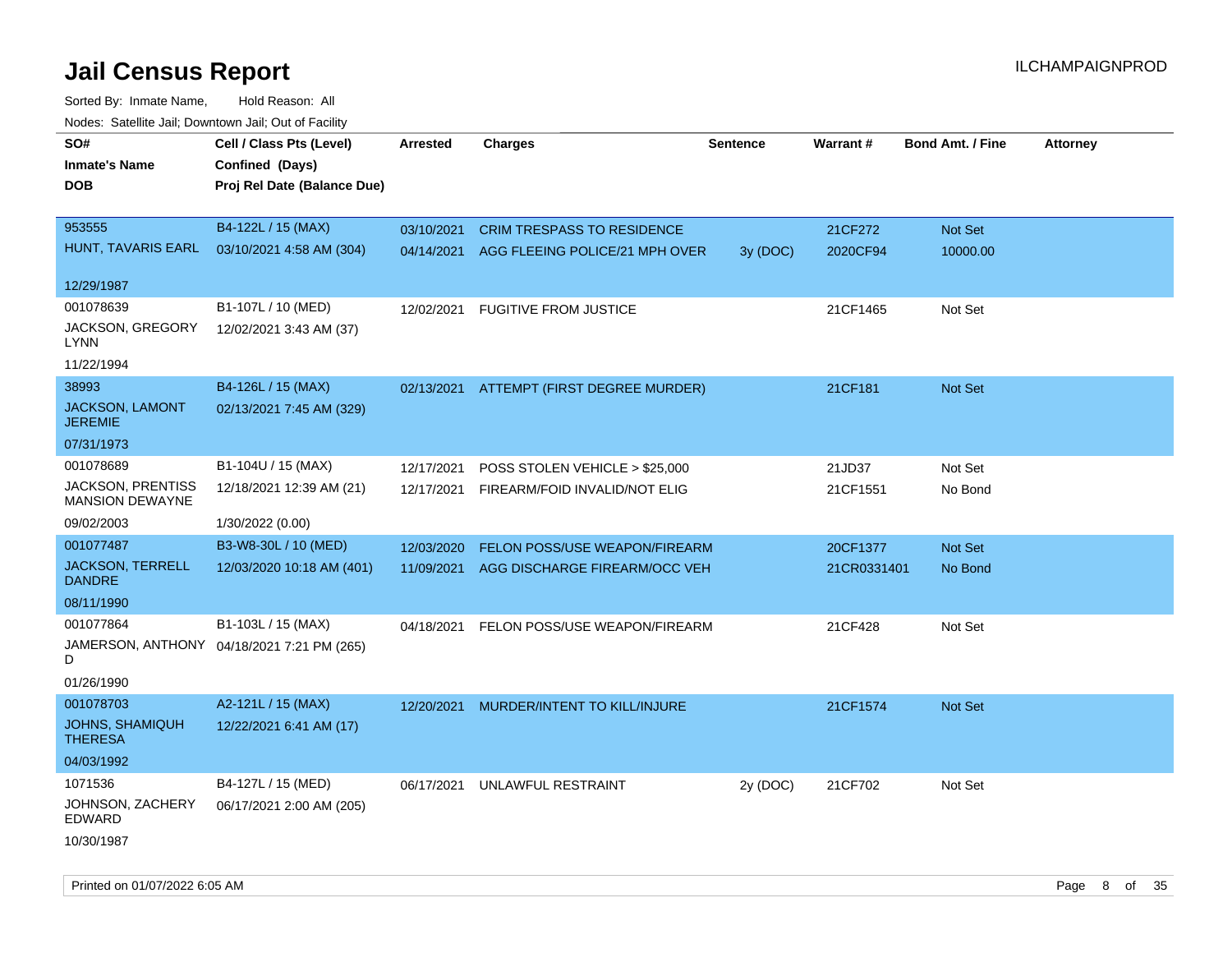| roaco. Calcinio dan, Downtown dan, Out or Fability |                             |            |                                |                 |           |                         |                 |
|----------------------------------------------------|-----------------------------|------------|--------------------------------|-----------------|-----------|-------------------------|-----------------|
| SO#                                                | Cell / Class Pts (Level)    | Arrested   | <b>Charges</b>                 | <b>Sentence</b> | Warrant#  | <b>Bond Amt. / Fine</b> | <b>Attorney</b> |
| <b>Inmate's Name</b>                               | Confined (Days)             |            |                                |                 |           |                         |                 |
| <b>DOB</b>                                         | Proj Rel Date (Balance Due) |            |                                |                 |           |                         |                 |
|                                                    |                             |            |                                |                 |           |                         |                 |
| 1017120                                            | B3-W4-14L / 5 (MIN)         | 10/29/2021 | AGG ASLT/USE DDLY WEAPON       |                 |           | No Bond                 |                 |
| JONES, JOSHUA LYNN 10/29/2021 3:15 AM (71)         |                             |            |                                |                 |           |                         |                 |
|                                                    |                             |            |                                |                 |           |                         |                 |
| 05/16/1993                                         | 1/25/2022 (0.00)            |            |                                |                 |           |                         |                 |
| 001078645                                          | B4-222U / 10 (MED)          | 12/02/2021 | AGG DISCHARGE FIREARM          |                 | 21CF1478  | No Bond                 |                 |
| JONES, KELVIN<br><b>KHYRIC</b>                     | 12/02/2021 6:56 PM (37)     |            |                                |                 |           |                         |                 |
| 02/27/2001                                         |                             |            |                                |                 |           |                         |                 |
| 956822                                             | B1-205U / 15 (MAX)          | 11/25/2021 | AGGRAVATED DOMESTIC BATTERY    |                 | 21CF1442  | <b>Not Set</b>          |                 |
| <b>JONES, MARIO</b>                                | 11/25/2021 10:37 AM (44)    | 11/25/2021 | <b>PAROLE REVOCATION</b>       |                 | CH2106361 | No Bond                 |                 |
| <b>NATHANIEL</b>                                   |                             | 11/25/2021 | UNLAWFUL RESTRAINT             |                 | 21CF1443  | Not Set                 |                 |
| 10/27/1987                                         |                             |            |                                |                 |           |                         |                 |
| 1008468                                            | B4-226U / 10 (MED)          | 12/01/2021 | VIO BAIL BOND/FAMILY MEMBER    |                 | 22CM9     | Not Set                 |                 |
| JONES, MARTEZ                                      | 12/01/2021 1:28 PM (38)     | 12/01/2021 | FELON POSS/USE WEAPON/FIREARM  |                 | 21CF1472  | Not Set                 |                 |
| <b>LAMONTE</b>                                     |                             | 12/02/2021 | PROBATION VIOLATION            |                 | 20CF1151  | Not Set                 |                 |
| 06/22/1993                                         |                             |            |                                |                 |           |                         |                 |
| 506244                                             | B1-204L / 15 (MAX)          | 07/15/2021 | ARMED ROBBERY/ARMED W/FIREARM  |                 | 2021CF791 | 250000.00               |                 |
| <b>JOSLIN, JASON LEE</b>                           | 07/15/2021 4:38 AM (177)    |            |                                |                 |           |                         |                 |
| 12/22/1985                                         |                             |            |                                |                 |           |                         |                 |
| 66662                                              | B3-W1-04L / 10 (MED)        |            |                                |                 | 18CF597   |                         |                 |
| KINTNER, WESLEY J                                  | 12/05/2021 1:57 PM (34)     | 12/05/2021 | POSS AMT CON SUB EXCEPT(A)/(D) | 2y (DOC)        |           | 200000.00               |                 |
|                                                    |                             |            |                                |                 |           |                         |                 |
| 04/15/1986                                         |                             |            |                                |                 |           |                         |                 |
| 1070011                                            | B4-124U / 15 (MAX)          | 08/03/2021 | AGG DISCH FIREARM/1ST AID PERS |                 | 21CF929   | <b>Not Set</b>          |                 |
| LAWS, WILLIAM<br>ZARAK, Third                      | 08/03/2021 3:53 PM (158)    |            |                                |                 |           |                         |                 |
| 07/06/1999                                         |                             |            |                                |                 |           |                         |                 |
| 548089                                             | B1-204U / 15 (MAX)          | 12/04/2020 | METH DELIVERY/100<400 GRAMS    |                 | 20CF1481  | Not Set                 |                 |
| LEWIS, LAWRENCE                                    | 12/04/2020 4:42 AM (400)    | 12/04/2020 | ATTEMPT (FIRST DEGREE MURDER)  |                 | 20CF1378  | Not Set                 |                 |
| PAUL, Third                                        |                             | 12/04/2020 | AGG DOMESTIC BATTERY/STRANGLE  |                 | 18CF1507  | 10000.00                |                 |
| 02/08/1993                                         |                             |            |                                |                 |           |                         |                 |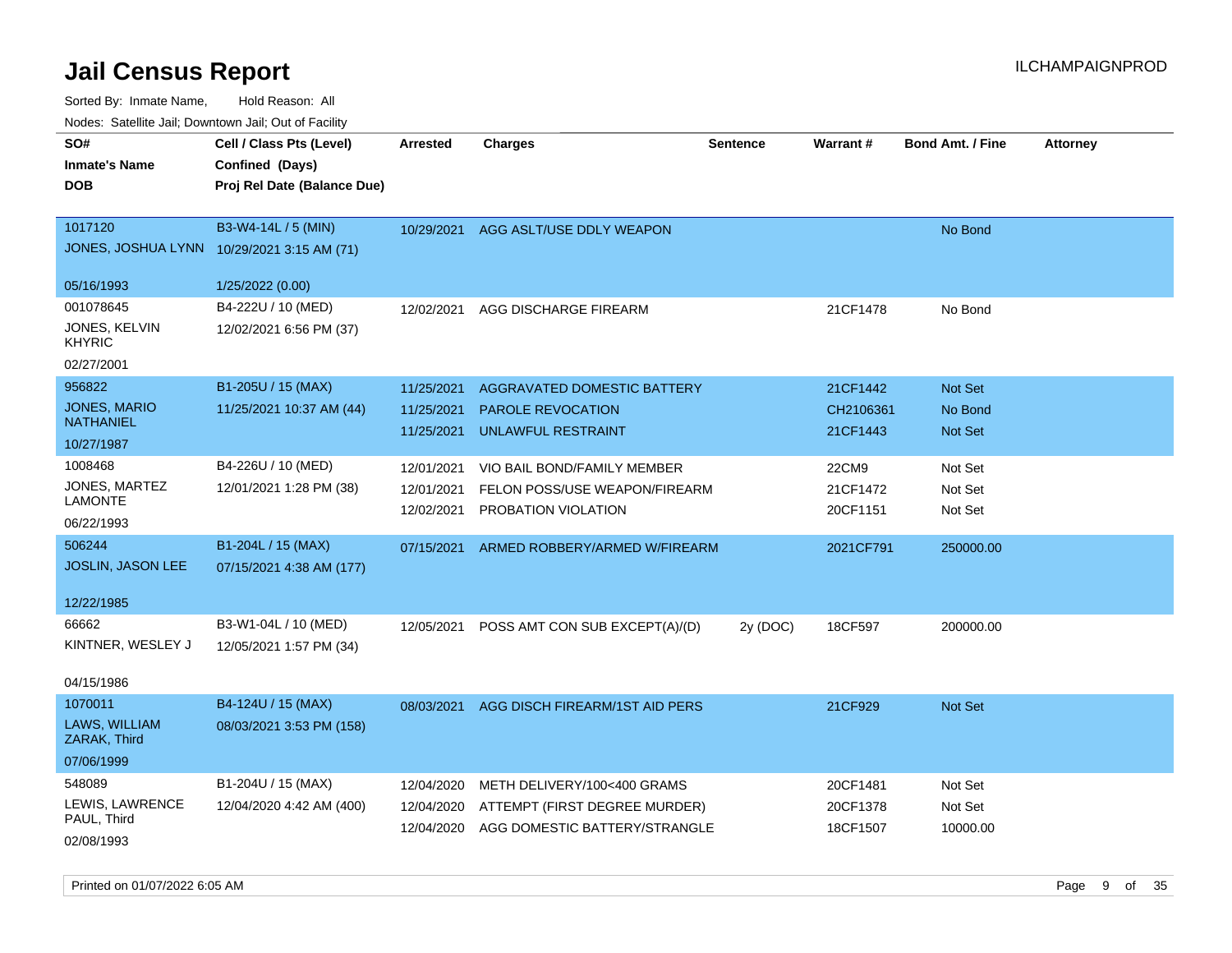Sorted By: Inmate Name, Hold Reason: All Nodes: Satellite Jail; Downtown Jail; Out of Facility

| SO#<br><b>Inmate's Name</b><br><b>DOB</b>               | Cell / Class Pts (Level)<br>Confined (Days)<br>Proj Rel Date (Balance Due) | <b>Arrested</b>          | <b>Charges</b>                                        | <b>Sentence</b> | Warrant#                     | <b>Bond Amt. / Fine</b> | <b>Attorney</b> |
|---------------------------------------------------------|----------------------------------------------------------------------------|--------------------------|-------------------------------------------------------|-----------------|------------------------------|-------------------------|-----------------|
| 001077524                                               | B2-T4-15U / 10 (SPH)                                                       | 12/14/2020               | AGG BATTERY/JUDGE/EMT                                 |                 | 2020-CF-1212                 | 10000.00                |                 |
| LEWIS, TREVOR<br><b>DANIEL</b>                          | 12/14/2020 5:16 PM (390)                                                   | 12/14/2020               | <b>RESIDENTIAL ARSON</b>                              |                 | 2020-CF-1388                 | 150000.00               |                 |
| 06/03/2002                                              |                                                                            | 12/14/2020<br>12/14/2020 | AGG BATTERY/PUBLIC PLACE<br>AGG BATTERY/PEACE OFFICER |                 | 2020-CF-1231<br>2020-CF-1211 | 50000.00<br>10000.00    |                 |
| 1065002<br>LOVELESS, DUSTIN<br><b>DEE</b><br>06/17/1982 | B3-W7-26L / 10 (MED)<br>11/16/2021 11:41 AM (53)                           | 11/16/2021               | DOMESTIC BTRY/CONTACT/VIO O/P                         |                 | 2019CF001781                 | 25000.00                |                 |
| 1000869                                                 | B1-106L / 15 (MAX)                                                         | 09/11/2021               | FELON POSS/USE WEAPON/FIREARM                         |                 | 21CF1102                     | <b>Not Set</b>          |                 |
| <b>MARTIN, MANNIX</b><br><b>TILMOND</b>                 | 09/12/2021 12:40 AM (118)                                                  |                          |                                                       |                 |                              |                         |                 |
| 07/19/1991                                              |                                                                            |                          |                                                       |                 |                              |                         |                 |
| 48792                                                   | B4-225U / 10 (MED)                                                         | 11/19/2021               | AGG BATTERY/DISCHARGE FIREARM                         |                 | 21CF1425                     | Not Set                 |                 |
| MCCLAIN, HURCHEL<br><b>JOSEPH</b>                       | 11/20/2021 4:11 AM (49)                                                    |                          |                                                       |                 |                              |                         |                 |
| 05/01/1979                                              |                                                                            |                          |                                                       |                 |                              |                         |                 |
| 001077938                                               | <b>BOOKH-2 / 15 (ADS)</b>                                                  | 05/10/2021               | AGG KIDNAPING DISCH FIR/HARM                          |                 | 21CF532                      | Not Set                 |                 |
| MCGAHA,<br><b>CHRISTOPHER D</b>                         | 05/10/2021 7:02 PM (243)                                                   | 05/11/2021               | <b>MURDER</b>                                         |                 | 2021-CF-215                  | No Bond                 |                 |
| 07/27/1991                                              |                                                                            | 05/27/2021               | <b>ESCAPE FROM DEPT OF CORRECTION</b>                 |                 | 21CF600                      | Not Set                 |                 |
| 1043071                                                 | A2-120L / 10 (MED)                                                         | 11/08/2021               | CRIM DMG/GOVT PROP/<\$500                             |                 | 21CF1378                     | Not Set                 |                 |
| MERRELL-<br>SUTHERLAND, ALICIA<br>11/26/1972            | 11/08/2021 2:22 AM (61)                                                    |                          |                                                       |                 |                              |                         |                 |
| 1026478                                                 | A3-213L / 5 (MIN)                                                          | 12/24/2021               | AGGRAVATED DOMESTIC BATTERY                           |                 | 21CF1587                     | Not Set                 |                 |
| MILLER, ANTHONY                                         | 12/24/2021 1:11 AM (15)                                                    | 12/24/2021               | DRIVING ON REVOKED LICENSE                            |                 | 20TR3647                     | 790.00                  |                 |
| 02/20/1994                                              |                                                                            |                          |                                                       |                 |                              |                         |                 |
| 41584                                                   | B4-227U / 15 (MAX)                                                         | 12/01/2021               | ARMED HABITUAL CRIMINAL                               |                 | 21CF1467                     | Not Set                 |                 |
|                                                         | MILLER, JOSE LOVELL 12/02/2021 1:04 AM (37)                                |                          |                                                       |                 |                              |                         |                 |

10/07/1975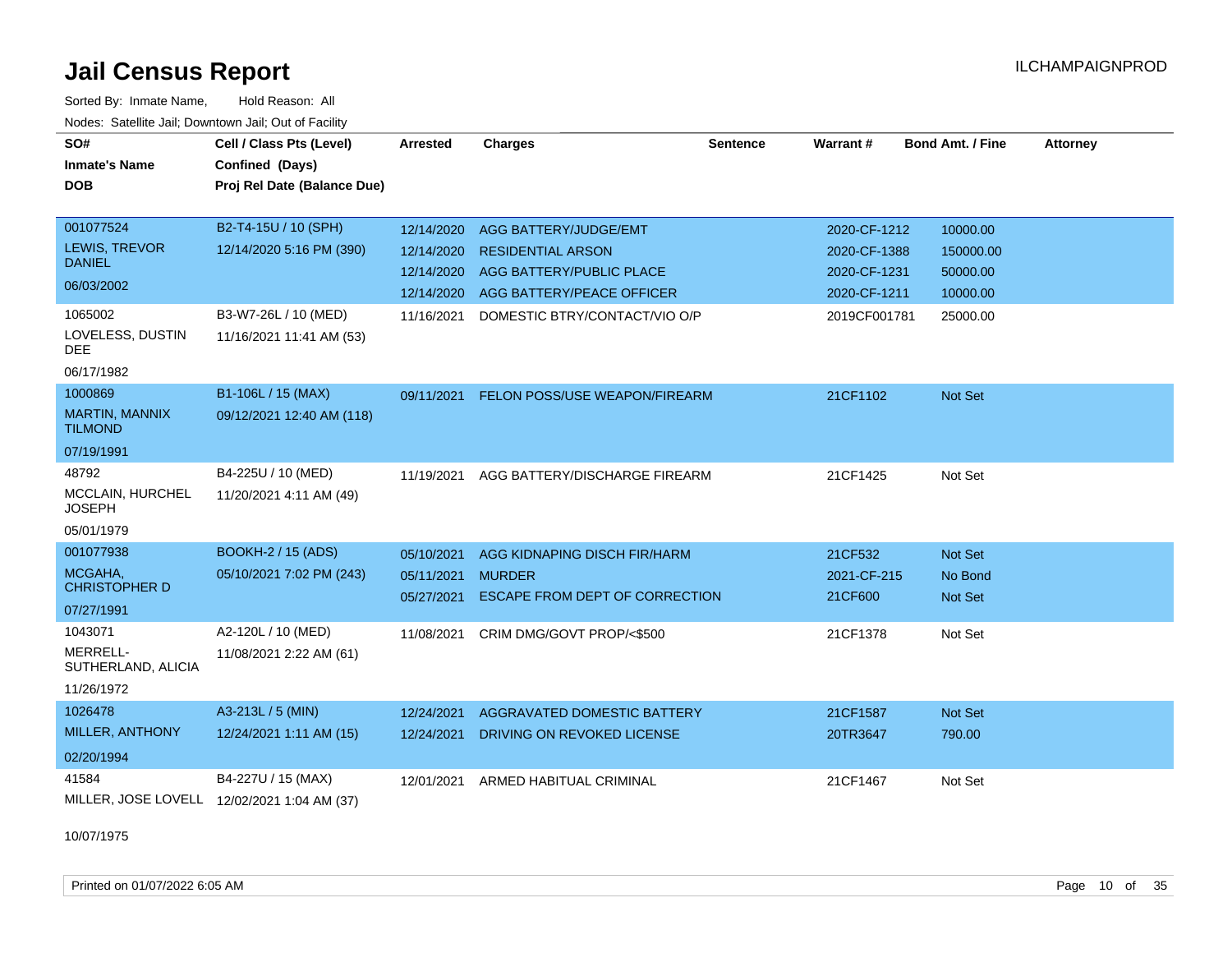Sorted By: Inmate Name, Hold Reason: All Nodes: Satellite Jail; Downtown Jail; Out of Facility

| SO#                              | Cell / Class Pts (Level)                       | <b>Arrested</b> | <b>Charges</b>                          | <b>Sentence</b> | Warrant#     | <b>Bond Amt. / Fine</b> |                 |
|----------------------------------|------------------------------------------------|-----------------|-----------------------------------------|-----------------|--------------|-------------------------|-----------------|
|                                  |                                                |                 |                                         |                 |              |                         | <b>Attorney</b> |
| <b>Inmate's Name</b>             | Confined (Days)<br>Proj Rel Date (Balance Due) |                 |                                         |                 |              |                         |                 |
| DOB                              |                                                |                 |                                         |                 |              |                         |                 |
| 63398                            | A4-204L / 10 (MED)                             | 01/03/2022      | <b>DRIVING DURING REVOCATION</b>        |                 | <b>22MT3</b> | 3000.00                 |                 |
| MINER, DION<br><b>DOMINIQUE</b>  | 01/03/2022 7:27 PM (5)                         |                 | 01/03/2022 POSS FIREARM FOID REVOKED    |                 | 22CF9        | Not Set                 |                 |
| 08/29/1984                       |                                                |                 |                                         |                 |              |                         |                 |
| 001078721                        | A4-202L / 5 (ADS)                              | 12/29/2021      | VIOLATE ORDER PROTECTION                |                 | 21CF1600     | Not Set                 |                 |
| MIRAMONTES, RAUL                 | 12/29/2021 4:02 AM (10)                        |                 |                                         |                 |              |                         |                 |
| 05/11/1989                       |                                                |                 |                                         |                 |              |                         |                 |
| 001077902                        | A2-123L / 5 (ADS)                              | 11/23/2021      | BATTERY/CAUSE BODILY HARM               |                 | 21CM187      | Not Set                 |                 |
| MOFFETT, CAROLYN<br><b>REENE</b> | 11/21/2021 10:31 AM (48)                       |                 |                                         |                 |              |                         |                 |
| 10/23/1988                       |                                                |                 |                                         |                 |              |                         |                 |
| 001078712                        | A4-107L / 10 (MED)                             | 12/23/2021      | AGG DISCH FIREARM/1ST AID PERS          |                 | 21CF1581     | Not Set                 |                 |
| MONTGOMERY,<br>RASHARD MYKI      | 12/23/2021 4:27 PM (16)                        |                 |                                         |                 |              |                         |                 |
| 11/05/2001                       |                                                |                 |                                         |                 |              |                         |                 |
| 1007239                          | A3-111L / 10 (ADS)                             | 12/29/2021      | <b>DOMESTIC BATTERY</b>                 |                 | 21CF1607     | Not Set                 |                 |
| MOORE, ANDREW<br><b>VIRGIL</b>   | 12/29/2021 8:40 PM (10)                        |                 |                                         |                 |              |                         |                 |
| 08/20/1972                       |                                                |                 |                                         |                 |              |                         |                 |
| 001078517                        | B1-102L / 15 (MAX)                             | 10/19/2021      | ATTEMPT (FIRST DEGREE MURDER)           |                 | 21CF1267     | Not Set                 |                 |
| NELSON, RORY<br><b>DEMOND</b>    | 10/19/2021 3:55 AM (81)                        |                 |                                         |                 |              |                         |                 |
| 08/14/1984                       |                                                |                 |                                         |                 |              |                         |                 |
| 55308                            | <b>BOOKH-6 / 15 (MAX)</b>                      |                 | 01/02/2022 RECEIVE/POSS/SELL STOLEN VEH |                 | 2022CF7      | Not Set                 |                 |
| NIBBE, RYAN ARRON                | 01/03/2022 11:43 PM (5)                        |                 |                                         |                 |              |                         |                 |
| 07/13/1979                       |                                                |                 |                                         |                 |              |                         |                 |
| 1073913                          | A1-226U / 5 (MIN)                              | 12/16/2021      | <b>RESIDENTIAL BURGLARY</b>             |                 | 21CF1537     | 100.00                  |                 |
| OSBORNE, NICHOLE<br>MARIE        | 12/16/2021 4:17 AM (23)                        | 12/16/2021      | CRIMINAL TRESPASS TO VEHICLES           |                 | 2021CM423    | 1500.00                 |                 |
| 06/22/1979                       |                                                |                 |                                         |                 |              |                         |                 |

Printed on 01/07/2022 6:05 AM **Page 11** of 35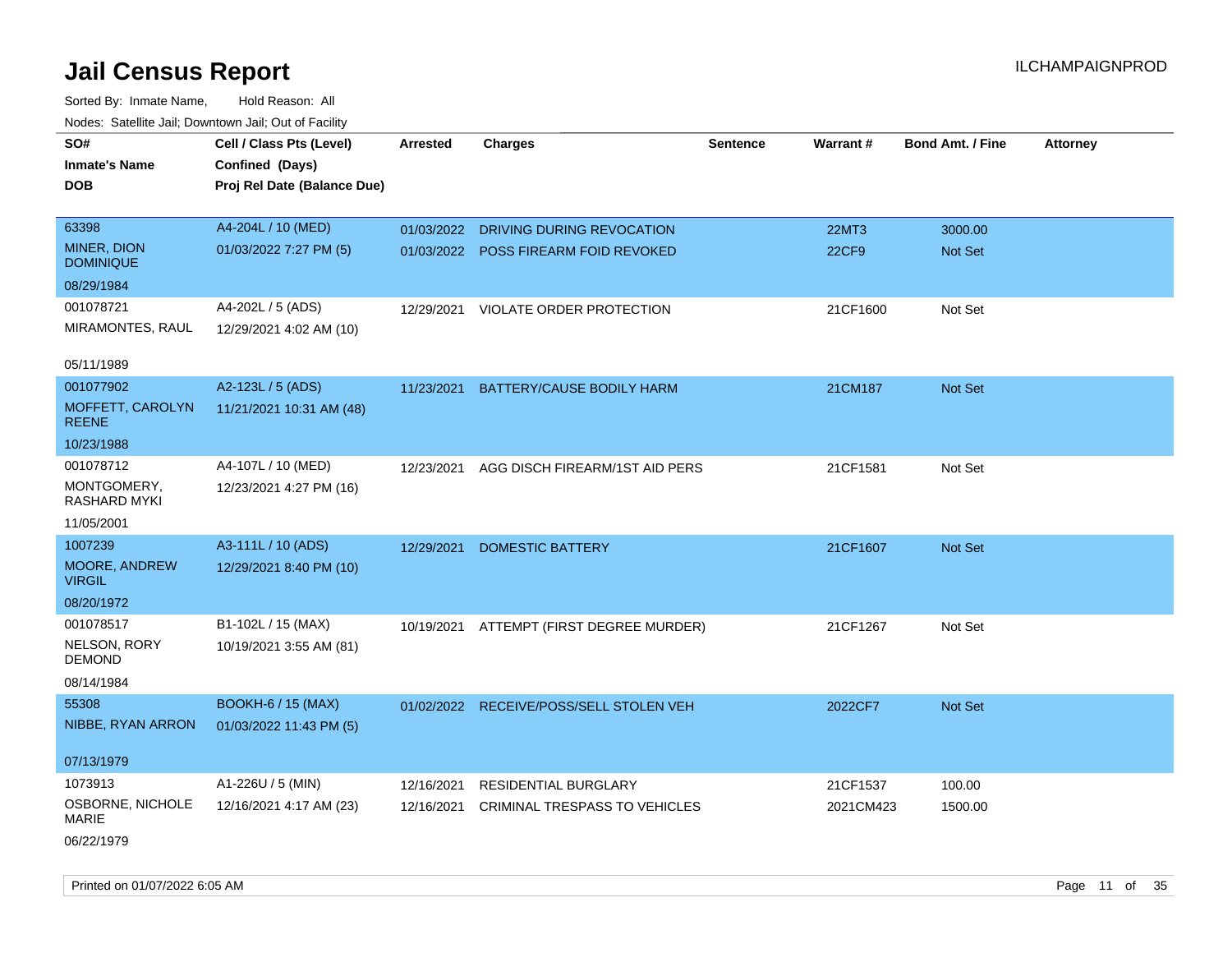| SO#<br><b>Inmate's Name</b><br><b>DOB</b>                                             | Cell / Class Pts (Level)<br>Confined (Days)<br>Proj Rel Date (Balance Due) | <b>Arrested</b>                        | <b>Charges</b>                                                                                  | <b>Sentence</b> | Warrant#                         | <b>Bond Amt. / Fine</b>       | <b>Attorney</b> |
|---------------------------------------------------------------------------------------|----------------------------------------------------------------------------|----------------------------------------|-------------------------------------------------------------------------------------------------|-----------------|----------------------------------|-------------------------------|-----------------|
| 61251<br>PETMECKY, JOHN<br><b>ROBERT</b>                                              | A4-103L / 15 (ADS)<br>12/27/2021 1:52 PM (12)                              | 12/27/2021                             | <b>PRED CRIM SEX ASLT/VICTIM &lt;13</b>                                                         |                 | 21CF651                          | No Bond                       |                 |
| 03/09/1983<br>001078357<br>PETTIGREW, CAREY<br><b>CORNITRIAS DEOBLO</b><br>08/31/1986 | B2-T1-02L / 15 (MAX)<br>09/17/2021 9:56 AM (113)                           | 09/17/2021<br>09/17/2021<br>09/17/2021 | ARMED ROBBERY/ARMED W/FIREARM<br>ARMED ROBBERY/ARMED W/FIREARM<br>ARMED ROBBERY/ARMED W/FIREARM |                 | 21CF1230<br>21CF1128<br>21CF1129 | Not Set<br>Not Set<br>Not Set |                 |
| 999352<br>PIRLOT, JUSTIN LEE<br>11/08/1982                                            | B4-225L / 10 (MED)<br>09/09/2021 11:28 AM (121)                            | 09/09/2021<br>10/23/2021               | <b>VIOLATE OP/OTHER PRIOR</b><br><b>FALSE REPORT OF OFFENSE</b>                                 | 2y (DOC)        | 2019CF836                        | <b>Not Set</b><br>5000.00     |                 |
| 001077591<br>PYE, TRESHAUN<br><b>CORTEZ</b><br>05/01/2001                             | A3-112L / 5 (MIN)                                                          | 01/06/2022                             | FIREARM/FOID INVALID/NOT ELIG                                                                   | 42m (DOC)       | 2021CF782                        | No Bond                       |                 |
| 001078669<br>RANGEL, ADRIAN<br>11/25/2000                                             | B1-206U / 10 (MED)<br>12/10/2021 12:53 AM (29)                             | 12/10/2021                             | AGG DISCHARGE FIREARM/BLDG/SCH                                                                  |                 | 21CF1507                         | <b>Not Set</b>                |                 |
| 1069524<br>RAY-DAVIS, KAMARI<br><b>DAYVON</b><br>03/30/2000                           | B4-224L / 15 (MAX)<br>08/09/2021 2:44 AM (152)                             | 08/08/2021                             | MFG/DEL CANNABIS/30-500 GRAMS                                                                   |                 | 21CF953                          | Not Set                       |                 |
| 1054023<br>REESE, LEA<br><b>DANNETTE</b><br>09/17/1982                                | A2-220L / 5 (MIN)<br>01/06/2022 1:39 AM (2)                                |                                        | 01/05/2022 MFG/DEL CANNABIS/500<2000 GR                                                         |                 | 2014CF1569                       | 10000.00                      |                 |
| 45473<br>REXROAD, CALVIN<br>ALLEN<br>10/04/1970                                       | B1-202L / 15 (MAX)<br>11/23/2021 6:27 PM (46)                              | 11/23/2021<br>11/23/2021               | CHIL SEX OFFEN/RESIDE DAY CARE<br><b>VIOLATE SEX OFFENDER REGIS</b>                             |                 | 21CF1275<br>21CF546              | 10000.00<br>50000.00          |                 |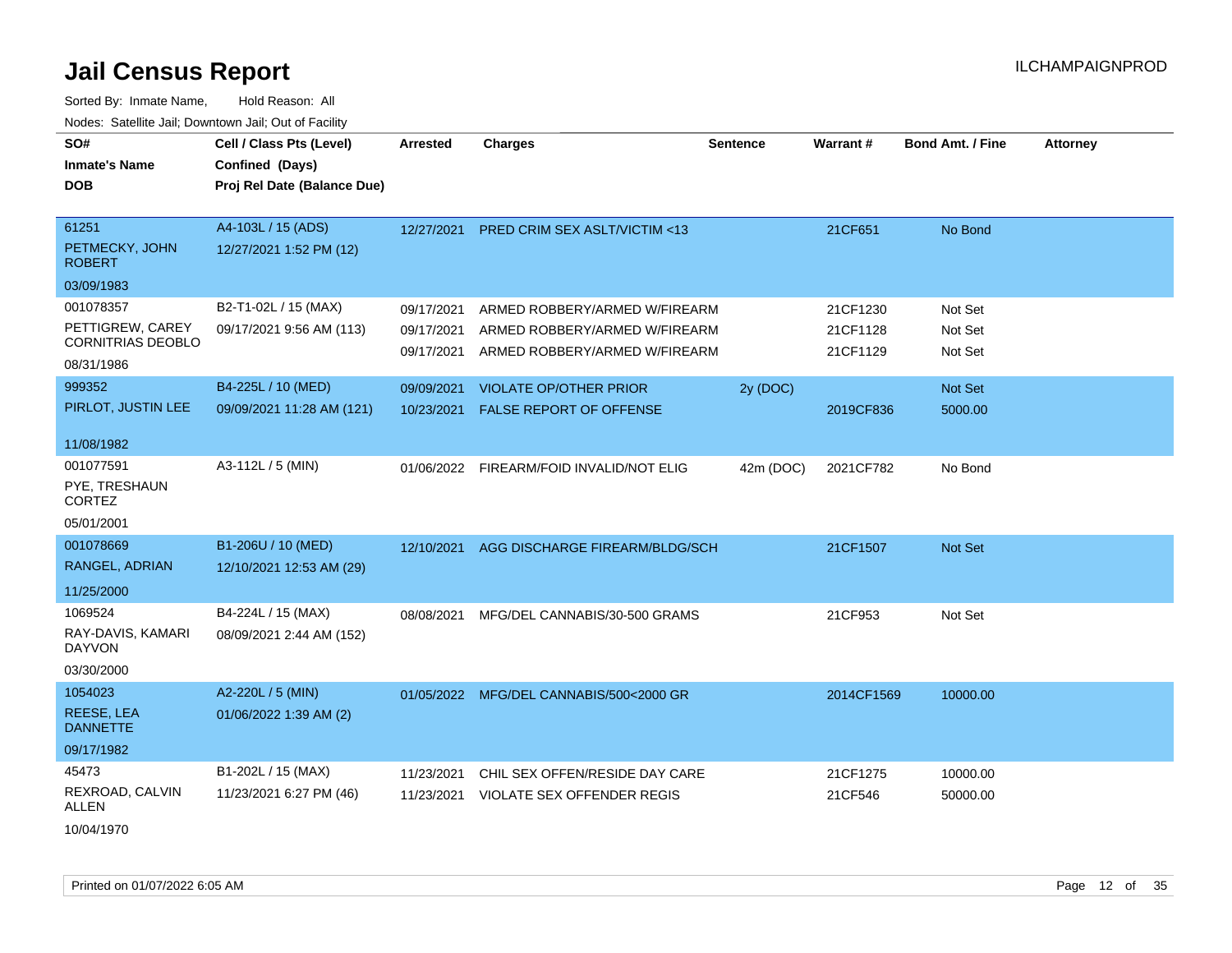Sorted By: Inmate Name, Hold Reason: All

Nodes: Satellite Jail; Downtown Jail; Out of Facility

| roaco. Catolino cali, Downtown cali, Out of Fability |                                                                            |                 |                                     |                     |            |                         |                 |
|------------------------------------------------------|----------------------------------------------------------------------------|-----------------|-------------------------------------|---------------------|------------|-------------------------|-----------------|
| SO#<br><b>Inmate's Name</b><br><b>DOB</b>            | Cell / Class Pts (Level)<br>Confined (Days)<br>Proj Rel Date (Balance Due) | <b>Arrested</b> | <b>Charges</b>                      | <b>Sentence</b>     | Warrant#   | <b>Bond Amt. / Fine</b> | <b>Attorney</b> |
|                                                      |                                                                            |                 |                                     |                     |            |                         |                 |
| 001077783                                            | A3-113L                                                                    |                 | 01/05/2022 AGGRAVATED BATTERY       |                     | 21CF325    | <b>Not Set</b>          |                 |
| RIVERA, DARYL<br><b>ANTONIO</b>                      | 01/05/2022 4:20 PM (3)                                                     |                 |                                     |                     |            |                         |                 |
| 11/14/1981                                           |                                                                            |                 |                                     |                     |            |                         |                 |
| 979485                                               | B2-T4-16L / 15 (ADS)                                                       | 03/12/2021      | PRED CRIM SEX ASLT/VICTIM <13       |                     | 21CF282    | Not Set                 |                 |
| RODRIGUEZ, JOSHUA<br><b>ANTHONY</b>                  | 03/12/2021 1:57 PM (302)                                                   |                 |                                     |                     |            |                         |                 |
| 04/06/1990                                           |                                                                            |                 |                                     |                     |            |                         |                 |
| 61330                                                | B4-123L / 15 (MAX)                                                         | 12/01/2021      | <b>ARMED HABITUAL CRIMINAL</b>      |                     | 21CF1473   | <b>Not Set</b>          |                 |
| <b>RUFFIN, JONATHON</b><br><b>CECIL</b>              | 12/01/2021 5:34 AM (38)                                                    | 12/01/2021      | PAROLE REVOCATION                   |                     | CH2107545  | No Bond                 |                 |
| 05/10/1984                                           |                                                                            |                 |                                     |                     |            |                         |                 |
| 1071161                                              | B4-124L / 15 (MAX)                                                         | 08/18/2021      | DELIVERY OF OR POSSESSION OF W/ INT |                     | 21CF1008   | No Bond                 |                 |
| SANDERS, MARKELL<br>LAMAR                            | 08/18/2021 6:18 PM (143)                                                   |                 |                                     |                     |            |                         |                 |
| 02/02/2000                                           |                                                                            |                 |                                     |                     |            |                         |                 |
| 1047469                                              | B3-W5-18L / 10 (MED)                                                       | 07/03/2021      | CRIMINAL SEX ASSAULT/CONSENT        | 2y/6m (DOC) 21CF773 |            | Not Set                 |                 |
| <b>SCHINDLER, RICHARD</b><br><b>ALLEN</b>            | 07/03/2021 10:25 PM (189)                                                  |                 |                                     |                     |            |                         |                 |
| 10/16/1979                                           |                                                                            |                 |                                     |                     |            |                         |                 |
| 001078698                                            | B3-W3-10L / 5 (MIN)                                                        | 12/20/2021      | DIRECT CRIMINAL CONTEMPT            |                     | 2019F44    | No Bond                 |                 |
| SIDES, BRIAN KEITH                                   | 12/20/2021 4:23 PM (19)                                                    |                 |                                     |                     |            |                         |                 |
| 12/08/1969                                           |                                                                            |                 |                                     |                     |            |                         |                 |
| 47195                                                | A3-215U / 5 (ADS)                                                          | 12/27/2021      | <b>RESIDENTIAL BURGLARY</b>         |                     | 2020CF1222 | 10000.00                |                 |
| SIMMONS, JAMES                                       | 12/27/2021 8:42 AM (12)                                                    | 12/28/2021      | FORGERY/ISSUE DOCUMENT/1 UPC        |                     | 2021CF1595 | <b>Not Set</b>          |                 |
| <b>ROBERT</b>                                        |                                                                            | 12/28/2021      | <b>RESIDENTIAL BURGLARY</b>         |                     | 2021CF1596 | <b>Not Set</b>          |                 |
| 03/13/1975                                           |                                                                            |                 |                                     |                     |            |                         |                 |
| 001078441                                            | BOOKF-3 / 15 (ADS)                                                         | 10/01/2021      | ARMED HABITUAL CRIMINAL             |                     | 21CF1182   | Not Set                 |                 |
| SINGLETON, CORRIE<br><b>DERRELL</b>                  | 10/01/2021 12:36 PM (99)                                                   | 12/20/2021      | SPEEDING 26-34 MPH OVER LIMIT       |                     | 2021TR2701 | 1000.00                 |                 |

05/07/1983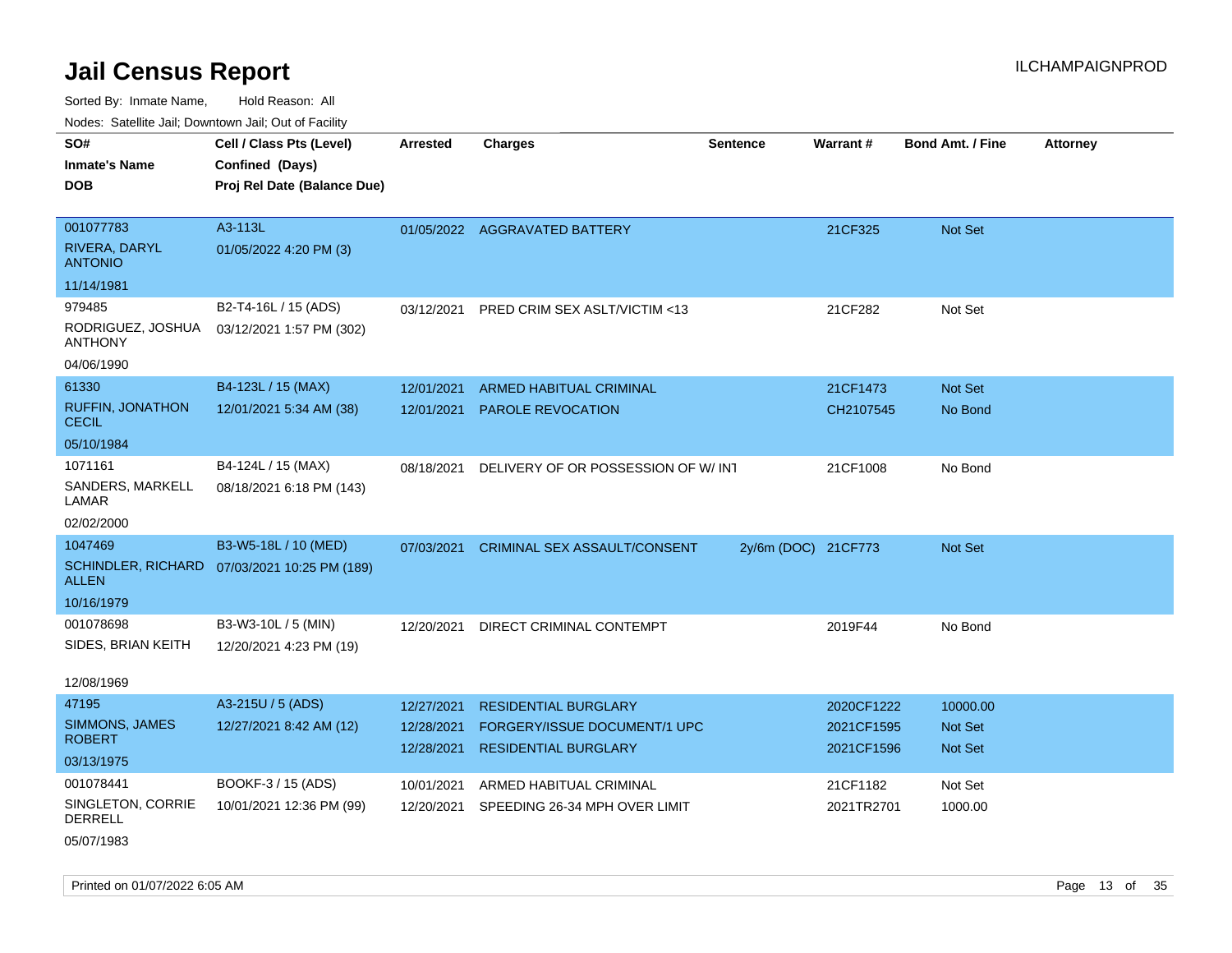| SO#                                        | Cell / Class Pts (Level)    | <b>Arrested</b> | <b>Charges</b>                                | <b>Sentence</b> | <b>Warrant#</b> | <b>Bond Amt. / Fine</b> | <b>Attorney</b> |
|--------------------------------------------|-----------------------------|-----------------|-----------------------------------------------|-----------------|-----------------|-------------------------|-----------------|
| <b>Inmate's Name</b>                       | Confined (Days)             |                 |                                               |                 |                 |                         |                 |
| <b>DOB</b>                                 | Proj Rel Date (Balance Due) |                 |                                               |                 |                 |                         |                 |
|                                            |                             |                 |                                               |                 |                 |                         |                 |
| 707102                                     | BOOKH-4 / 5 (MIN)           |                 | 01/06/2022 RESIST/OBSTRUCTING A PEACE OFFICEI |                 | 2019-CM-164     | No Bond                 |                 |
| <b>SKILLINGS, DANIEL</b><br>LEE.           | 01/06/2022 4:36 PM (2)      |                 |                                               |                 |                 |                         |                 |
| 04/24/1979                                 | 1/20/2022 (0.00)            |                 |                                               |                 |                 |                         |                 |
| 001078732                                  | A4-104L / 5 (ADS)           | 01/03/2022      | DRIVING ON REVOKED LICENSE                    |                 | 2021TR6406      | No Bond                 |                 |
| SPANGLO, ANGELO<br><b>JOSEPH</b>           | 01/03/2022 11:09 AM (5)     |                 |                                               |                 |                 |                         |                 |
| 06/26/1965                                 | 1/12/2022 (0.00)            |                 |                                               |                 |                 |                         |                 |
| 001077770                                  | <b>BOOKF-2</b>              |                 | 01/06/2022 RESIDENTIAL BURGLARY               |                 | 21CF319         | <b>Not Set</b>          |                 |
| STOFFLE, KELLY ANNE 01/06/2022 3:14 PM (2) |                             |                 |                                               |                 |                 |                         |                 |
|                                            |                             |                 |                                               |                 |                 |                         |                 |
| 04/12/1989                                 |                             |                 |                                               |                 |                 |                         |                 |
| 38305                                      | B2-T2-06L / 10 (SPH)        | 03/18/2020      | <b>CRIMINAL SEXUAL ABUSE</b>                  |                 | 20CF-343        | 500000.00               |                 |
| STOVER, JOSH<br>ANDREW                     | 03/18/2020 10:24 AM (661)   |                 |                                               |                 |                 |                         |                 |
| 08/18/1973                                 |                             |                 |                                               |                 |                 |                         |                 |
| 962484                                     | A3-115L / 10 (ADS)          | 12/29/2021      | AGGRAVATED DOMESTIC BATTERY                   |                 | 21CF1608        | <b>Not Set</b>          |                 |
| <b>TAYLOR, VINCENT</b><br><b>REGINALD</b>  | 12/29/2021 7:23 AM (10)     |                 |                                               |                 |                 |                         |                 |
| 11/03/1988                                 |                             |                 |                                               |                 |                 |                         |                 |
| 001078471                                  | B4-127U / 10 (MED)          | 10/11/2021      | AGG UUW/VEHICLE/<21                           |                 | 21CF1210        | 100.00                  |                 |
| THATCH, OMARION<br><b>DIAMONTE</b>         | 10/11/2021 1:26 AM (89)     |                 |                                               |                 |                 |                         |                 |
| 09/05/2003                                 |                             |                 |                                               |                 |                 |                         |                 |
| 21252                                      | B3-W3-12L / 10 (MED)        | 10/18/2021      | MFG/DEL 1<15 GR COCAINE/ANLG                  |                 | 2021CF172       | 25000.00                |                 |
| THOMAS, ELIJAH                             | 10/18/2021 12:35 AM (82)    |                 |                                               |                 |                 |                         |                 |
| 07/31/1962                                 |                             |                 |                                               |                 |                 |                         |                 |
| 32058                                      | B4-123U / 15 (MAX)          | 06/14/2021      | <b>AGG DISCH FIREARM</b>                      |                 | 21CF690         | Not Set                 |                 |
| THOMPSON, STEVEN<br><b>ONEAL</b>           | 06/14/2021 6:44 AM (208)    |                 |                                               |                 |                 |                         |                 |
| 03/14/1969                                 |                             |                 |                                               |                 |                 |                         |                 |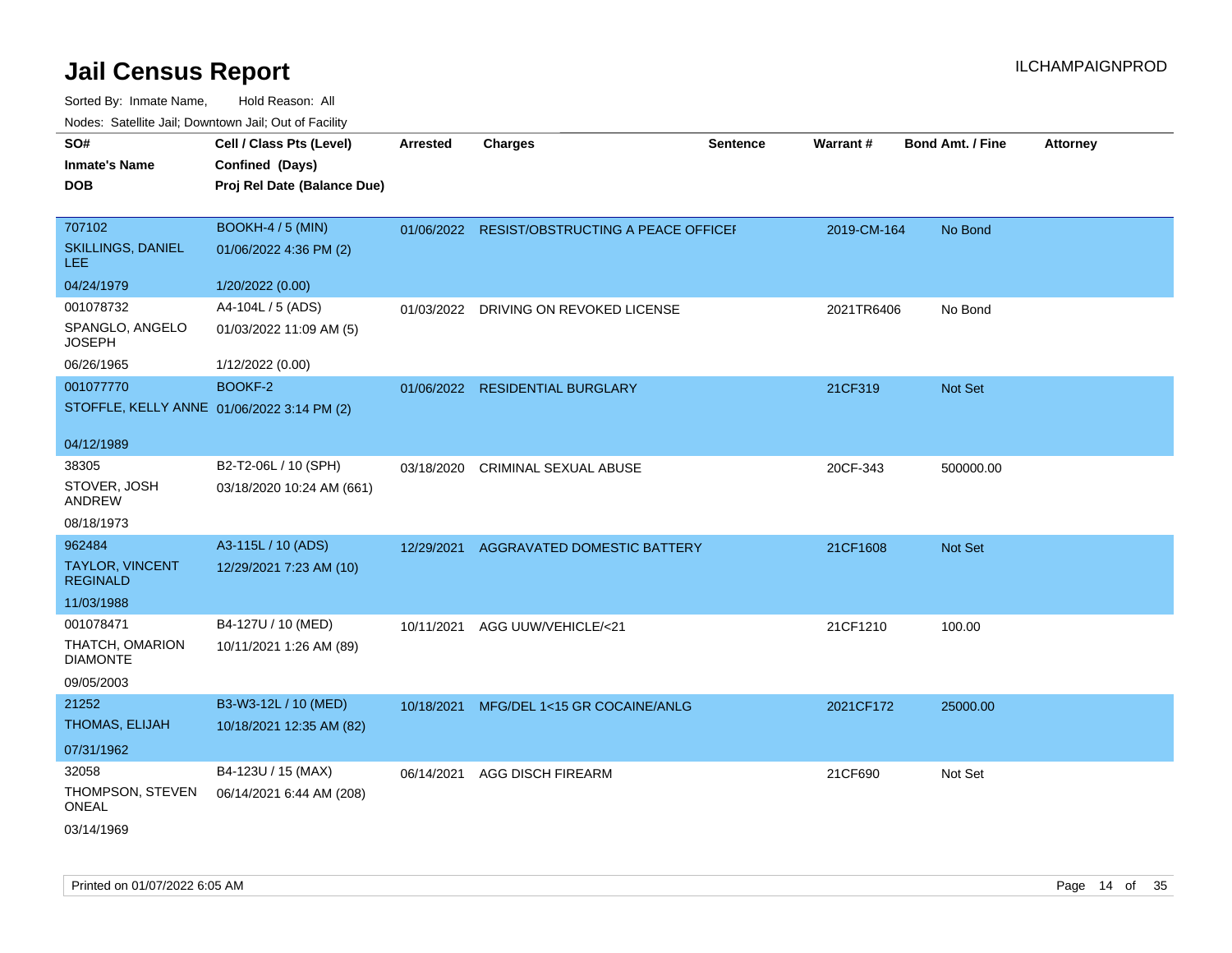Sorted By: Inmate Name, Hold Reason: All

Nodes: Satellite Jail; Downtown Jail; Out of Facility

| SO#                                           | Cell / Class Pts (Level)    | <b>Arrested</b> | <b>Charges</b>                  | <b>Sentence</b> | Warrant#   | <b>Bond Amt. / Fine</b> | <b>Attorney</b> |
|-----------------------------------------------|-----------------------------|-----------------|---------------------------------|-----------------|------------|-------------------------|-----------------|
| <b>Inmate's Name</b>                          | Confined (Days)             |                 |                                 |                 |            |                         |                 |
| <b>DOB</b>                                    | Proj Rel Date (Balance Due) |                 |                                 |                 |            |                         |                 |
|                                               |                             |                 |                                 |                 |            |                         |                 |
| 32910                                         | B3-W2-08L / 10 (MED)        | 10/04/2021      | DOM BTRY/HARM/1-2 PRECONV       |                 | 21CF1189   | <b>Not Set</b>          |                 |
| <b>TULL, CHRISTOPHER</b><br><b>MICHAEL</b>    | 10/04/2021 10:53 PM (96)    |                 |                                 |                 |            |                         |                 |
| 04/02/1971                                    |                             |                 |                                 |                 |            |                         |                 |
| 1052810                                       | A4-101L / 10 (ADS)          | 01/01/2022      | AGGRAVATED DOMESTIC BATTERY     |                 | 2022CF2    | No Bond                 |                 |
| WALKER, DESMOND<br><b>JEROME</b>              | 01/01/2022 2:16 AM (7)      |                 |                                 |                 |            |                         |                 |
| 08/05/1987                                    |                             |                 |                                 |                 |            |                         |                 |
| 1070737                                       | A1-126L / 15 (MAX)          | 10/14/2021      | AGG KIDNAPG/<13/INTEL DISABL    |                 | 2020CF418  | 250000.00               |                 |
| <b>WASHINGTON,</b><br><b>JASTINA VIRGINIA</b> | 10/14/2021 12:02 PM (86)    |                 |                                 |                 |            |                         |                 |
| 04/11/2000                                    |                             |                 |                                 |                 |            |                         |                 |
| 001077889                                     | BOOKH-1 / 10 (MED)          | 01/03/2022      | <b>DOMESTIC BATTERY</b>         |                 | 2022CF14   | No Bond                 |                 |
| <b>WASHINGTON,</b><br><b>MALCOLM LEGEIE</b>   | 01/03/2022 8:24 PM (5)      |                 |                                 |                 |            |                         |                 |
| 08/17/1995                                    |                             |                 |                                 |                 |            |                         |                 |
| 977140                                        | B1-203L / 10 (MED)          | 10/24/2021      | <b>ARMED HABITUAL CRIMINAL</b>  |                 | 21CF1289   | Not Set                 |                 |
| <b>WEBSTER, DERRIAL</b><br><b>DEVON</b>       | 10/24/2021 2:46 AM (76)     |                 |                                 |                 |            |                         |                 |
| 01/14/1990                                    |                             |                 |                                 |                 |            |                         |                 |
| 001078328                                     | B1-207U / 15 (MAX)          | 08/30/2021      | FELON POSS/USE WEAPON/FIREARM   |                 | 21CF1045   | Not Set                 |                 |
| WHITE, JUSTIN<br><b>STEVEN</b>                | 08/30/2021 10:48 AM (131)   |                 |                                 |                 |            |                         |                 |
| 10/25/1995                                    |                             |                 |                                 |                 |            |                         |                 |
| 54212                                         | A3-214L / 10 (MED)          | 12/21/2021      | ARMED VIOLENCE/CATEGORY I       |                 | 21CF1576   | Not Set                 |                 |
| <b>WHITLOCK, GEORGE</b>                       | 12/21/2021 1:20 PM (18)     | 12/21/2021      | RECEIVE/POSS/SELL STOLEN VEH    |                 | 2021CF669  | 10000.00                |                 |
| <b>ABRAM</b>                                  |                             | 12/21/2021      | <b>VIOLATE ORDER PROTECTION</b> |                 | 2021CM391  | 1000.00                 |                 |
| 11/10/1978                                    |                             | 12/21/2021      | OBSTRUCT JUST/DESTROY EVIDENCE  |                 | 2021CF1223 | 700.00                  |                 |
| 001078740                                     | BOOKH-3                     | 01/06/2022      | <b>PAROLE REVOCATION</b>        |                 | CH2200093  | No Bond                 |                 |
| WHITMORE, GARY                                | 01/06/2022 10:36 AM (2)     |                 |                                 |                 |            |                         |                 |
| 12/30/1969                                    |                             |                 |                                 |                 |            |                         |                 |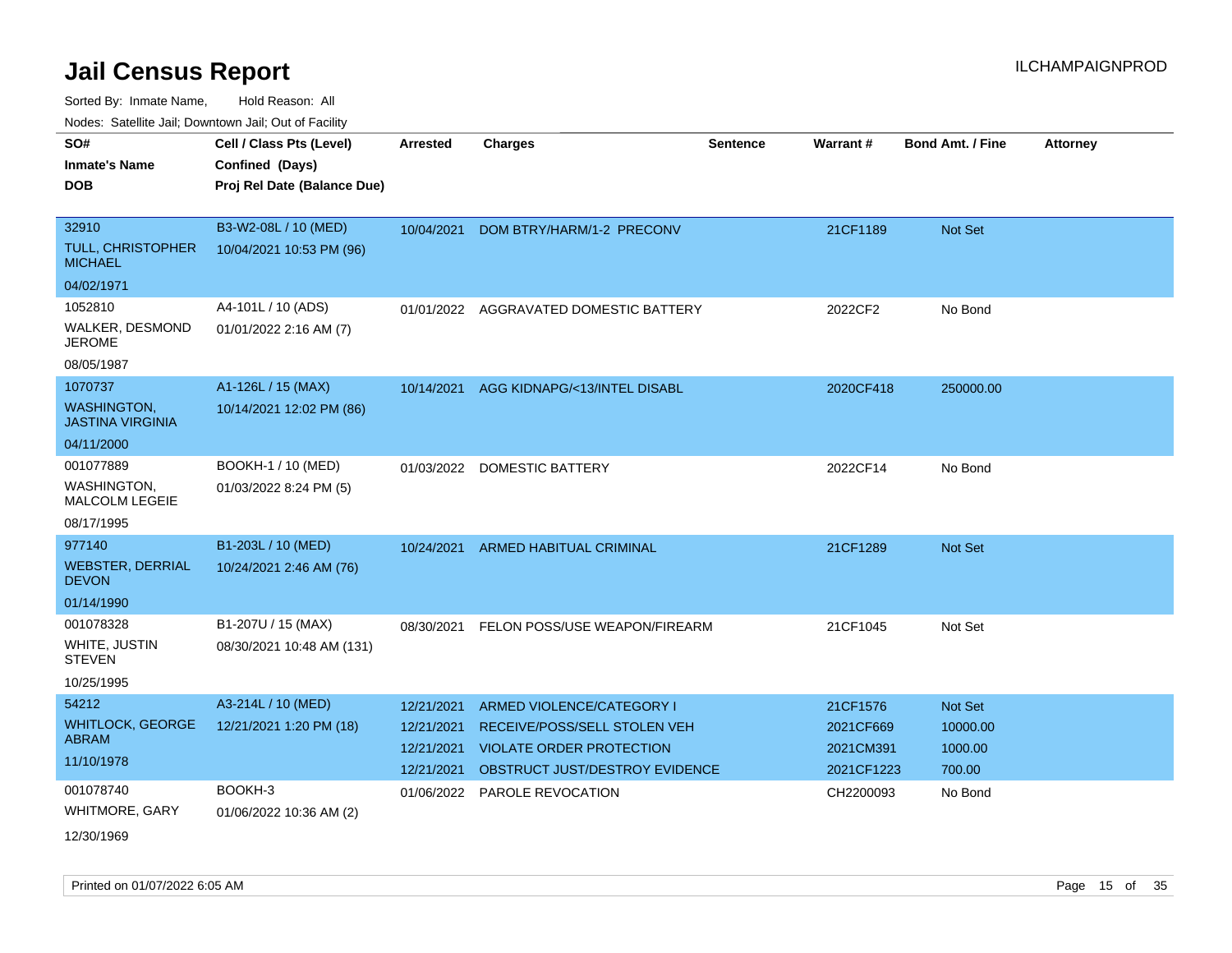Sorted By: Inmate Name, Hold Reason: All

| Nodes: Satellite Jail; Downtown Jail; Out of Facility |                             |                   |                                |                 |             |                         |                 |  |
|-------------------------------------------------------|-----------------------------|-------------------|--------------------------------|-----------------|-------------|-------------------------|-----------------|--|
| SO#                                                   | Cell / Class Pts (Level)    | <b>Arrested</b>   | <b>Charges</b>                 | <b>Sentence</b> | Warrant#    | <b>Bond Amt. / Fine</b> | <b>Attorney</b> |  |
| <b>Inmate's Name</b>                                  | Confined (Days)             |                   |                                |                 |             |                         |                 |  |
| <b>DOB</b>                                            | Proj Rel Date (Balance Due) |                   |                                |                 |             |                         |                 |  |
|                                                       |                             |                   |                                |                 |             |                         |                 |  |
| 001078709                                             | A3-212L / 15 (MAX)          | 12/22/2021        | ARMED VIOLENCE/CATEGORY I      |                 | 21CF1586    | <b>Not Set</b>          |                 |  |
| <b>WILLIAMS, DAVID LEE</b>                            | 12/22/2021 11:00 AM (17)    |                   |                                |                 |             |                         |                 |  |
|                                                       |                             |                   |                                |                 |             |                         |                 |  |
| 12/18/1989                                            |                             |                   |                                |                 |             |                         |                 |  |
| 1019420                                               | B1-105L / 10 (MED)          | 12/14/2021        | METH MANUFACTURING/15<100 GR   | 8y (DOC)        | 21CF205     | No Bond                 |                 |  |
| WILLIAMS.<br><b>MARSHAWN ANTONIO</b>                  | 12/14/2021 1:56 PM (25)     |                   |                                |                 |             |                         |                 |  |
| 06/02/1994                                            |                             |                   |                                |                 |             |                         |                 |  |
| 638552                                                | B2-DR / 5 (SPH)             | 10/07/2021        | CHILD PORNOGRAPHY/PHOTOGRAPH   |                 | 2021CF1207  | No Bond                 |                 |  |
| <b>WILLIAMS, MICHAEL</b><br><b>JAMES</b>              | 10/07/2021 12:20 PM (93)    |                   |                                |                 |             |                         |                 |  |
| 03/29/1964                                            |                             |                   |                                |                 |             |                         |                 |  |
| 1066370                                               | B1-101L / 15 (MAX)          | 07/28/2021        | ARMED VIOLENCE/CATEGORY III    |                 | 2021 CF 882 | Not Set                 |                 |  |
| <b>WILLIAMS, REONTE</b><br><b>REMIR</b>               | 07/28/2021 5:40 AM (164)    |                   |                                |                 |             |                         |                 |  |
| 05/14/1999                                            |                             |                   |                                |                 |             |                         |                 |  |
| 001078711                                             | A3-116L / 10 (MED)          | 12/22/2021        | AGG DISCHARGE FIREARM/OCC BLDG |                 | 21CF1585    | Not Set                 |                 |  |
| <b>WILLIS, RANDY</b><br><b>RAMEEL</b>                 | 12/22/2021 4:15 PM (17)     |                   |                                |                 |             |                         |                 |  |
| 09/10/2003                                            |                             |                   |                                |                 |             |                         |                 |  |
| <b>Total Satellite Jail: 123</b>                      |                             | <b>Males: 105</b> | Females: 18<br>Unknown: 0      |                 |             |                         |                 |  |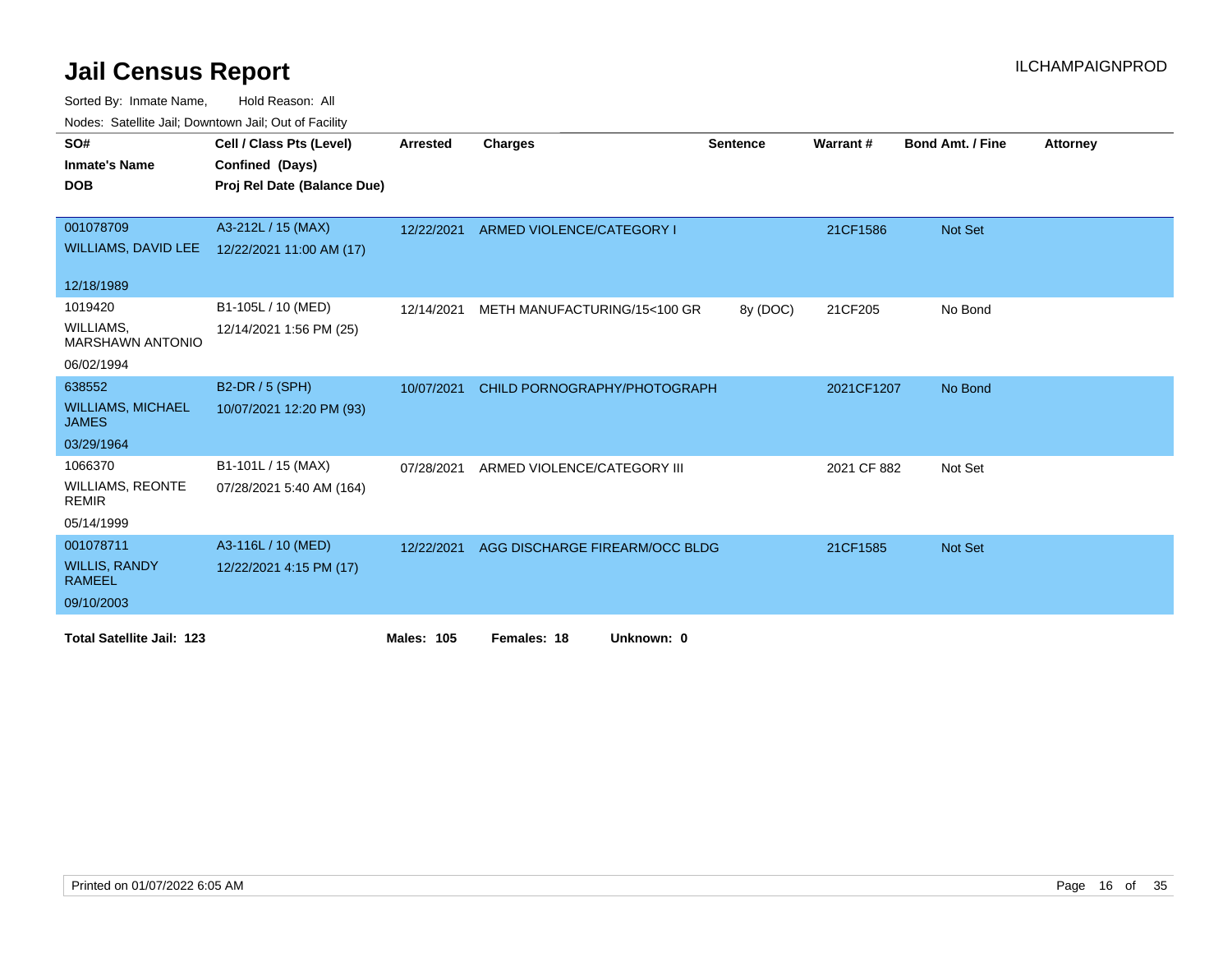| <b>Downtown Jail</b><br>SO#<br><b>Inmate's Name</b><br><b>DOB</b>                                   | Cell / Class Pts (Level)<br>Confined (Days)<br>Proj Rel Date (Balance Due)            | Arrested                                             | <b>Charges</b>                                                                                                           | Sentence | Warrant #                                   | <b>Bond Amt. / Fine</b>                                  | <b>Attorney</b> |
|-----------------------------------------------------------------------------------------------------|---------------------------------------------------------------------------------------|------------------------------------------------------|--------------------------------------------------------------------------------------------------------------------------|----------|---------------------------------------------|----------------------------------------------------------|-----------------|
| 1073165<br><b>ACKERMAN, CODY</b><br><b>JAMES</b><br>02/01/1989<br>969121<br><b>BECKLEY, ANTHONY</b> | G4L / 5 (MIN)<br>04/30/2021 4:48 PM (253)<br>B1 / 15 (SPH)<br>11/25/2021 7:16 PM (44) | 04/30/2021<br>04/30/2021<br>05/03/2021<br>11/25/2021 | <b>BURGLARY</b><br>FORGERY/ISSUE/DELIVER DOCUMENT<br>FORGERY/ISSUE/DELIVER DOCUMENT<br><b>CRIM TRESPASS TO RESIDENCE</b> |          | 21CF516<br>19CF143<br>2018CF689<br>21CF1444 | <b>Not Set</b><br>75000.00<br>2500.00 / 75.00<br>Not Set |                 |
| <b>PATRICK</b><br>06/30/1989                                                                        |                                                                                       |                                                      |                                                                                                                          |          |                                             |                                                          |                 |
| 517915<br><b>BOXLEY, CHARLES</b><br><b>OMAR</b><br>01/10/1985                                       | G5U / 5 (MIN)<br>08/03/2021 2:18 PM (158)                                             | 08/03/2021<br>08/03/2021<br>08/03/2021               | <b>BURGLARY</b><br><b>BURGLARY</b><br>FORGERY/ISSUE/DELIVER DOCUMENT                                                     |          | 21CF289<br>21CF679                          | 20000.00<br>20000.00<br>No Bond                          |                 |
| 1027929<br><b>BROUGHTON, MARK</b><br>ANTHONY, Junior<br>02/15/1990                                  | F6L / 15 (MAX)<br>12/18/2021 2:55 AM (21)                                             | 12/18/2021                                           | HOME INVASION/CAUSE INJURY                                                                                               |          | 21CF1560                                    | No Bond                                                  |                 |
| 1067476<br><b>BROWN, JAMES</b><br><b>BRONELL</b><br>01/08/1996                                      | F5L / 10 (MED)<br>11/13/2021 2:35 AM (56)                                             | 11/13/2021<br>11/13/2021                             | AGG DOMESTIC BATTERY/STRANGLE<br><b>RESIDENTIAL BURGLARY</b>                                                             |          | 20CF575<br>21CF385                          | 5000.00<br>25000.00                                      |                 |
| 995432<br>BROWN, JAVON<br><b>SHANTEZ</b><br>10/14/1991                                              | H5L / 10 (ADS)<br>12/20/2021 2:06 AM (19)                                             | 12/20/2021                                           | FAIL TO RPT WKLY/NO FIXED ADDR                                                                                           |          | 21CF1559                                    | Not Set                                                  |                 |
| 1075941<br><b>BROWN, LIONEL</b><br><b>TERRELL</b><br>10/19/1981                                     | G2L / 5 (MIN)<br>10/08/2021 5:16 PM (92)                                              | 10/08/2021                                           | <b>HARASS WITNESS/FAMILY MBR/REP</b>                                                                                     |          | 2021CF1188                                  | 500000.00                                                |                 |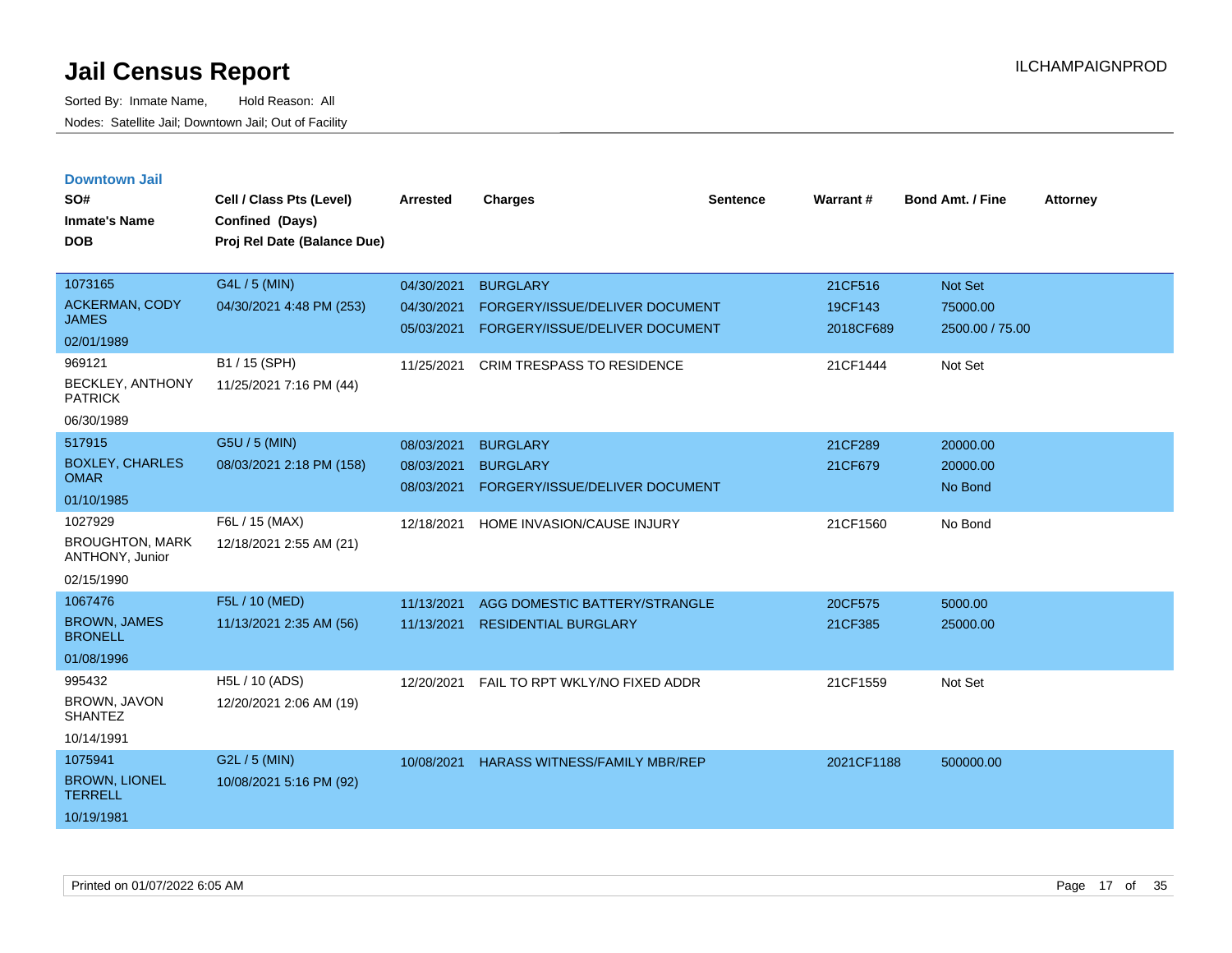Sorted By: Inmate Name, Hold Reason: All Nodes: Satellite Jail; Downtown Jail; Out of Facility

| SO#                                      | Cell / Class Pts (Level)    | <b>Arrested</b> | <b>Charges</b>                        | <b>Sentence</b> | Warrant#  | <b>Bond Amt. / Fine</b> | <b>Attorney</b> |
|------------------------------------------|-----------------------------|-----------------|---------------------------------------|-----------------|-----------|-------------------------|-----------------|
| <b>Inmate's Name</b>                     | Confined (Days)             |                 |                                       |                 |           |                         |                 |
| <b>DOB</b>                               | Proj Rel Date (Balance Due) |                 |                                       |                 |           |                         |                 |
|                                          |                             |                 |                                       |                 |           |                         |                 |
| 1068812                                  | F1L / 15 (MAX)              | 12/21/2021      | FELON POSS/USE FIREARM PRIOR          |                 | 21CF1568  | Not Set                 |                 |
| <b>BRYANT, DANNY</b><br><b>EUGENE</b>    | 12/21/2021 1:50 PM (18)     | 12/21/2021      | AGG DISCHARGE FIREARM/OCC VEH         |                 | 21CF741   | Not Set                 |                 |
| 11/22/1989                               |                             |                 |                                       |                 |           |                         |                 |
| 61904                                    | D4 / 15 (ADS)               | 10/23/2021      | <b>ROBBERY</b>                        |                 | 21CF1287  | Not Set                 |                 |
| <b>BURNETT, TIMOTHY</b><br><b>LYNN</b>   | 10/23/2021 5:43 PM (77)     |                 |                                       |                 |           |                         |                 |
| 09/09/1983                               |                             |                 |                                       |                 |           |                         |                 |
| 1029088                                  | C5U / 10 (MED)              | 12/21/2021      | FELON POSS/USE FIREARM PRIOR          |                 | 21CF1338  | 250000.00               |                 |
| CHAPPLE, MALIK<br><b>BIANCO</b>          | 12/22/2021 10:02 AM (17)    |                 |                                       |                 |           |                         |                 |
| 10/25/1994                               |                             |                 |                                       |                 |           |                         |                 |
| 1075361                                  | J6L / 5 (ADS)               | 04/16/2021      | <b>BURGLARY</b>                       |                 | 21CF414   | Not Set                 |                 |
| COWART, TORREY<br>BENJAMEN, Junior       | 04/16/2021 9:17 PM (267)    |                 |                                       |                 |           |                         |                 |
| 11/22/1987                               |                             |                 |                                       |                 |           |                         |                 |
| 1076276                                  | G1L / 5 (MIN)               | 12/20/2021      | THEFT/CONTROL <\$500/PRIOR            | $2y/6m$ (DOC)   |           | Not Set                 |                 |
| <b>COX, SEAN MICHAEL</b>                 | 12/20/2021 12:45 PM (19)    | 12/20/2021      | <b>WARRANT OUT OF COUNTY</b>          |                 | 21CM99    | 3000.00                 |                 |
|                                          |                             |                 |                                       |                 |           |                         |                 |
| 02/06/1985                               |                             |                 |                                       |                 |           |                         |                 |
| 1067370                                  | E3L / 15 (MAX)              | 11/05/2021      | FIREARM/FOID INVALID/NOT ELIG         |                 | 21CF1370  | Not Set                 |                 |
| DAVIS, AUSTIN<br><b>CHRISTOPHER</b>      | 11/06/2021 12:23 AM (63)    |                 |                                       |                 |           |                         |                 |
| 08/11/1997                               |                             |                 |                                       |                 |           |                         |                 |
| 1066719                                  | E4L / 10 (MED)              | 06/09/2021      | AGG DOMESTIC BATTERY/STRANGLE         |                 | 21CF310   | 100000.00               |                 |
| <b>DAVIS, TAVEON</b><br><b>CORNELIUS</b> | 06/09/2021 10:50 PM (213)   | 06/09/2021      | <b>RET THEFT/DISP MERCH/&gt;\$300</b> |                 | 19CF959   | 5000.00                 |                 |
| 12/21/1997                               |                             | 06/09/2021      | RETAIL THEFT/DISP MERCH/<\$300        |                 | 19CM897   | 3000.00                 |                 |
| 001077214                                | F9U / 15 (MAX)              | 12/20/2021      | <b>MURDER</b>                         |                 | 21CF1572  | Not Set                 |                 |
| DAVIS-MURDOCK,<br><b>ERION VASSHAD</b>   | 12/21/2021 10:13 AM (18)    | 12/22/2021      | PAROLE REVOCATION                     |                 | CH2107977 | Not Set                 |                 |

06/22/1998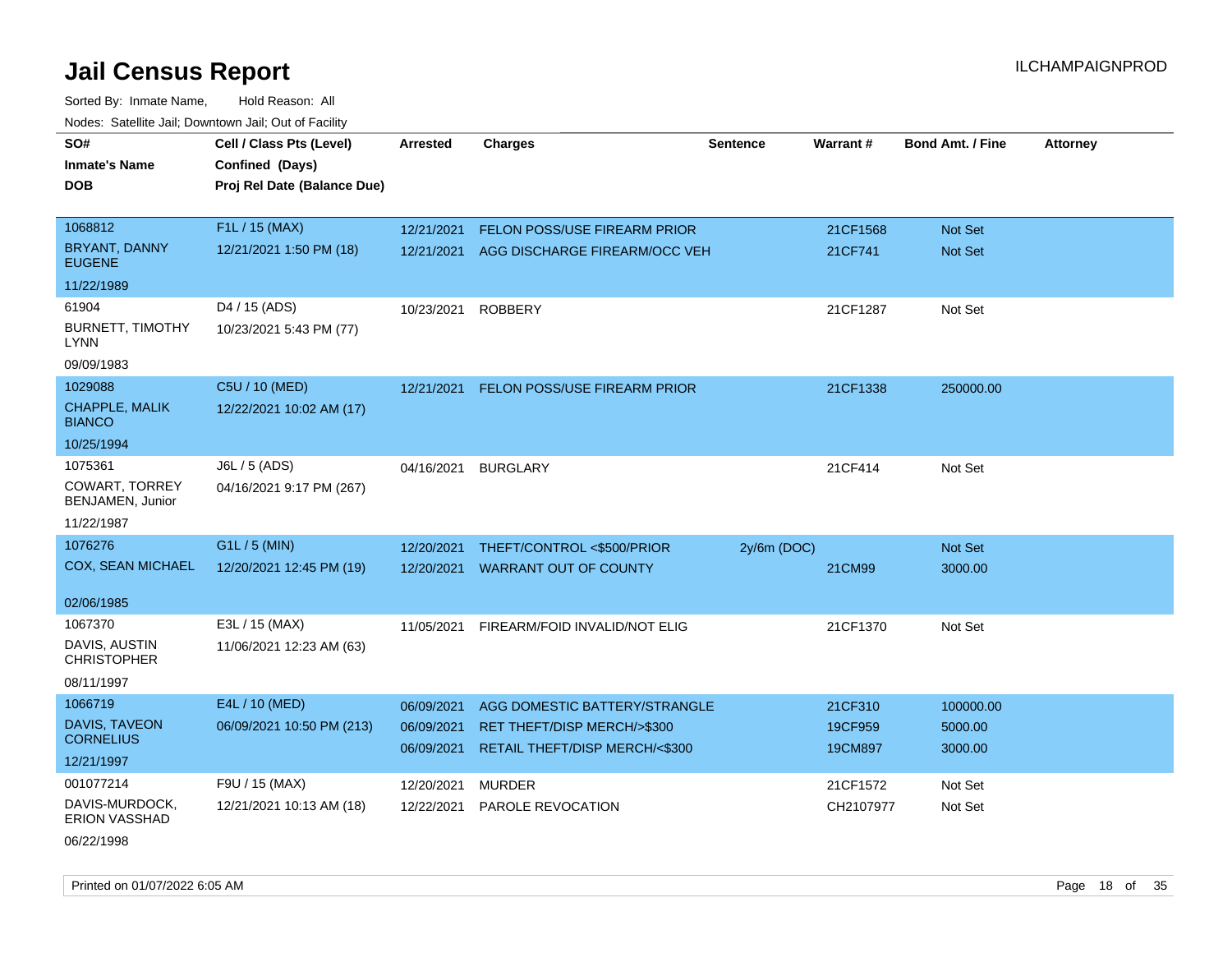| SO#<br><b>Inmate's Name</b><br><b>DOB</b>   | Cell / Class Pts (Level)<br>Confined (Days)<br>Proj Rel Date (Balance Due) | Arrested   | <b>Charges</b>                         | <b>Sentence</b> | Warrant#   | <b>Bond Amt. / Fine</b> | Attorney |
|---------------------------------------------|----------------------------------------------------------------------------|------------|----------------------------------------|-----------------|------------|-------------------------|----------|
| 001078223<br>DIEGO-MATEO,<br><b>JOAQUIN</b> | G6L / 5 (MIN)<br>11/09/2021 10:52 PM (60)                                  | 11/09/2021 | AGG DUI/NO VALID DL                    |                 | 21CF1382   | Not Set                 |          |
| 01/23/2002                                  |                                                                            |            |                                        |                 |            |                         |          |
| 571307                                      | J3L / 15 (ADS)                                                             | 09/14/2020 | <b>CRIM SEXUAL ABUSE/CONSENT</b>       |                 | 2020CF1026 | Not Set                 |          |
| DOMINGO-<br>CASTANEDA,                      | 09/14/2020 11:19 PM (481)                                                  | 09/14/2020 | PRED CRIM SEX ASLT/VICTIM <13          |                 | 2020CF1025 | Not Set                 |          |
| 09/29/1989                                  |                                                                            |            |                                        |                 |            |                         |          |
| 527379                                      | C9U / 15 (ADS)                                                             | 10/25/2021 | ARMED HABITUAL CRIMINAL                |                 | 21CF1297   | Not Set                 |          |
| DRAKE, MARCELL<br><b>DEON</b>               | 10/25/2021 5:05 PM (75)                                                    | 10/27/2021 | AGG DOMESTIC BATTERY/STRANGLE          |                 | 21CF1245   | <b>Not Set</b>          |          |
| 04/20/1987                                  |                                                                            |            |                                        |                 |            |                         |          |
| 959292                                      | K1 / 15 (ADS)                                                              | 04/01/2021 | ATTEMPT (FIRST DEGREE MURDER)          |                 | 2020CF565  | 2000000.00              |          |
| DUNCAN, COREYON<br><b>ANTHONY</b>           | 04/01/2021 8:46 PM (282)                                                   | 12/17/2021 | <b>MURDER</b>                          |                 | 21CF1542   | Not Set                 |          |
| 01/17/1989                                  |                                                                            |            |                                        |                 |            |                         |          |
| 43977                                       | $15/5$ (MIN)                                                               | 12/20/2021 | AGG FLEEING POLICE/21 MPH OVER         |                 | 21CF1566   | Not Set                 |          |
| <b>EMKES, DOUGLAS</b><br><b>ALAN</b>        | 12/20/2021 9:59 AM (19)                                                    | 12/20/2021 | PAROLE REVOCATION                      |                 |            | No Bond                 |          |
| 06/08/1959                                  |                                                                            |            |                                        |                 |            |                         |          |
| 1053207                                     | K2 / 15 (SPH)                                                              | 06/06/2019 | MURDER/INTENT TO KILL/INJURE           |                 | 2019-CF849 | 2000000.00              |          |
| FAUST, JAQUAVEON<br>LAVELL                  | 06/06/2019 2:24 PM (947)                                                   |            |                                        |                 |            |                         |          |
| 07/25/1996                                  |                                                                            |            |                                        |                 |            |                         |          |
| 962759                                      | E6L / 5 (ADS)                                                              | 07/16/2021 | <b>METH DELIVERY&lt;5 GRAMS</b>        |                 | 21CF833    | Not Set                 |          |
|                                             | FINLEY, KEVIN DANTE 07/16/2021 9:44 PM (176)                               |            | 07/29/2021 AGG CRIM SEX ASSAULT/FELONY |                 | 21CF891    | No Bond                 |          |
| 12/28/1988                                  |                                                                            |            |                                        |                 |            |                         |          |
| 524764                                      | G3L / 5 (MIN)                                                              | 09/18/2021 | METH DELIVERY/15<100 GRAMS             |                 | 21CF627    | 50000.00                |          |
| <b>FISCUS, ROBERT</b><br>LOWELL             | 09/18/2021 10:50 AM (112)                                                  |            |                                        |                 |            |                         |          |
| 02/17/1986                                  |                                                                            |            |                                        |                 |            |                         |          |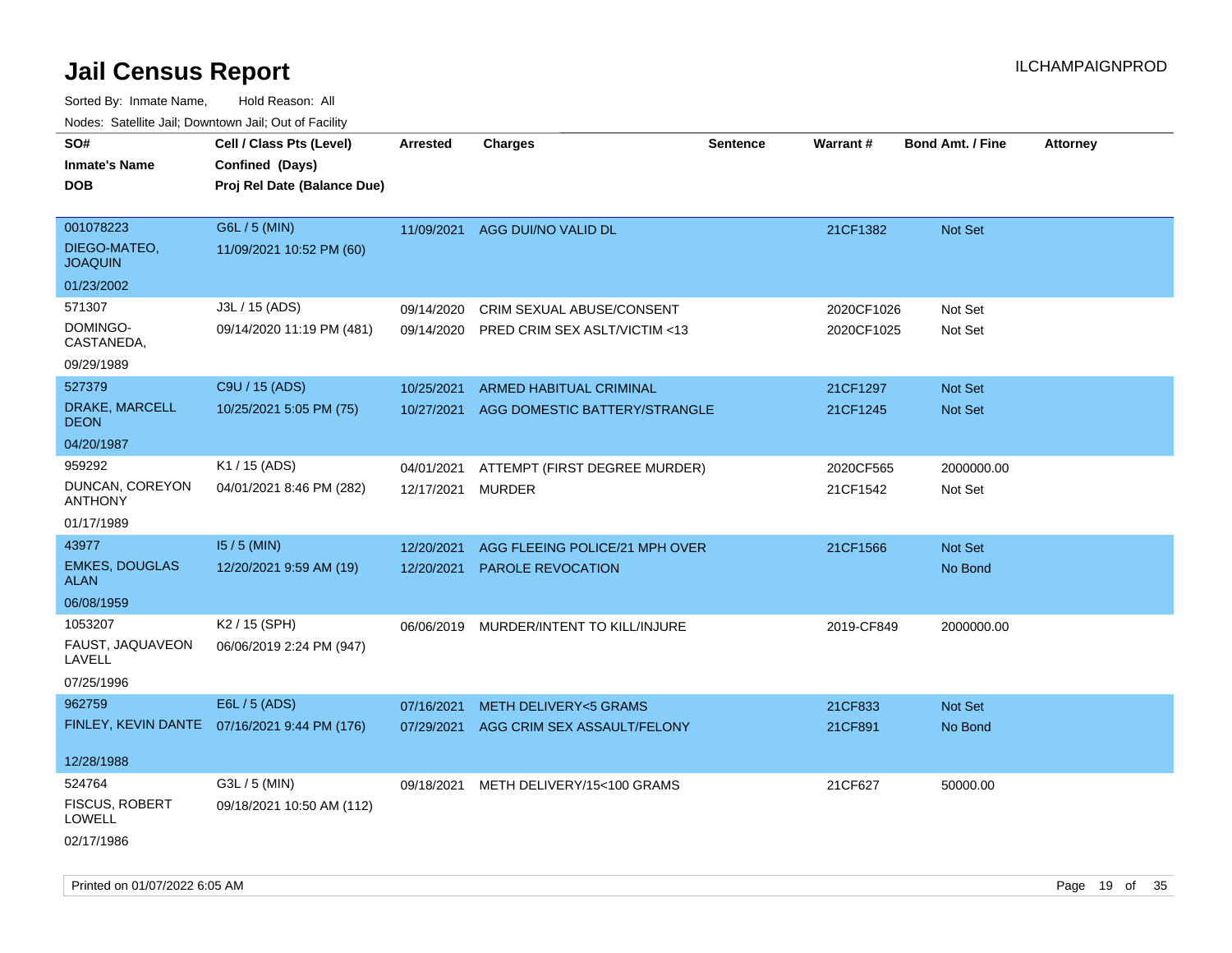| roaco. Catolino dall, Downtown dall, Out of Fability |                             |            |                                    |                 |                 |                         |                 |
|------------------------------------------------------|-----------------------------|------------|------------------------------------|-----------------|-----------------|-------------------------|-----------------|
| SO#                                                  | Cell / Class Pts (Level)    | Arrested   | <b>Charges</b>                     | <b>Sentence</b> | <b>Warrant#</b> | <b>Bond Amt. / Fine</b> | <b>Attorney</b> |
| <b>Inmate's Name</b>                                 | Confined (Days)             |            |                                    |                 |                 |                         |                 |
| <b>DOB</b>                                           | Proj Rel Date (Balance Due) |            |                                    |                 |                 |                         |                 |
|                                                      |                             |            |                                    |                 |                 |                         |                 |
| 1068518                                              | G8U / 5 (MIN)               | 12/16/2021 | <b>BURGLARY</b>                    |                 | 21CF54          | 10000.00                |                 |
| FULFORD, WILLIE                                      | 12/15/2021 11:16 PM (24)    | 12/16/2021 | <b>BURGLARY</b>                    |                 | 21CF416         | 10000.00                |                 |
| Junior                                               |                             | 12/16/2021 | <b>RESIST/OBSTRUCT WITH INJURY</b> |                 | 21C370          | 5000.00                 |                 |
| 12/12/1963                                           |                             |            |                                    |                 |                 |                         |                 |
| 1068917                                              | $H1L / 5$ (MIN)             | 08/11/2021 | VIO ORDER/PRIOR VIO OF ORDER       |                 | 21CF965         | Not Set                 |                 |
| GARCIA, JUAN<br>CARLOS                               | 08/11/2021 9:24 PM (150)    |            |                                    |                 |                 |                         |                 |
| 10/21/1997                                           |                             |            |                                    |                 |                 |                         |                 |
| 32913                                                | I1 / 15 (ADS)               | 12/03/2021 | PRED CRIM SEX ASLT/VICTIM <13      |                 | 21CF1481        | <b>Not Set</b>          |                 |
| GROB, WARREN A,<br>Junior                            | 12/03/2021 4:24 PM (36)     |            |                                    |                 |                 |                         |                 |
| 12/07/1950                                           |                             |            |                                    |                 |                 |                         |                 |
| 1073611                                              | G3U / 5 (MIN)               | 02/09/2021 | DELIVERY OF OR POSSESSION OF W/INT |                 | 21CF160         | Not Set                 |                 |
| HAYES, CAMERON<br><b>TAYLOR MALEEK</b>               | 02/09/2021 3:10 PM (333)    | 02/09/2021 | MFG 15>100 GR ECSTASY/ANALOG       |                 | 21CF121         | 500000.00               |                 |
| 08/10/1998                                           |                             |            |                                    |                 |                 |                         |                 |
| 544770                                               | D3 / 10 (MED)               | 08/14/2021 | AGG DOMESTIC BATTERY/STRANGLE      |                 | 2021CF514       | 25000.00                |                 |
| <b>HAYES, DEVON</b>                                  | 08/14/2021 2:56 AM (147)    | 08/14/2021 | AGGRAVATED DOMESTIC BATTERY        |                 | 21CF977         | No Bond                 |                 |
| JERMAINE                                             |                             |            |                                    |                 |                 |                         |                 |
| 11/07/1987                                           |                             |            |                                    |                 |                 |                         |                 |
| 972300                                               | F6U / 10 (MED)              | 12/22/2021 | <b>RESIDENTIAL BURGLARY</b>        |                 | 18CF1691        | 25000.00                |                 |
| <b>HOLT, MICHAEL</b><br><b>TERRELL</b>               | 12/22/2021 8:36 AM (17)     | 12/22/2021 | AGG CRIM SEX ABUSE/VICTIM <9       |                 | 19CF1277        | 250000.00               |                 |
| 12/25/1989                                           |                             |            |                                    |                 |                 |                         |                 |
| 1063119                                              | J5L / 10 (MED)              | 11/05/2021 | <b>BURGLARY</b>                    |                 | 2018CF877       | 10000.00                |                 |
| HUNT, KHALLEEL<br><b>MALIK</b>                       | 11/05/2021 7:47 AM (64)     |            |                                    |                 |                 |                         |                 |
| 03/28/1999                                           |                             |            |                                    |                 |                 |                         |                 |
| 001077437                                            | C8L / 10 (MED)              | 08/23/2021 | DOM BTRY/CONTACT/1-2 PRECONV       |                 | 21CF1025        | Not Set                 |                 |
| JOHNSON, ANTONIO<br>LASHAUN                          | 08/23/2021 7:48 PM (138)    |            |                                    |                 |                 |                         |                 |
| 01/06/1980                                           |                             |            |                                    |                 |                 |                         |                 |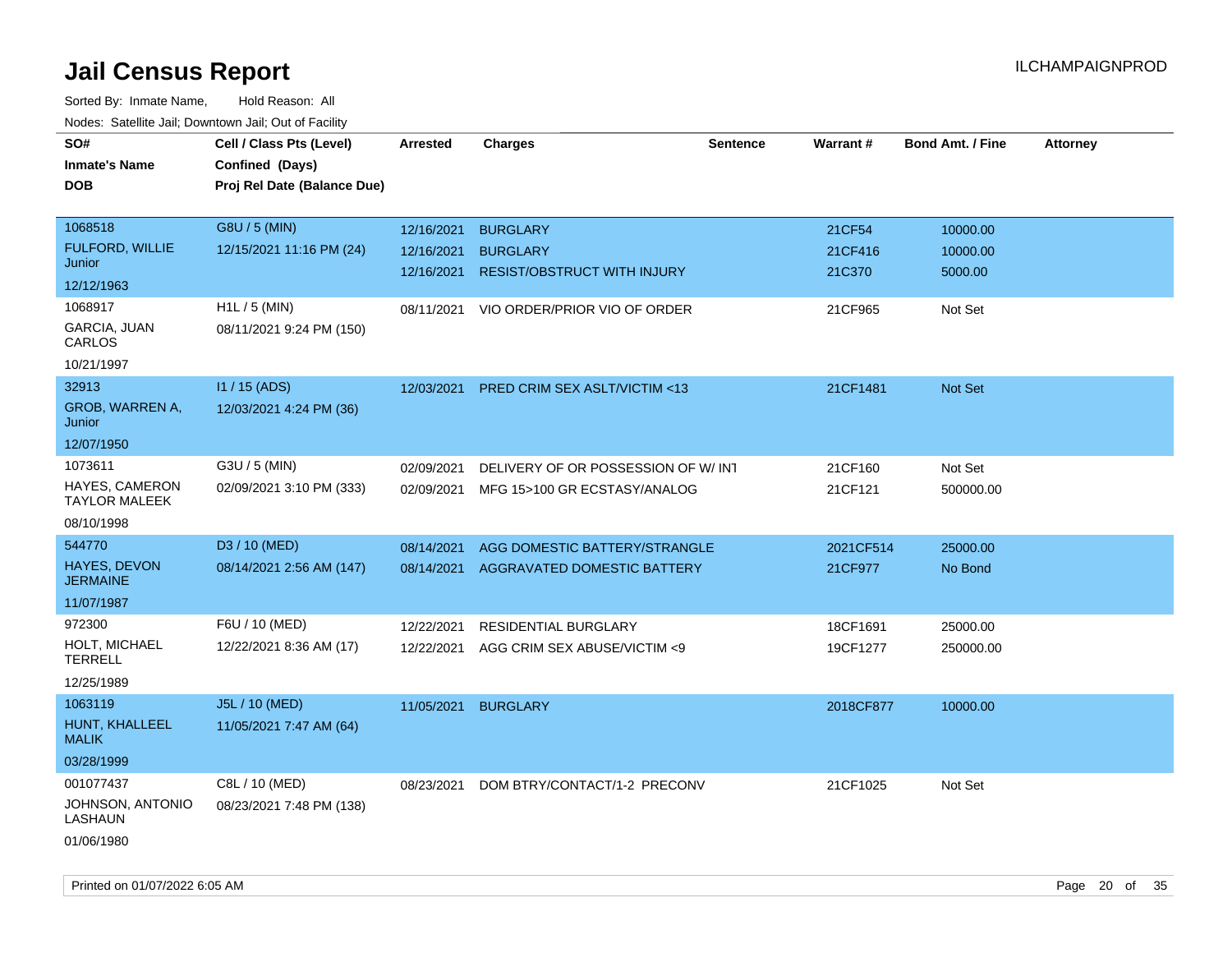Sorted By: Inmate Name, Hold Reason: All Nodes: Satellite Jail; Downtown Jail; Out of Facility

| rougs. Calcing Jan, Downtown Jan, Out of Facility |                                             |                 |                                           |                 |                 |                         |                 |
|---------------------------------------------------|---------------------------------------------|-----------------|-------------------------------------------|-----------------|-----------------|-------------------------|-----------------|
| SO#                                               | Cell / Class Pts (Level)                    | <b>Arrested</b> | <b>Charges</b>                            | <b>Sentence</b> | <b>Warrant#</b> | <b>Bond Amt. / Fine</b> | <b>Attorney</b> |
| <b>Inmate's Name</b>                              | Confined (Days)                             |                 |                                           |                 |                 |                         |                 |
| <b>DOB</b>                                        | Proj Rel Date (Balance Due)                 |                 |                                           |                 |                 |                         |                 |
|                                                   |                                             |                 |                                           |                 |                 |                         |                 |
| 1073894                                           | E1U / 10 (ADS)                              |                 | 09/09/2021 VIOLATE SEX OFFENDER REGIS/2+  |                 | 2021CF920       | 10000.00                |                 |
|                                                   | JOKICH, ANTON VEGO 09/09/2021 2:14 PM (121) |                 |                                           |                 |                 |                         |                 |
| 05/30/1969                                        |                                             |                 |                                           |                 |                 |                         |                 |
| 24308                                             | D <sub>2</sub> / 15 (MAX)                   | 06/03/2021      | <b>ROBBERY</b>                            |                 | 21CF625         | No Bond                 |                 |
| <b>KWIATKOWSKI,</b><br>ROBERT JOHN                | 06/03/2021 10:40 PM (219)                   |                 |                                           |                 |                 |                         |                 |
| 08/08/1963                                        |                                             |                 |                                           |                 |                 |                         |                 |
| 001078693                                         | G1U / 5 (MIN)                               | 12/19/2021      | <b>RETAIL THEFT</b>                       |                 | 2021CF422       | 20000.00                |                 |
|                                                   | LARGE, JOSHUA DALE 12/19/2021 4:54 AM (20)  | 12/19/2021      | RECEIVE/POSS/SELL STOLEN VEH              |                 | 21CF1555        | Not Set                 |                 |
|                                                   |                                             | 12/19/2021      | <b>RETAIL THEFT</b>                       |                 | 2021CM216       | 5000.00                 |                 |
| 10/27/1985                                        |                                             |                 |                                           |                 |                 |                         |                 |
| 26787                                             | F4U / 10 (MED)                              | 12/18/2021      | <b>RESIDENTIAL BURGLARY</b>               |                 | 21CF1558        | Not Set                 |                 |
| LAURENT, JOHN<br>WAYNE                            | 12/18/2021 9:30 PM (21)                     |                 |                                           |                 |                 |                         |                 |
| 02/01/1967                                        |                                             |                 |                                           |                 |                 |                         |                 |
| 29681                                             | J2L / 15 (ADS)                              | 07/14/2020      | <b>PREDATORY CRIMINAL SEX ASSLT/CHILE</b> |                 | 20CF-781        | 250000.00               |                 |
| LENOIR, JOHN<br><b>CHRISTOPHER</b>                | 07/14/2020 12:51 PM (543)                   |                 |                                           |                 |                 |                         |                 |
| 04/20/1966                                        |                                             |                 |                                           |                 |                 |                         |                 |
| 001078320                                         | J1L / 10 (SPH)                              | 11/23/2021      | RESIST/OBSTRUCTING A PEACE OFFICEF        |                 | 21CM539         | Not Set                 |                 |
| MARSH, PAUL<br>OLUFUNMILAYO                       | 11/23/2021 2:32 PM (46)                     |                 |                                           |                 |                 |                         |                 |
| 07/13/1994                                        |                                             |                 |                                           |                 |                 |                         |                 |
| 45113                                             | E2L / 15 (MAX)                              | 11/20/2021      | ARMED HABITUAL CRIMINAL                   |                 | 21CF1424        | No Bond                 |                 |
| <b>MARTIN, JEREMIAH</b><br><b>FRANCIS</b>         | 11/20/2021 1:18 AM (49)                     |                 |                                           |                 |                 |                         |                 |
| 01/18/1977                                        |                                             |                 |                                           |                 |                 |                         |                 |
| 1063030                                           | 13 / 15 (ADS)                               | 12/20/2021      | <b>MURDER</b>                             |                 | 21CF1571        | Not Set                 |                 |
|                                                   | MASON, RYAN ONEIAL 12/21/2021 9:30 AM (18)  | 12/22/2021      | <b>PAROLE REVOCATION</b>                  |                 | CH2107979       | Not Set                 |                 |

02/22/1991

Printed on 01/07/2022 6:05 AM Page 21 of 35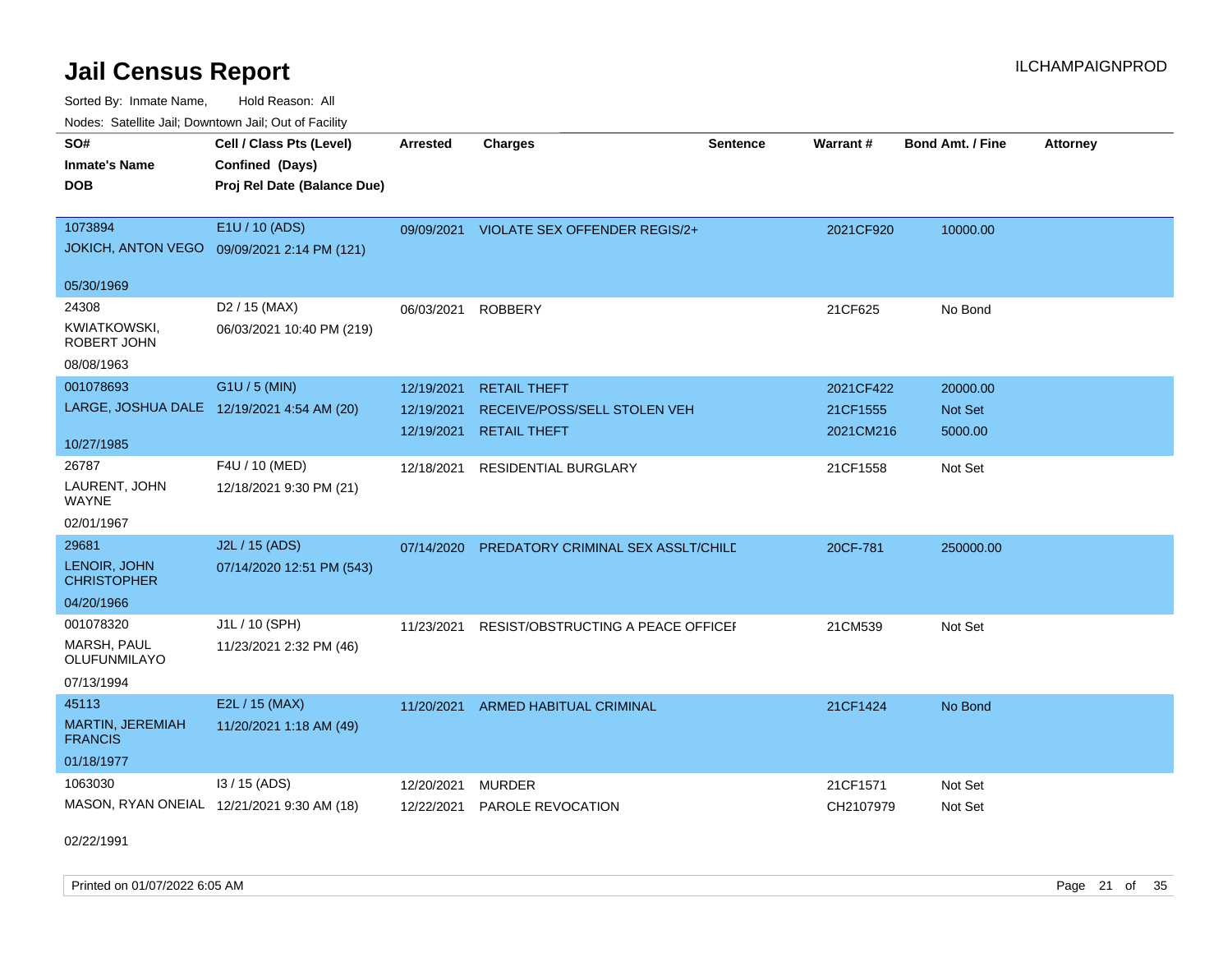Sorted By: Inmate Name, Hold Reason: All Nodes: Satellite Jail; Downtown Jail; Out of Facility

| Hougo. Catolino can, Bowmown can, Cat or Fagint      |                                                                            |                      |                                          |                 |                 |                         |                 |
|------------------------------------------------------|----------------------------------------------------------------------------|----------------------|------------------------------------------|-----------------|-----------------|-------------------------|-----------------|
| SO#<br><b>Inmate's Name</b><br><b>DOB</b>            | Cell / Class Pts (Level)<br>Confined (Days)<br>Proj Rel Date (Balance Due) | Arrested             | <b>Charges</b>                           | <b>Sentence</b> | <b>Warrant#</b> | <b>Bond Amt. / Fine</b> | <b>Attorney</b> |
| 1066623<br>MATA-OROZCO,<br><b>OLEGARIO</b>           | G6U / 5 (MIN)<br>11/17/2021 5:08 PM (52)                                   |                      | 11/17/2021 MFG/DEL 15<100 GR COCA/ANALOG |                 | 17CF1093        | 75000.00                |                 |
| 03/06/1995                                           |                                                                            |                      |                                          |                 |                 |                         |                 |
| 001078249                                            | C7L / 10 (MED)                                                             | 08/07/2021           | FELON POSS/USE WEAPON/FIREARM            |                 | 21CF947         | Not Set                 |                 |
| MCCLENDON, CALVIN<br>м                               | 08/07/2021 8:56 AM (154)                                                   |                      |                                          |                 |                 |                         |                 |
| 04/29/1990                                           |                                                                            |                      |                                          |                 |                 |                         |                 |
| 40235                                                | G9U / 5 (MIN)                                                              | 10/04/2021 AGG DUI/4 |                                          |                 | 2021CF1145      | 35000.00                |                 |
| MERRIWEATHER,<br><b>MARCUS TODD</b>                  | 10/04/2021 4:41 PM (96)                                                    |                      |                                          |                 |                 |                         |                 |
| 11/28/1967                                           |                                                                            |                      |                                          |                 |                 |                         |                 |
| 1040273<br>METCALFE, LANELL<br><b>JARON</b>          | E5U / 15 (ADS)<br>09/30/2021 11:32 PM (100)                                | 09/30/2021           | PRED CRIM SEX ASLT/VICTIM <13            |                 | 21CF329         | 500000.00               |                 |
| 09/22/1988                                           |                                                                            |                      |                                          |                 |                 |                         |                 |
| 1075635                                              | B <sub>2</sub> / 10 (ADS)                                                  | 05/11/2021           | MFG/DEL CANNABIS/30-500 GRAMS            |                 | 20CF1402        | 100000.00               |                 |
| MILES, DEVLON VON,<br>Junior                         | 05/11/2021 10:39 PM (242)                                                  | 05/11/2021           | AGG DISCHARGE FIREARM/OCC VEH            |                 | 21CF538         | Not Set                 |                 |
| 11/04/2000                                           |                                                                            |                      |                                          |                 |                 |                         |                 |
| 39106                                                | C4L / 10 (MED)                                                             | 10/12/2021           | DOMESTIC BATTERY/OTHER PRIOR             |                 | 21CF1217        | Not Set                 |                 |
| MOORE, ANDREW LEE, 10/12/2021 1:02 AM (88)<br>Junior |                                                                            |                      |                                          |                 |                 |                         |                 |
| 04/12/1973                                           | 4/10/2022 (0.00)                                                           |                      |                                          |                 |                 |                         |                 |
| 48033                                                | G9L / 5 (ADS)                                                              | 12/04/2021           | DOMESTIC BATTERY/OTHER PRIOR             | 4y (DOC)        | 21CF1482        | Not Set                 |                 |
| MOORE,<br><b>CHRISTOPHER ALLEN</b>                   | 12/04/2021 4:38 PM (35)                                                    |                      |                                          |                 |                 |                         |                 |
| 07/02/1976                                           |                                                                            |                      |                                          |                 |                 |                         |                 |
| 1069209                                              | 14 / 10 (ADS)                                                              | 04/07/2021           | AGG BATTERY/GREAT BODILY HARM            |                 | 21CF376         | Not Set                 |                 |
| MOORE, DEVONTE<br>JAMAL                              | 04/07/2021 6:25 PM (276)                                                   |                      |                                          |                 |                 |                         |                 |
| 09/24/1995                                           |                                                                            |                      |                                          |                 |                 |                         |                 |

Printed on 01/07/2022 6:05 AM Page 22 of 35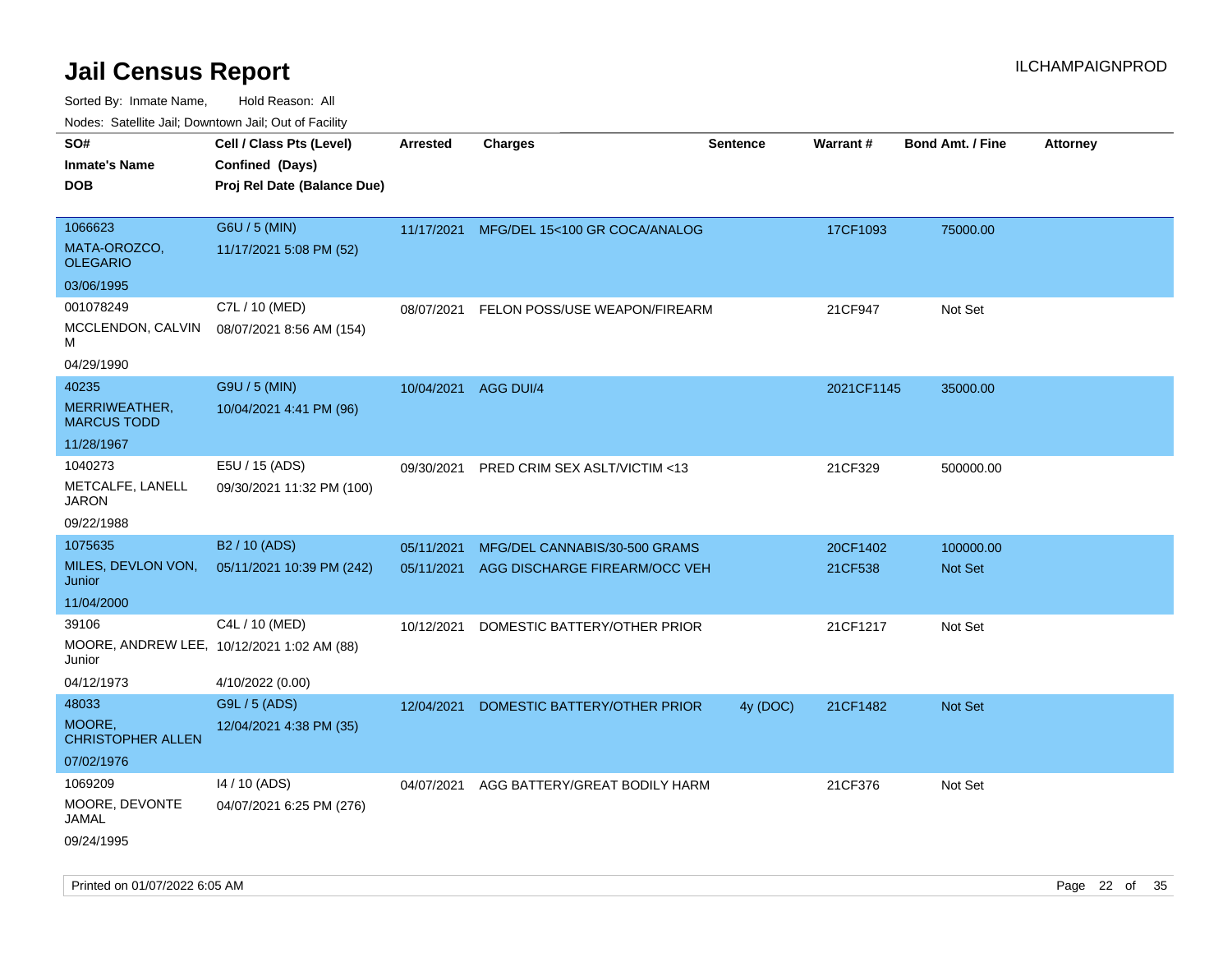Sorted By: Inmate Name, Hold Reason: All Nodes: Satellite Jail; Downtown Jail; Out of Facility

| Nuuts. Saltiille Jall, Duwilluwii Jall, Oul of Facility |                                             |                          |                                                |          |              |                         |                 |
|---------------------------------------------------------|---------------------------------------------|--------------------------|------------------------------------------------|----------|--------------|-------------------------|-----------------|
| SO#                                                     | Cell / Class Pts (Level)                    | Arrested                 | <b>Charges</b>                                 | Sentence | Warrant#     | <b>Bond Amt. / Fine</b> | <b>Attorney</b> |
| <b>Inmate's Name</b>                                    | Confined (Days)                             |                          |                                                |          |              |                         |                 |
| <b>DOB</b>                                              | Proj Rel Date (Balance Due)                 |                          |                                                |          |              |                         |                 |
|                                                         |                                             |                          |                                                |          |              |                         |                 |
| 1074169                                                 | F4L / 10 (MED)                              | 12/21/2021               | <b>AGGRAVATED DOMESTIC BATTERY</b>             |          | 21CF1567     | <b>Not Set</b>          |                 |
|                                                         | PANZER, IAN RICHARD 12/21/2021 2:24 PM (18) |                          |                                                |          |              |                         |                 |
| 07/04/1988                                              |                                             |                          |                                                |          |              |                         |                 |
| 1022441                                                 | H6L / 10 (ADS)                              | 10/27/2021               | AGG BATTERY/PEACE OFFICER                      |          | 2021 CF 12   | No Bond                 |                 |
| PICKENS, DONTRELL<br>DEMAR                              | 10/27/2021 1:39 PM (73)                     | 10/27/2021               | AGG BATTERY/PEACE OFFICER                      |          | 2020 CF 1488 | No Bond                 |                 |
| 12/10/1993                                              |                                             |                          |                                                |          |              |                         |                 |
| 001078602                                               | C2L / 10 (MED)                              | 11/21/2021               | AGGRAVATED DOMESTIC BATTERY                    |          | 21CF1428     | Not Set                 |                 |
| RICHARDSON,<br><b>JOHNNY LINDAL</b>                     | 11/21/2021 10:00 AM (48)                    |                          |                                                |          |              |                         |                 |
| 06/27/2000                                              |                                             |                          |                                                |          |              |                         |                 |
| 1072114                                                 | A1U / 15 (SPH)                              | 01/17/2021               | ATTEMPT (FIRST DEGREE MURDER)                  |          | 2021CF65     | Not Set                 |                 |
| ROBINSON, DONNELL<br>LEVON                              | 01/17/2021 2:40 PM (356)                    | 01/17/2021<br>02/17/2021 | ARMED ROBBERY/NO FIREARM<br>AGGRAVATED BATTERY | 4y (DOC) | 2020CF824    | 75000.00<br>250000.00   |                 |
| 10/23/2000                                              |                                             |                          |                                                |          |              |                         |                 |
| 1068592                                                 | J7L / 15 (ADS)                              | 11/12/2021               | <b>BURGLARY</b>                                |          | 21CF1393     | <b>Not Set</b>          |                 |
| ROSS, TEVONTAE<br><b>TERRANCE</b>                       | 11/12/2021 8:41 AM (57)                     |                          |                                                |          |              |                         |                 |
| 12/15/1998                                              |                                             |                          |                                                |          |              |                         |                 |
| 59178                                                   | F8L / 15 (MAX)                              | 12/13/2021               | AGG DISCHARGE FIREARM/OCC VEH                  |          | 21CF1274     | 1500000.00              |                 |
| SANDERS, MICHAEL<br>JEAN                                | 12/13/2021 4:17 PM (26)                     |                          |                                                |          |              |                         |                 |
| 12/22/1967                                              |                                             |                          |                                                |          |              |                         |                 |
| 001078704                                               | F9L / 15 (MAX)                              | 12/21/2021               | MURDER/INTENT TO KILL/INJURE                   |          | 21CF1575     | <b>Not Set</b>          |                 |
| SHORTER, JAQUAN<br><b>MAURICE</b>                       | 12/23/2021 1:23 AM (16)                     |                          |                                                |          |              |                         |                 |
| 10/08/1998                                              |                                             |                          |                                                |          |              |                         |                 |
| 1057312                                                 | G2U / 5 (MIN)                               | 11/10/2021               | HOME INVASION/FIREARM                          |          | 21CF1388     | Not Set                 |                 |
| STARKS, RAMEON<br>TAHZIER                               | 11/10/2021 9:51 PM (59)                     | 11/30/2021               | <b>THEFT</b>                                   |          | 21CF1194     | 100000.00               |                 |
| 12/18/1996                                              |                                             |                          |                                                |          |              |                         |                 |

Printed on 01/07/2022 6:05 AM Page 23 of 35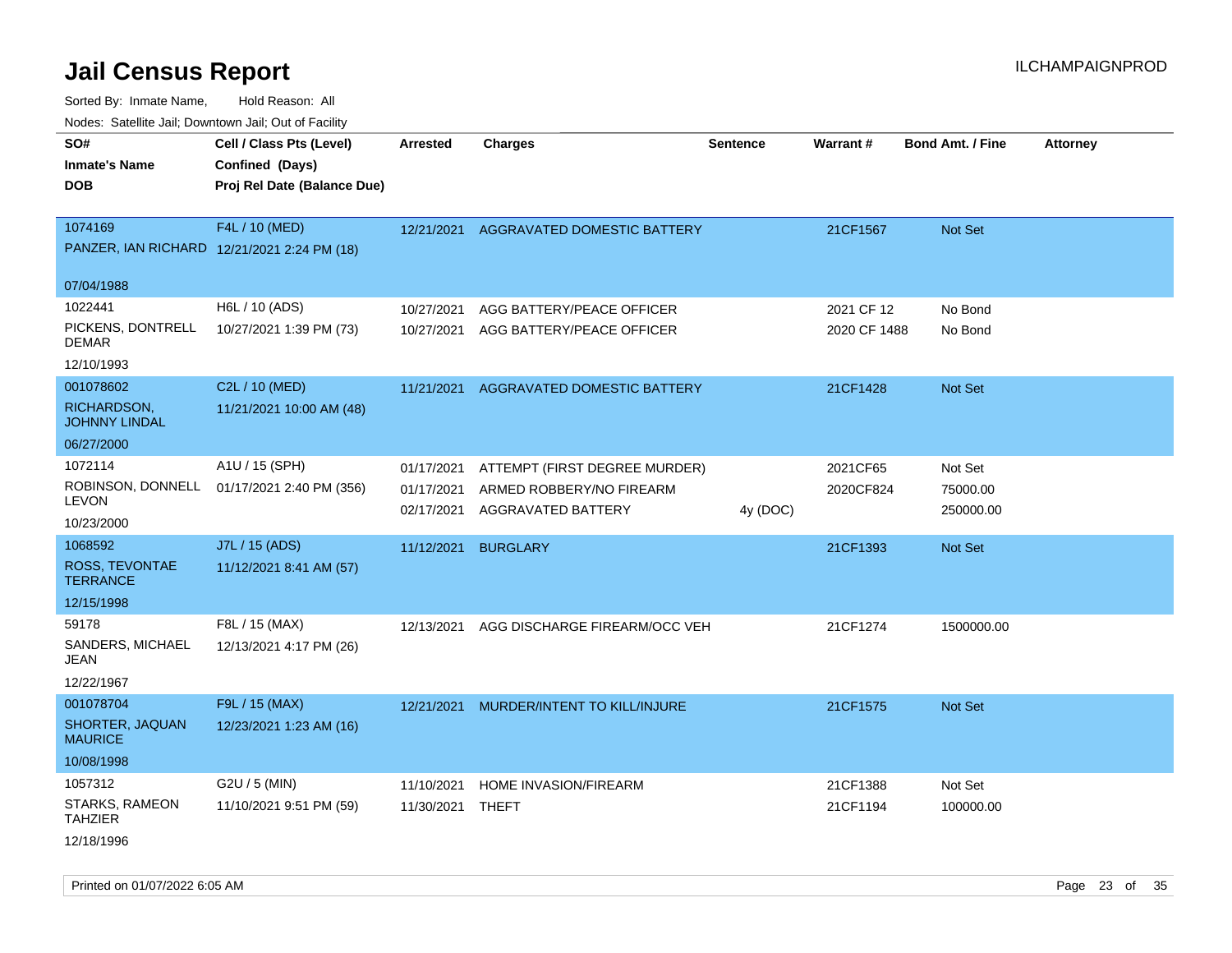| roaco. Catolino cali, Domntonn cali, Out of Facility |                             |                 |                                |                 |            |                         |                 |
|------------------------------------------------------|-----------------------------|-----------------|--------------------------------|-----------------|------------|-------------------------|-----------------|
| SO#                                                  | Cell / Class Pts (Level)    | <b>Arrested</b> | <b>Charges</b>                 | <b>Sentence</b> | Warrant#   | <b>Bond Amt. / Fine</b> | <b>Attorney</b> |
| <b>Inmate's Name</b>                                 | Confined (Days)             |                 |                                |                 |            |                         |                 |
| <b>DOB</b>                                           | Proj Rel Date (Balance Due) |                 |                                |                 |            |                         |                 |
|                                                      |                             |                 |                                |                 |            |                         |                 |
| 1051104                                              | G5L / 5 (MIN)               | 05/26/2021      | DRIVING ON REVOKED LICENSE     |                 | 21TR4000   | Not Set                 |                 |
| STOVER, ANDREW                                       | 05/27/2021 12:59 AM (226)   | 05/26/2021      | <b>BURGLARY</b>                |                 | 21CF667    | <b>Not Set</b>          |                 |
| <b>WADE</b>                                          |                             | 05/26/2021      | METH DELIVERY/5<15 GRAMS       |                 | 21CF598    | Not Set                 |                 |
| 07/20/1994                                           |                             |                 |                                |                 |            |                         |                 |
| 001078182                                            | G7L / 5 (MIN)               | 12/20/2021      | DRIVING ON REVOKED LICENSE     |                 | 2021CF800  | No Bond                 |                 |
| STRONG, KEVIN<br><b>GARDNER</b>                      | 12/20/2021 4:34 PM (19)     |                 |                                |                 |            |                         |                 |
| 02/12/1963                                           |                             |                 |                                |                 |            |                         |                 |
| 65920                                                | F3L / 15 (MAX)              | 12/21/2021      | ARMED ROBBERY/ARMED W/FIREARM  |                 | 2021CF1543 | 100000.00               |                 |
| TAPSCOTT,<br><b>CORNELIUS</b>                        | 12/21/2021 10:57 PM (18)    |                 |                                |                 |            |                         |                 |
| 07/14/1985                                           |                             |                 |                                |                 |            |                         |                 |
| 1068839                                              | F7U / 15 (MAX)              | 08/07/2020      | <b>HOMICIDE</b>                |                 | 2020-CF851 | 1000000.00              |                 |
| TAYLOR, LONDON<br><b>JAVON</b>                       | 08/07/2020 10:30 AM (519)   |                 |                                |                 |            |                         |                 |
| 08/16/1999                                           |                             |                 |                                |                 |            |                         |                 |
| 1004142                                              | F7L / 15 (MAX)              | 10/27/2021      | POSSESSION OF METH/15<100GRAMS |                 | 2021CF1298 | 1500000.00              |                 |
| TOY, KAYON LARENZ                                    | 10/22/2021 1:01 PM (78)     |                 |                                |                 |            |                         |                 |
|                                                      |                             |                 |                                |                 |            |                         |                 |
| 09/12/1991                                           |                             |                 |                                |                 |            |                         |                 |
| 1056971                                              | D6 / 10 (ADS)               | 08/07/2021      | FELON POSS/USE WEAPON/FIREARM  |                 | 21CF948    | No Bond                 |                 |
| TRAVIS, DENZEL<br><b>DANTRELL</b>                    | 08/07/2021 7:36 AM (154)    | 08/08/2021      | AGG BATTERY/PUBLIC PLACE       |                 | 2020CF647  | 25000.00                |                 |
| 03/21/1993                                           |                             |                 |                                |                 |            |                         |                 |
| 001078250                                            | F2L / 10 (MED)              | 08/07/2021      | FELON POSS WEAPON/BODY ARMOR   |                 | 21CF950    | Not Set                 |                 |
| <b>TRAVIS, JORDAN</b><br><b>TESHAUN</b>              | 08/07/2021 10:27 AM (154)   |                 |                                |                 |            |                         |                 |
| 03/03/1996                                           |                             |                 |                                |                 |            |                         |                 |
| 56994                                                | A2L / 15 (SPH)              | 12/09/2021      | STALKING/CAUSE FEAR FOR SAFETY |                 | 21CF1514   | Not Set                 |                 |
| <b>TURNER, ROBERT</b><br>EARL, Senior                | 12/09/2021 9:23 PM (30)     | 12/13/2021      | <b>PAROLE REVOCATION</b>       |                 | CH2107735  | Not Set                 |                 |
| 09/07/1982                                           |                             |                 |                                |                 |            |                         |                 |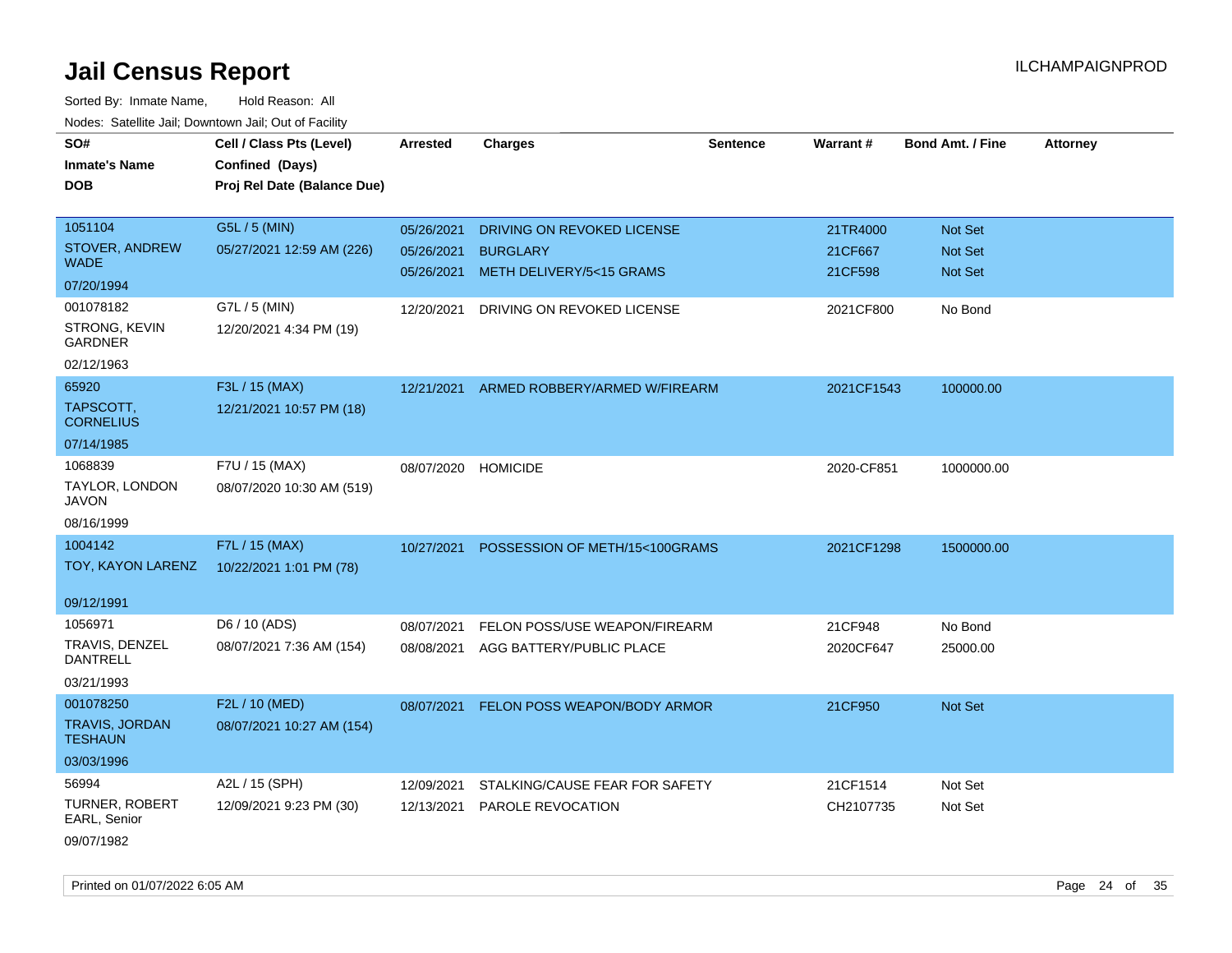| SO#                                        | Cell / Class Pts (Level)    | <b>Arrested</b> | <b>Charges</b>                  | <b>Sentence</b> | Warrant#    | <b>Bond Amt. / Fine</b> | <b>Attorney</b> |
|--------------------------------------------|-----------------------------|-----------------|---------------------------------|-----------------|-------------|-------------------------|-----------------|
| <b>Inmate's Name</b>                       | Confined (Days)             |                 |                                 |                 |             |                         |                 |
| <b>DOB</b>                                 | Proj Rel Date (Balance Due) |                 |                                 |                 |             |                         |                 |
|                                            |                             |                 |                                 |                 |             |                         |                 |
| 30108                                      | J4L / 15 (ADS)              | 07/30/2021      | <b>MURDER</b>                   |                 | 21CF902     | 2000000.00              |                 |
| VANDYKE, DARYL<br><b>ANTHONY</b>           | 07/30/2021 8:29 PM (162)    |                 |                                 |                 |             |                         |                 |
| 10/04/1965                                 |                             |                 |                                 |                 |             |                         |                 |
| 968681                                     | D5 / 15 (ADS)               | 08/27/2021      | AGG CRIM SX AB/VIC 13<18/TRUST  |                 | 2020CF499   | 250000.00               |                 |
| WADE, DEMETRIUS<br>DARYL                   | 08/27/2021 2:25 AM (134)    | 08/27/2021      | INDIRECT CRIMINAL CONTEMPT      | 3y(DOC)         | 2021CC16    | No Bond                 |                 |
| 01/07/1987                                 |                             |                 |                                 |                 |             |                         |                 |
| 1070904                                    | G7U / 5 (MIN)               | 10/28/2021      | <b>BURGLARY</b>                 | 3y (DOC)        | 2021CF321   | 15000.00                |                 |
| <b>WANKEL, JONAH</b><br><b>JAMES</b>       | 10/28/2021 3:42 AM (72)     |                 |                                 |                 |             |                         |                 |
| 12/15/1993                                 |                             |                 |                                 |                 |             |                         |                 |
| 1070971                                    | H3L / 5 (ADS)               | 12/07/2021      | <b>IDENTITY THEFT/&lt;\$300</b> |                 | 20CF922     | Not Set                 |                 |
| WEIR, CLINTON<br><b>HOWARD</b>             | 12/08/2021 3:45 AM (31)     | 12/07/2021      | <b>RECKLESS DRIVING</b>         |                 | 19TR2348    | Not Set                 |                 |
| 03/15/1983                                 |                             |                 |                                 |                 |             |                         |                 |
| 1058072                                    | A2U / 15 (SPH)              | 02/25/2021      | <b>ARMED HABITUAL CRIMINAL</b>  |                 |             | Not Set                 |                 |
| <b>WILLIAMS, KENNETH</b><br><b>BERNARD</b> | 02/25/2021 3:24 PM (317)    |                 |                                 |                 |             |                         |                 |
| 10/04/1985                                 |                             |                 |                                 |                 |             |                         |                 |
| 9326                                       | $12/5$ (ADS)                | 06/14/2021      | <b>BURGLARY</b>                 |                 | 2020-CF-625 | Not Set                 |                 |
| YOUNG, ANTHONY<br><b>PAUL</b>              | 06/14/2021 12:07 PM (208)   |                 |                                 |                 |             |                         |                 |
| 03/13/1954                                 |                             |                 |                                 |                 |             |                         |                 |
| <b>Total Downtown Jail: 69</b>             |                             | Males: 69       | Females: 0<br>Unknown: 0        |                 |             |                         |                 |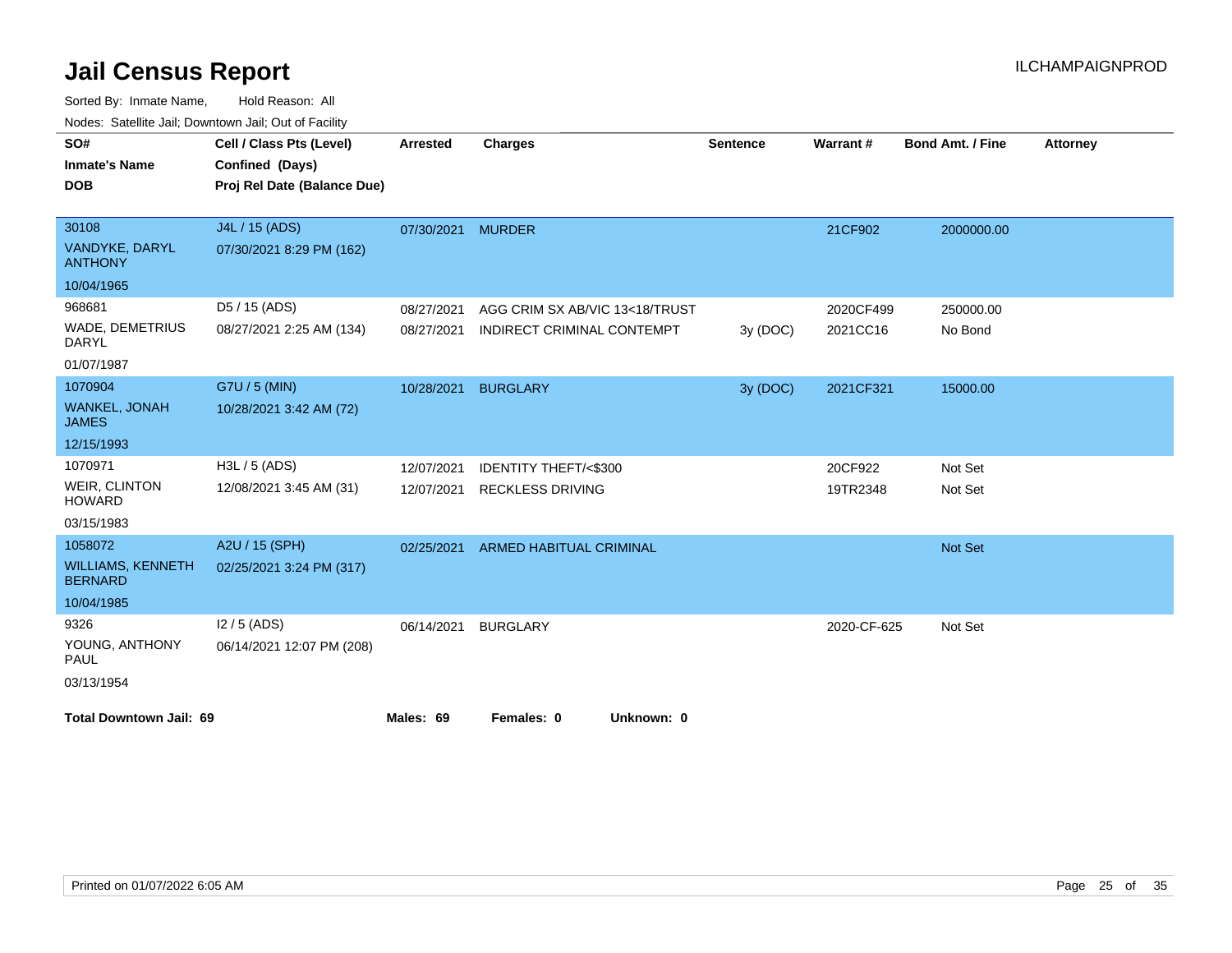|  | <b>Out of Facility</b> |  |
|--|------------------------|--|
|  |                        |  |

| SO#<br><b>Inmate's Name</b><br><b>DOB</b>                         | Cell / Class Pts (Level)<br>Confined (Days)<br>Proj Rel Date (Balance Due) | <b>Arrested</b>                        | <b>Charges</b>                                                                       | <b>Sentence</b> | <b>Warrant#</b>                 | <b>Bond Amt. / Fine</b>       | <b>Attorney</b> |
|-------------------------------------------------------------------|----------------------------------------------------------------------------|----------------------------------------|--------------------------------------------------------------------------------------|-----------------|---------------------------------|-------------------------------|-----------------|
| 61095<br>AMOS, DERRICK<br><b>JAMES</b>                            | <b>DEW / 10 (ADS)</b><br>05/02/2021 9:02 PM (251)                          | 05/02/2021                             | <b>HOME INVASION/CAUSE INJURY</b>                                                    |                 | 2021CF323                       | 100000.00                     |                 |
| 06/12/1985<br>19971<br><b>LYNN</b><br>08/17/1961                  | EHD<br>BARNESKE, RAYMOND 11/09/2021 9:32 AM (60)<br>5/6/2022 (0.00)        | 11/09/2021                             | DRIVING RVK/SUSP DUI/SSS 4-9                                                         |                 | 2021CF968                       | Not Set                       |                 |
| 516062<br><b>BENNETT, JOHN</b><br><b>MICHAEL</b><br>04/30/1986    | <b>DEW / 15 (MAX)</b><br>02/22/2021 10:47 AM (320)                         | 02/22/2021<br>02/22/2021               | PHONE HARASSMENT/2+<br>AGG DISCH FIR/VEH/PC OFF/FRMAN                                |                 | 20CF194<br>21CF210              | 5000.00<br>No Bond            |                 |
| 33993<br><b>BOOKER, STEPHON</b><br><b>MONTELL</b><br>06/11/1971   | DEW / 10 (MED)<br>06/14/2021 7:42 PM (208)                                 | 06/14/2021<br>06/14/2021<br>06/14/2021 | AGGRAVATED DOMESTIC BATTERY<br>POSSESSING A CONTROLLED SUBSTAND<br>PAROLE REVOCATION |                 | 21CF688<br>21CF657<br>CH2103612 | Not Set<br>Not Set<br>No Bond |                 |
| 1074315<br><b>BRIGGS, PATRICK</b><br><b>MONTAY</b><br>08/05/2001  | <b>DEW / 15 (MAX)</b><br>08/03/2021 4:56 PM (158)                          | 07/27/2021                             | AGG DISCHARGE FIREARM/VEH/SCH                                                        |                 | 21CF927                         | Not Set                       |                 |
| 001078065<br><b>BROWN, CHARMAN</b><br><b>LAKEEF</b><br>11/30/2002 | KAN / 10 (ADS)<br>06/17/2021 12:32 PM (205)                                | 06/17/2021                             | AGG BATTERY/DISCHARGE FIREARM                                                        |                 | 21CF704                         | 1000000.00                    |                 |
| 1038554<br><b>BROWN, CORRION</b><br><b>DEVONTAE</b><br>04/19/1995 | KAN / 15 (MAX)<br>08/18/2021 5:40 PM (143)                                 | 08/18/2021<br>08/18/2021               | <b>ARMED HABITUAL CRIMINAL</b><br>DELIVERY OF OR POSSESSION OF W/ INT                |                 | 21CF1162<br>21CF1009            | Not Set<br>No Bond            |                 |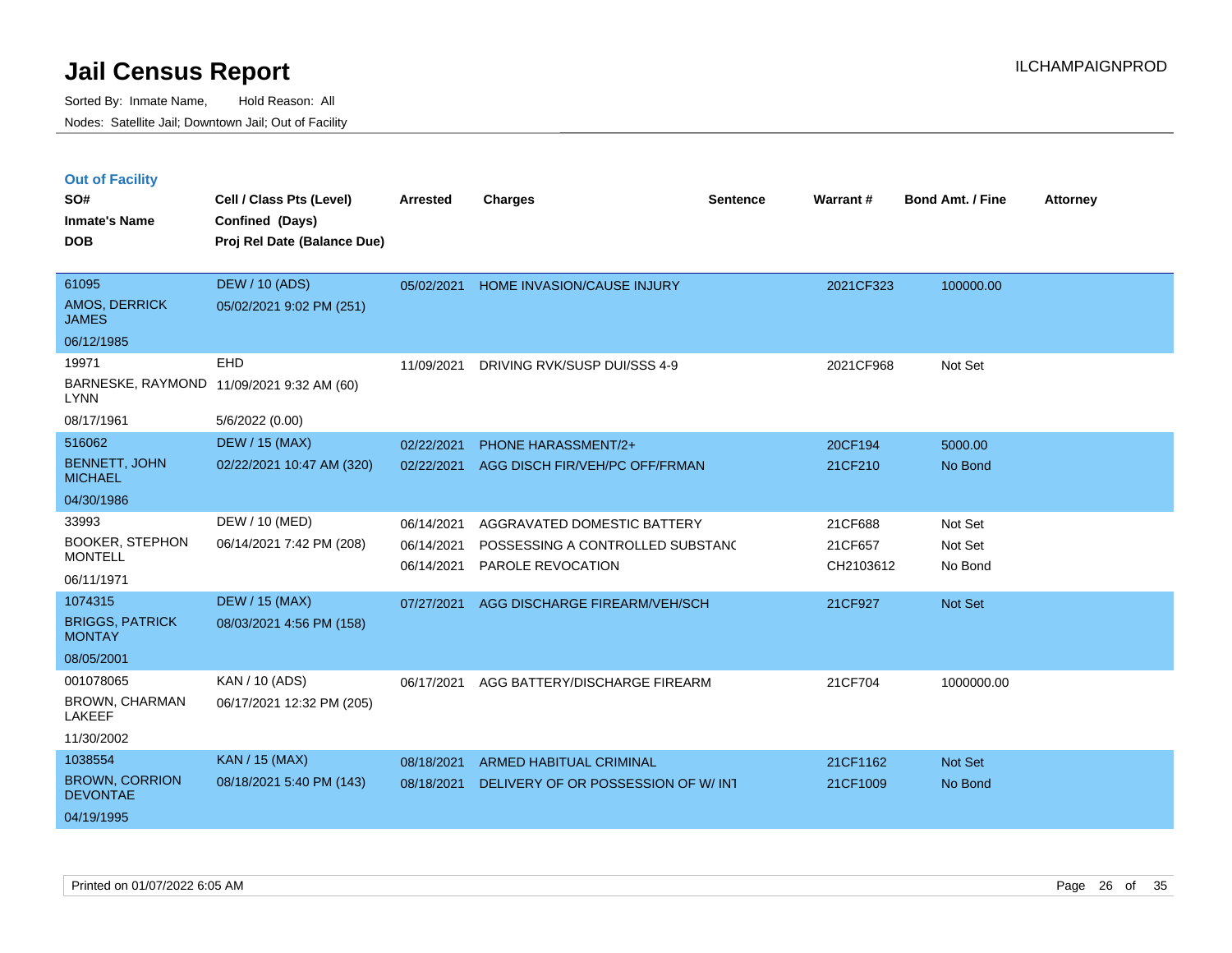| ivouss. Saleline Jali, Downtown Jali, Out of Facility |                             |                 |                                |                 |                 |                         |                 |
|-------------------------------------------------------|-----------------------------|-----------------|--------------------------------|-----------------|-----------------|-------------------------|-----------------|
| SO#                                                   | Cell / Class Pts (Level)    | <b>Arrested</b> | <b>Charges</b>                 | <b>Sentence</b> | <b>Warrant#</b> | <b>Bond Amt. / Fine</b> | <b>Attorney</b> |
| <b>Inmate's Name</b>                                  | Confined (Days)             |                 |                                |                 |                 |                         |                 |
| <b>DOB</b>                                            | Proj Rel Date (Balance Due) |                 |                                |                 |                 |                         |                 |
|                                                       |                             |                 |                                |                 |                 |                         |                 |
| 1038579                                               | <b>KAN / 15 (MAX)</b>       | 08/18/2021      | FELON POSS/USE WEAPON/FIREARM  |                 | 21CF1010        | Not Set                 |                 |
| <b>BROWN, MARKEL</b><br><b>RIKKI</b>                  | 08/18/2021 2:05 PM (143)    |                 |                                |                 |                 |                         |                 |
| 01/06/1995                                            |                             |                 |                                |                 |                 |                         |                 |
| 1003006                                               | KAN / 15 (MAX)              | 08/19/2021      | FELON POSS/USE MACHINE GUN     |                 | 21CF1011        | No Bond                 |                 |
| <b>BROWN, ROCKEITH</b><br>JAVONTE                     | 08/19/2021 12:55 AM (142)   |                 |                                |                 |                 |                         |                 |
| 07/23/1991                                            |                             |                 |                                |                 |                 |                         |                 |
| 987334                                                | <b>DEW / 15 (MAX)</b>       | 03/10/2021      | ATTEMPT (FIRST DEGREE MURDER)  |                 | 19CF689         | Not Set                 |                 |
| <b>CAIN, ISAIAH</b><br><b>DEPRIEST</b>                | 03/10/2021 2:22 PM (304)    |                 |                                |                 |                 |                         |                 |
| 12/23/1990                                            |                             |                 |                                |                 |                 |                         |                 |
| 001078638                                             | EHD                         | 12/15/2021      | DRIVING ON SUSPENDED LICENSE   |                 | 2021TR1120      | Not Set                 |                 |
| CAMPBELL, CARLA<br><b>GISSELLE</b>                    | 12/15/2021 11:03 AM (24)    |                 |                                |                 |                 |                         |                 |
| 08/12/1980                                            | 2/12/2022 (0.00)            |                 |                                |                 |                 |                         |                 |
| 992962                                                | DEW / 15 (ADS)              | 05/25/2021      | MURDER/INTENT TO KILL/INJURE   |                 | 2018CF1045      | 1000000.00              |                 |
| <b>CAMPBELL, KEITH</b><br><b>KNAQEEB</b>              | 05/25/2021 1:19 PM (228)    |                 |                                |                 |                 |                         |                 |
| 07/22/1991                                            |                             |                 |                                |                 |                 |                         |                 |
| 001078576                                             | KAN / 15 (MAX)              | 11/09/2021      | UNLAWFUL USE OF A WEAPON       |                 | 21CF1383        | Not Set                 |                 |
| CARTER, DEMONDRE<br>DAVON                             | 11/09/2021 6:01 PM (60)     |                 |                                |                 |                 |                         |                 |
| 05/27/2001                                            |                             |                 |                                |                 |                 |                         |                 |
| 1064992                                               | <b>KAN / 15 (MAX)</b>       | 09/20/2021      | ARMED VIOLENCE/CATEGORY I      |                 | 21CF1137        | <b>Not Set</b>          |                 |
| CARTER, KEJUAN<br><b>JAVONTE</b>                      | 09/20/2021 11:42 PM (110)   |                 |                                |                 |                 |                         |                 |
| 06/27/1998                                            |                             |                 |                                |                 |                 |                         |                 |
| 001078461                                             | <b>KAN / 10 (MED)</b>       | 10/07/2021      | AGG UNLAWFUL USE WEAPON/PERSON |                 | 2021CF1209      | No Bond                 |                 |
| COLE, ERIC JOSE                                       | 10/08/2021 12:25 AM (92)    | 10/07/2021      | AGG DOMESTIC BATTERY/STRANGLE  |                 | 2021CF1208      | Not Set                 |                 |
| 01/24/2002                                            |                             | 10/08/2021      | HARASS WITNESS/FAMILY MBR/REP  |                 | 21CF1218        | Not Set                 |                 |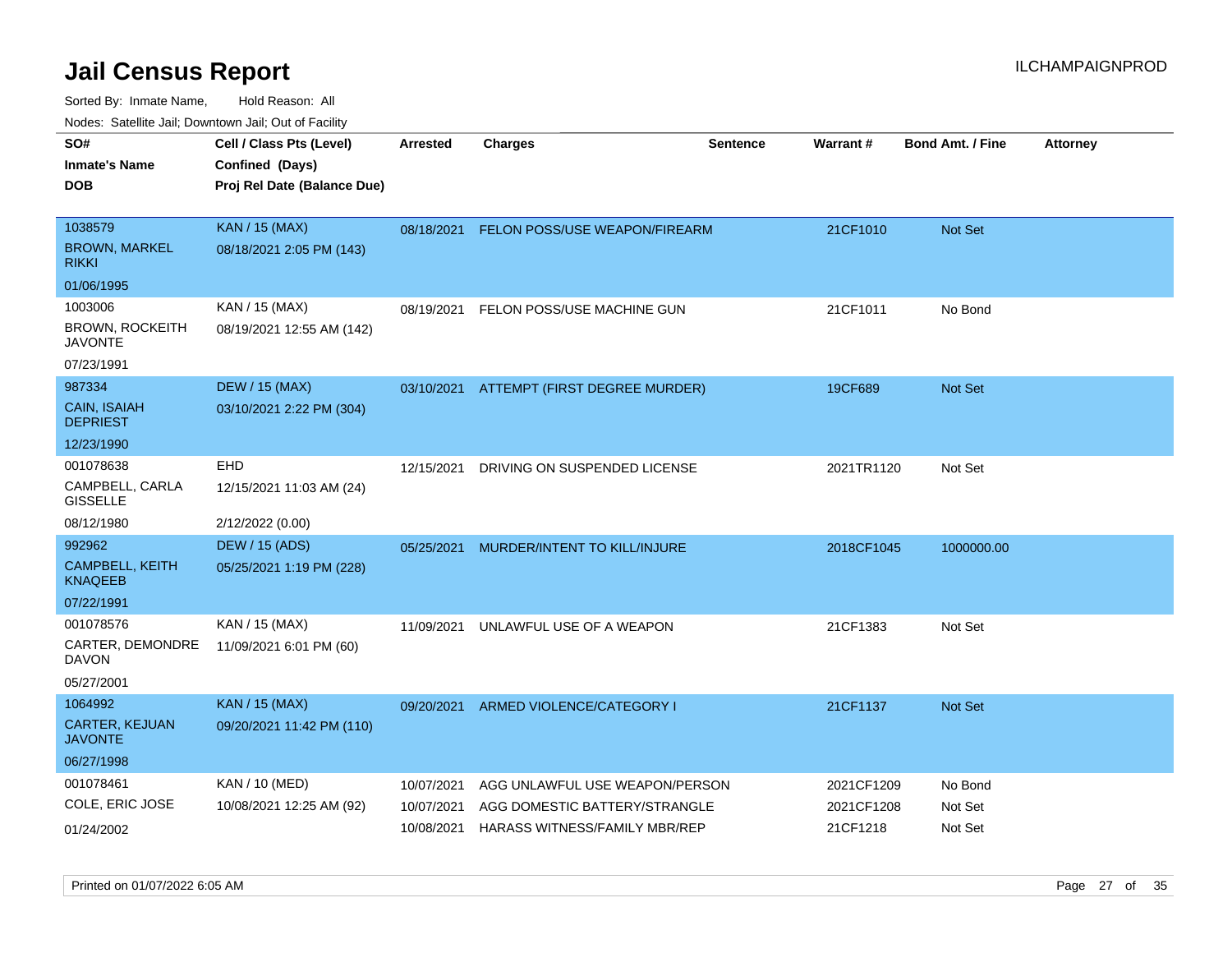| rouce. Calcinic Jan, Downtown Jan, Out or Facility |                                              |                 |                                         |                 |            |                         |                 |
|----------------------------------------------------|----------------------------------------------|-----------------|-----------------------------------------|-----------------|------------|-------------------------|-----------------|
| SO#                                                | Cell / Class Pts (Level)                     | <b>Arrested</b> | <b>Charges</b>                          | <b>Sentence</b> | Warrant#   | <b>Bond Amt. / Fine</b> | <b>Attorney</b> |
| <b>Inmate's Name</b>                               | Confined (Days)                              |                 |                                         |                 |            |                         |                 |
| <b>DOB</b>                                         | Proj Rel Date (Balance Due)                  |                 |                                         |                 |            |                         |                 |
|                                                    |                                              |                 |                                         |                 |            |                         |                 |
| 57733                                              | <b>KAN / 15 (SPH)</b>                        | 02/25/2020      | <b>HOMICIDE</b>                         |                 | 2020-CF250 | 2000000.00              |                 |
| <b>CRAIG, ANTOINE</b><br><b>DARRELL</b>            | 02/25/2020 4:08 PM (683)                     | 02/25/2020      | <b>FELON POSS/USE WEAPON/FIREARM</b>    |                 | 19CF-1827  | 80000.00                |                 |
| 10/09/1982                                         |                                              |                 |                                         |                 |            |                         |                 |
| 001077939                                          | DEW / 10 (MED)                               | 05/10/2021      | FIREARM/FOID INVALID/NOT ELIG           |                 | 21CF526    | No Bond                 |                 |
| <b>CROSS, PATRICK</b><br><b>DONTRELLE</b>          | 05/10/2021 7:31 PM (243)                     | 06/02/2021      | POSS STOLEN VEHICLE > \$25,000          |                 | 21CF612    | Not Set                 |                 |
| 11/07/2001                                         |                                              |                 |                                         |                 |            |                         |                 |
| 001077558                                          | <b>EHD</b>                                   |                 | 01/04/2022 DRIVING RVK/SUSP DUI/SSS 2ND |                 | 2021CF301  | Not Set                 |                 |
| DAVIS, RICHARD LEE                                 | 01/04/2022 9:17 AM (4)                       |                 |                                         |                 |            |                         |                 |
| 08/20/1984                                         | 2/2/2022 (0.00)                              |                 |                                         |                 |            |                         |                 |
| 1061304                                            | DEW / 15 (MAX)                               | 10/11/2021      | ARMED HABITUAL CRIMINAL                 |                 | 21CF1226   | No Bond                 |                 |
| DORRIS, KEMION                                     | 10/11/2021 7:30 PM (89)                      | 10/11/2021      | ARMED HABITUAL CRIMINAL                 |                 | 21CF1227   | No Bond                 |                 |
| <b>DAETOCE</b>                                     |                                              | 10/11/2021      | HOME INVASION/FIREARM                   |                 | 21CF1228   | No Bond                 |                 |
| 11/19/1997                                         |                                              |                 |                                         |                 |            |                         |                 |
| 60154                                              | <b>EHD</b>                                   |                 | 10/20/2021 AGG DUI/LIC SUSP OR REVOKED  |                 | 2021cf261  | Not Set                 |                 |
| GARCIA-MEZA,<br><b>CARLOS</b>                      | 10/20/2021 9:23 AM (80)                      |                 |                                         |                 |            |                         |                 |
| 03/06/1983                                         | 1/16/2022 (0.00)                             |                 |                                         |                 |            |                         |                 |
| 986642                                             | EHD                                          | 12/14/2021      | DRIVING ON SUSPENDED LICENSE            |                 | 2020TR8374 | Not Set                 |                 |
| GARELLI, SAMMY<br><b>JOSEPH</b>                    | 12/14/2021 9:32 AM (25)                      |                 |                                         |                 |            |                         |                 |
| 06/24/1982                                         | 1/12/2022 (0.00)                             |                 |                                         |                 |            |                         |                 |
| 001077363                                          | <b>KAN / 25 (SPH)</b>                        | 10/30/2020      | <b>HOME INVASION/FIREARM</b>            |                 | 20CF1202   | 500000.00               |                 |
| <b>GARY, DAKOTA</b><br><b>TREVON</b>               | 10/30/2020 10:41 AM (435)                    |                 |                                         |                 |            |                         |                 |
| 12/31/2001                                         |                                              |                 |                                         |                 |            |                         |                 |
| 1013012                                            | KAN / 15 (MAX)                               | 07/08/2021      | ATTEMPT (FIRST DEGREE MURDER)           |                 | 2021CF790  | 1000000.00              |                 |
|                                                    | GARY, XAVIER LAMAR  07/08/2021 9:24 AM (184) | 07/08/2021      | FELON POSS/USE FIREARM PRIOR            |                 | 2020CF650  | 25000.00                |                 |
|                                                    |                                              | 07/08/2021      | FELON POSS/USE FIREARM PRIOR            |                 | 21CF798    | Not Set                 |                 |
| 12/14/1991                                         |                                              |                 |                                         |                 |            |                         |                 |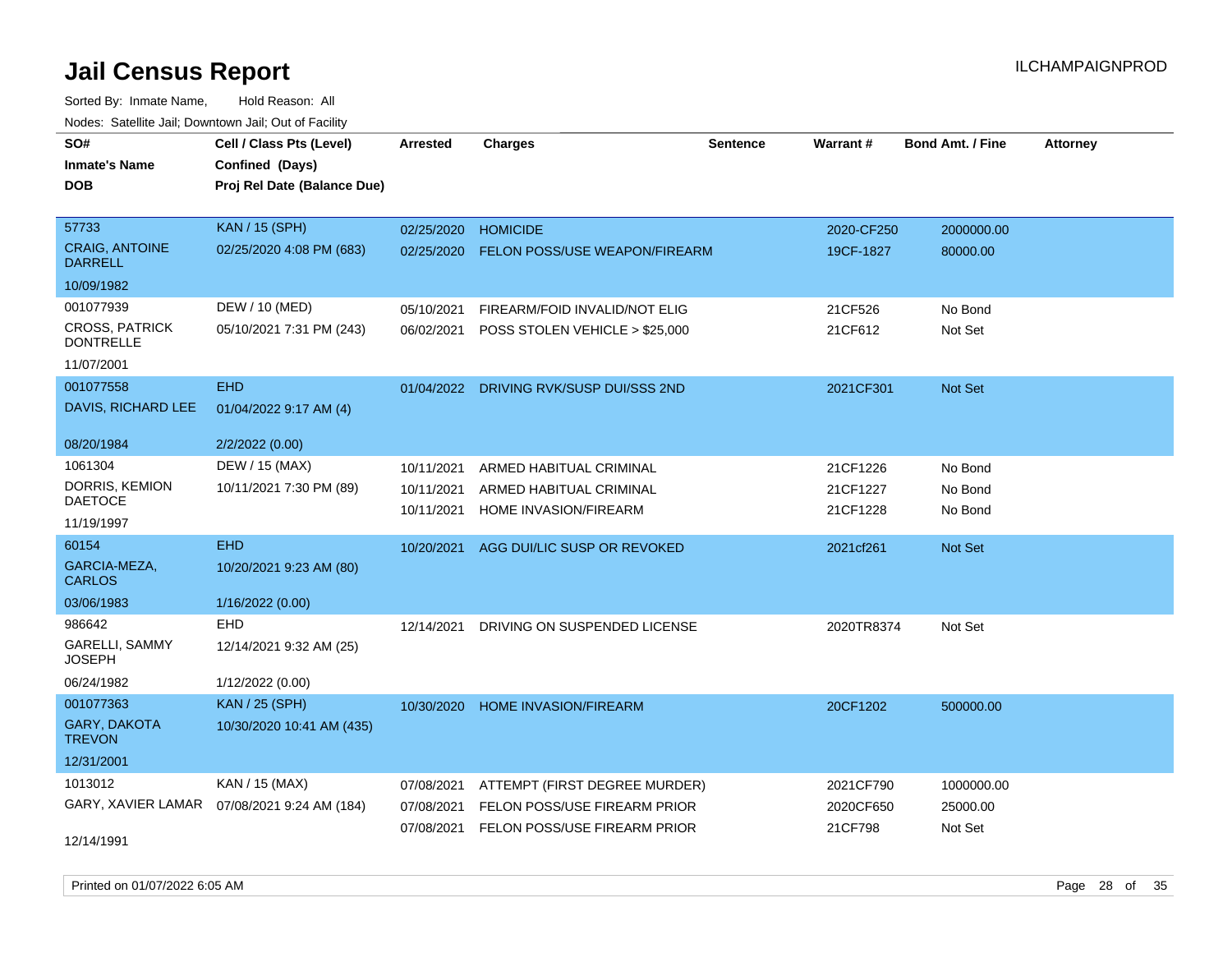Sorted By: Inmate Name, Hold Reason: All Nodes: Satellite Jail; Downtown Jail; Out of Facility

| roaco. Calcinio dan, Downtown dan, Out or Fability |                                                                            |            |                                    |                 |                 |                         |                 |
|----------------------------------------------------|----------------------------------------------------------------------------|------------|------------------------------------|-----------------|-----------------|-------------------------|-----------------|
| SO#<br><b>Inmate's Name</b><br><b>DOB</b>          | Cell / Class Pts (Level)<br>Confined (Days)<br>Proj Rel Date (Balance Due) | Arrested   | <b>Charges</b>                     | <b>Sentence</b> | <b>Warrant#</b> | <b>Bond Amt. / Fine</b> | <b>Attorney</b> |
| 1065946                                            | <b>KAN / 10 (MED)</b>                                                      | 09/04/2021 | AGG BATTERY/DISCHARGE FIREARM      |                 | 21CF1057        | 750000.00               |                 |
| <b>GODBOLT, DESMOND</b><br><b>DEVONTAE</b>         | 09/04/2021 1:17 AM (126)                                                   | 09/04/2021 | RESIST/OBSTRUCTING A PEACE OFFICEF |                 | 21CM407         | Not Set                 |                 |
| 11/15/1997                                         |                                                                            |            |                                    |                 |                 |                         |                 |
| 1070118                                            | KAN / 15 (MAX)                                                             | 08/31/2021 | AGGRAVATED DOMESTIC BATTERY        |                 | 21CF1049        | No Bond                 |                 |
| GRAHAM, CORTEZ<br>LAMON                            | 08/31/2021 9:32 PM (130)                                                   | 09/02/2021 | PROBATION VIOLATION                |                 | 21CF55          | Not Set                 |                 |
| 03/31/1976                                         |                                                                            |            |                                    |                 |                 |                         |                 |
| 1000641                                            | <b>KAN / 10 (MED)</b>                                                      | 09/14/2021 | <b>ARMED HABITUAL CRIMINAL</b>     |                 | 21CF1116        | No Bond                 |                 |
| <b>GRANT, CEDRIC</b><br><b>DYSHAWN</b>             | 09/14/2021 6:32 PM (116)                                                   |            |                                    |                 |                 |                         |                 |
| 01/03/1991                                         |                                                                            |            |                                    |                 |                 |                         |                 |
| 1076506                                            | KAN / 15 (MAX)                                                             | 09/17/2021 | AGG UUW/PERSON/CM THREAT VIOL      |                 | 21CF1131        | Not Set                 |                 |
|                                                    | GRAY, JAMARH EMERE 09/17/2021 10:41 AM (113)                               | 09/20/2021 | DOMESTIC BATTERY                   |                 | 21CM430         | Not Set                 |                 |
| 06/21/2003                                         |                                                                            |            |                                    |                 |                 |                         |                 |
| 973845                                             | <b>EHD</b>                                                                 | 12/21/2021 | DRIVING ON SUSPENDED LICENSE       |                 | 2021TR647       | Not Set                 |                 |
| <b>GRIFFITH, PRESTON</b><br><b>JOEL</b>            | 12/21/2021 10:42 AM (18)                                                   |            |                                    |                 |                 |                         |                 |
| 08/16/1982                                         | 1/19/2022 (0.00)                                                           |            |                                    |                 |                 |                         |                 |
| 986315                                             | EHD                                                                        | 01/04/2022 | DRIVING ON SUSPENDED LICENSE       |                 | 2020TR4725      | Not Set                 |                 |
| HARPER, DEMARKO<br><b>DEVAIL</b>                   | 01/04/2022 10:13 AM (4)                                                    |            |                                    |                 |                 |                         |                 |
| 09/04/1989                                         | 2/2/2022 (0.00)                                                            |            |                                    |                 |                 |                         |                 |
| 1041176                                            | <b>DEW / 15 (MAX)</b>                                                      | 10/05/2021 | <b>PAROLE REVOCATION</b>           |                 |                 | <b>Not Set</b>          |                 |
| <b>HART, DAVEON</b><br>LATTEEF                     | 10/05/2021 10:35 AM (95)                                                   | 10/06/2021 | AGGRAVATED DOMESTIC BATTERY        |                 |                 | <b>Not Set</b>          |                 |
| 03/15/1996                                         |                                                                            |            |                                    |                 |                 |                         |                 |
| 1045186                                            | DEW / 15 (MAX)                                                             | 08/16/2021 | ARMED VIOLENCE/CATEGORY I          |                 | 21CF934         | 1000000.00              |                 |
| HOLBROOK, JOHNNIE                                  | 08/16/2021 11:07 AM (145)                                                  | 08/16/2021 | FELON POSS/USE WEAPON/FIREARM      |                 | 19CF968         | Not Set                 |                 |
| MATHIS                                             |                                                                            | 08/16/2021 | AGG FLEEING POLICE/21 MPH OVER     |                 | 21CF988         | Not Set                 |                 |
| 07/19/1996                                         |                                                                            | 08/16/2021 | FELON POSS/USE WEAPON/FIREARM      |                 | 21CF989         | Not Set                 |                 |

Printed on 01/07/2022 6:05 AM Page 29 of 35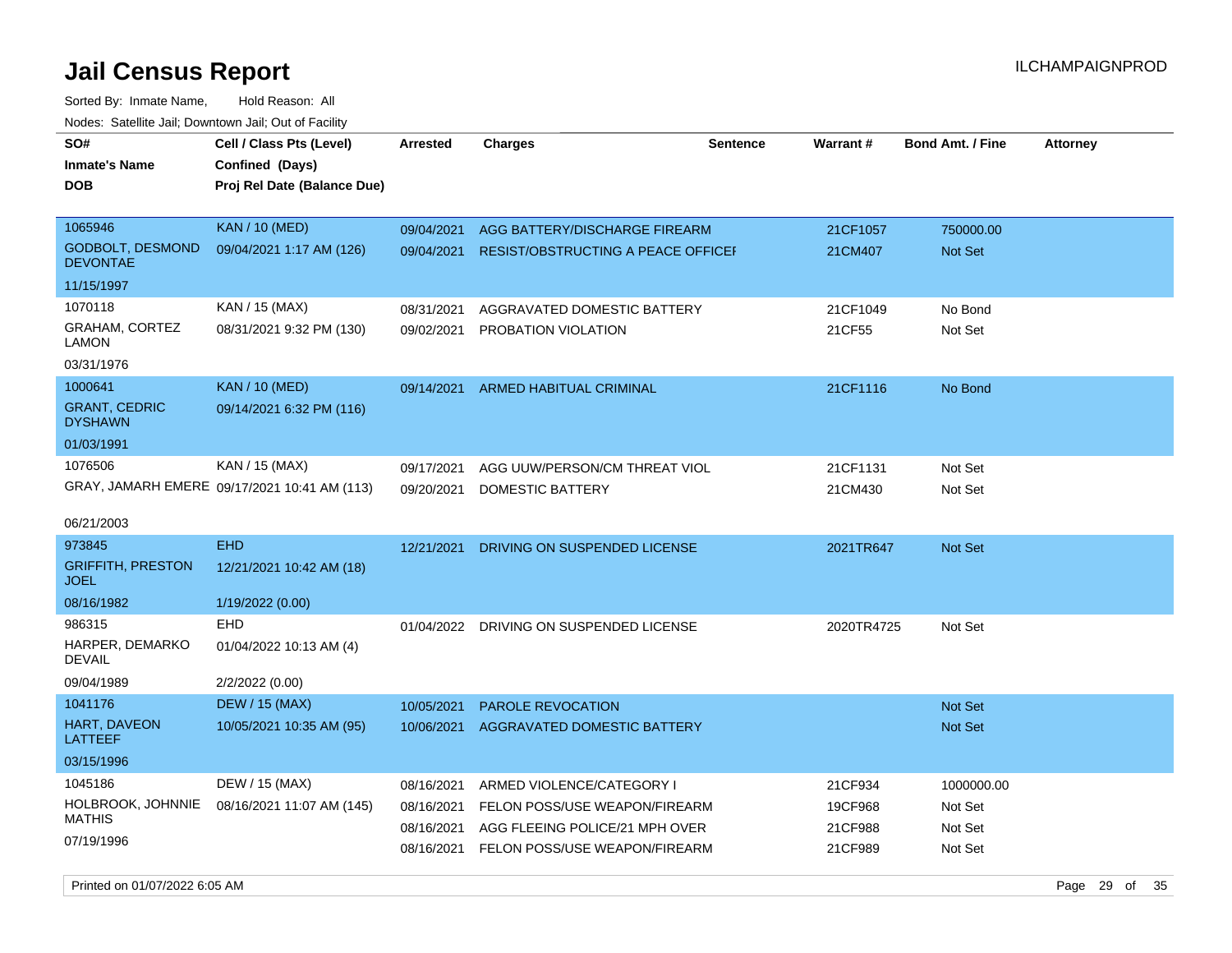Sorted By: Inmate Name, Hold Reason: All Nodes: Satellite Jail; Downtown Jail; Out of Facility

| SO#                                     | Cell / Class Pts (Level)    | <b>Arrested</b> | <b>Charges</b>                 | <b>Sentence</b> | Warrant#                | <b>Bond Amt. / Fine</b> | <b>Attorney</b> |
|-----------------------------------------|-----------------------------|-----------------|--------------------------------|-----------------|-------------------------|-------------------------|-----------------|
| <b>Inmate's Name</b>                    | Confined (Days)             |                 |                                |                 |                         |                         |                 |
| <b>DOB</b>                              | Proj Rel Date (Balance Due) |                 |                                |                 |                         |                         |                 |
|                                         |                             |                 |                                |                 |                         |                         |                 |
| 001078146                               | <b>DEW / 15 (MAX)</b>       | 07/09/2021      | AGG BATTERY/DISCHARGE FIREARM  |                 | 21CF795                 | 1000000.00              |                 |
| HUNT, TEIGAN<br><b>JAZAIREO</b>         | 07/09/2021 12:41 PM (183)   | 07/09/2021      | ARMED ROBBERY/ARMED W/FIREARM  |                 | 21CF806                 | Not Set                 |                 |
| 05/14/2003                              |                             |                 |                                |                 |                         |                         |                 |
| 989743                                  | DEW / 15 (ADS)              | 04/13/2021      | AGG DISCHARGE FIREARM/VEH/SCH  |                 | 21CF400                 | Not Set                 |                 |
| JACKSON, STEVE<br><b>ALLEN</b>          | 04/13/2021 2:45 AM (270)    | 04/13/2021      | AGGRAVATED DOMESTIC BATTERY    |                 | 21CF399                 | Not Set                 |                 |
| 06/04/1991                              |                             |                 |                                |                 |                         |                         |                 |
| 50495                                   | <b>EHD</b>                  | 08/10/2021      | DRIVING RVK/SUSP DUI/SSS 10-14 |                 | 2020CF997               | Not Set                 |                 |
| <b>JENKINS, ARNOLD</b><br><b>FARRIS</b> | 08/10/2021 9:08 AM (151)    | 08/10/2021      | DRIVING RVK/SUSP DUI/SSS 10-14 |                 | 2019CF1363              | <b>Not Set</b>          |                 |
| 04/19/1962                              | 2/4/2022 (0.00)             |                 |                                |                 |                         |                         |                 |
| 1076450                                 | DEW / 15 (MAX)              | 06/25/2020      | AGG DISCHARGE OF A FIREARM     |                 | 6y/0m/0d (DOI 2020CF703 | Not Set                 |                 |
| JONES, CARLOS<br><b>ANTONIO</b>         | 06/25/2020 2:13 PM (562)    | 11/02/2020      | <b>HOME INVASION/FIREARM</b>   | 11y (DOC)       | 20CF1204                | No Bond                 |                 |
| 11/18/2001                              |                             |                 |                                |                 |                         |                         |                 |
| 998873                                  | <b>EHD</b>                  | 10/12/2021      | DRIVING RVK/SUSP DUI/SSS 3RD   |                 | 2021CF235               | Not Set                 |                 |
| KINCAID, AMANDA<br><b>MICHELLE</b>      | 10/12/2021 11:31 AM (88)    |                 |                                |                 |                         |                         |                 |
| 01/07/1990                              | 1/9/2022 (0.00)             |                 |                                |                 |                         |                         |                 |
| 001078401                               | DEW / 10 (ADS)              | 09/19/2021      | UNLAWFUL VEHICULAR INVASION    |                 | 21CF1134                | Not Set                 |                 |
| <b>KNIGHT, ERIC</b>                     | 09/19/2021 7:32 PM (111)    | 09/19/2021      | HRSMT/THREATEN PERSON/KILL     |                 | 2021CF561               | 50000.00                |                 |
| 07/11/1991                              |                             | 09/21/2021      | <b>BURGLARY</b>                |                 | 21CF1139                | Not Set                 |                 |
| 1064445                                 | <b>DEW / 15 (MAX)</b>       | 04/23/2021      | AGG DISCHARGE FIREARM/OCC VEH  |                 | 2021CF295               | 500000.00               |                 |
| LARUE, TERENCE                          | 04/23/2021 11:18 AM (260)   | 04/23/2021      | POSSESS 15<100 GRAMS COCAINE   |                 | 19CF1052                | 10000.00                |                 |
| <b>TRAMEL</b>                           |                             | 04/23/2021      | FELON POSS/USE FIREARM/PAROLE  |                 | 21CF899                 | Not Set                 |                 |
| 12/23/1998                              |                             |                 |                                |                 |                         |                         |                 |
| 001078237                               | KAN / 15 (ADS)              | 08/03/2021      | AGG DISCHARGE FIREARM/OCC VEH  |                 | 21CF928                 | No Bond                 |                 |
| LAWS, TERON<br><b>RAMONTE</b>           | 08/03/2021 6:29 PM (158)    |                 |                                |                 |                         |                         |                 |

04/03/2001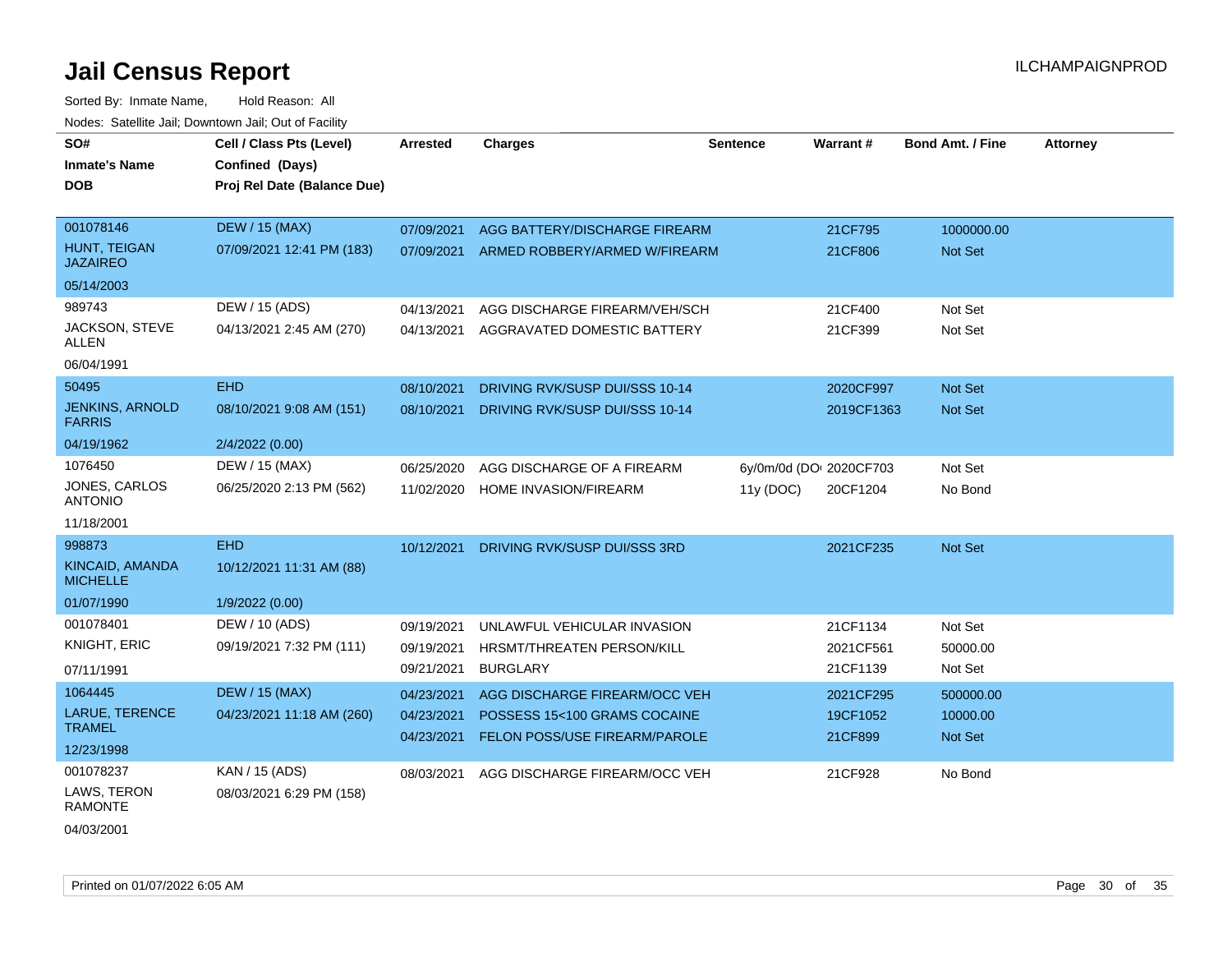| roaco. Catolino dall, Downtown dall, Out of Fability |                                                                            |                 |                                          |                 |                 |                         |                 |
|------------------------------------------------------|----------------------------------------------------------------------------|-----------------|------------------------------------------|-----------------|-----------------|-------------------------|-----------------|
| SO#<br><b>Inmate's Name</b><br><b>DOB</b>            | Cell / Class Pts (Level)<br>Confined (Days)<br>Proj Rel Date (Balance Due) | <b>Arrested</b> | <b>Charges</b>                           | <b>Sentence</b> | <b>Warrant#</b> | <b>Bond Amt. / Fine</b> | <b>Attorney</b> |
| 001078470                                            | <b>DEW / 15 (MAX)</b>                                                      | 10/10/2021      | MURDER/INTENT TO KILL/INJURE             |                 | 21CF1221        | Not Set                 |                 |
| LEE, AMAHRION<br><b>JA'MERE</b>                      | 10/10/2021 1:23 PM (90)                                                    |                 |                                          |                 |                 |                         |                 |
| 11/05/2002                                           |                                                                            |                 |                                          |                 |                 |                         |                 |
| 56792                                                | DEW / 10 (MED)                                                             | 02/02/2021      | ARMED HABITUAL CRIMINAL                  |                 | 2021CF141       | 500000.00               |                 |
| LILLARD, LAWRENCE<br><b>TYRONE</b>                   | 02/02/2021 2:11 PM (340)                                                   | 02/22/2021      | DRIVING ON REVOKED LICENSE               |                 | 21TR426         | 5000.00                 |                 |
| 10/20/1982                                           |                                                                            |                 |                                          |                 |                 |                         |                 |
| 001078575                                            | <b>KAN / 10 (MED)</b>                                                      | 11/09/2021      | <b>GUNRUNNING</b>                        |                 | 21CF1330        | 750000.00               |                 |
| MCLAURIN, KEYON A                                    | 11/09/2021 12:41 PM (60)                                                   |                 |                                          |                 |                 |                         |                 |
| 11/19/2002                                           |                                                                            |                 |                                          |                 |                 |                         |                 |
| 1011046                                              | KAN / 15 (ADS)                                                             |                 | 04/10/2021 ATTEMPT (FIRST DEGREE MURDER) |                 | 21CF392         | Not Set                 |                 |
| <b>MILES, DARRION</b><br><b>ANTONIO KEVONTA</b>      | 04/11/2021 12:46 AM (272)                                                  |                 |                                          |                 |                 |                         |                 |
| 03/18/1990                                           |                                                                            |                 |                                          |                 |                 |                         |                 |
| 001077278                                            | <b>DEW / 15 (MAX)</b>                                                      | 10/06/2020      | MURDER/INTENT TO KILL/INJURE             |                 | 2020CF146       | 2000000.00              |                 |
| MILLER, D'ANDRE                                      | 10/06/2020 12:49 PM (459)                                                  | 10/06/2020      | AGG FLEEING POLICE/21 MPH OVER           |                 | 2019CF1171      | 50000.00                |                 |
| 09/08/1986                                           |                                                                            |                 |                                          |                 |                 |                         |                 |
| 1026477                                              | KAN / 15 (ADS)                                                             | 09/21/2021      | AGG DISCHARGE FIREARM/OCC VEH            |                 | 21CF1138        | Not Set                 |                 |
| NEWBILL, DEVONTRE<br>LAMONT                          | 09/21/2021 2:27 AM (109)                                                   | 09/22/2021      | PROBATION VIOLATION                      |                 | 20CF577         | Not Set                 |                 |
| 11/22/1993                                           |                                                                            |                 |                                          |                 |                 |                         |                 |
| 1072907                                              | <b>KAN</b>                                                                 | 07/14/2021      | ATTEMPT (FIRST DEGREE MURDER)            |                 | 2021-CF-832     | 2000000.00              |                 |
|                                                      | NIKOLAEV, YEVGENIY 07/14/2021 10:10 PM (178)                               | 07/14/2021      | CRIMINAL DAMAGE <\$500/SCHOOL            |                 | 2021CF840       | 5000.00                 |                 |
| 10/06/1983                                           |                                                                            |                 |                                          |                 |                 |                         |                 |
| 001078558                                            | DEW / 10 (MED)                                                             | 11/03/2021      | UNLAWFUL USE OF A WEAPON                 |                 | 21CF1352        | Not Set                 |                 |
| PARRISH, DOMINIC<br>WALTER                           | 11/03/2021 1:25 PM (66)                                                    |                 |                                          |                 |                 |                         |                 |
| 08/23/2001                                           |                                                                            |                 |                                          |                 |                 |                         |                 |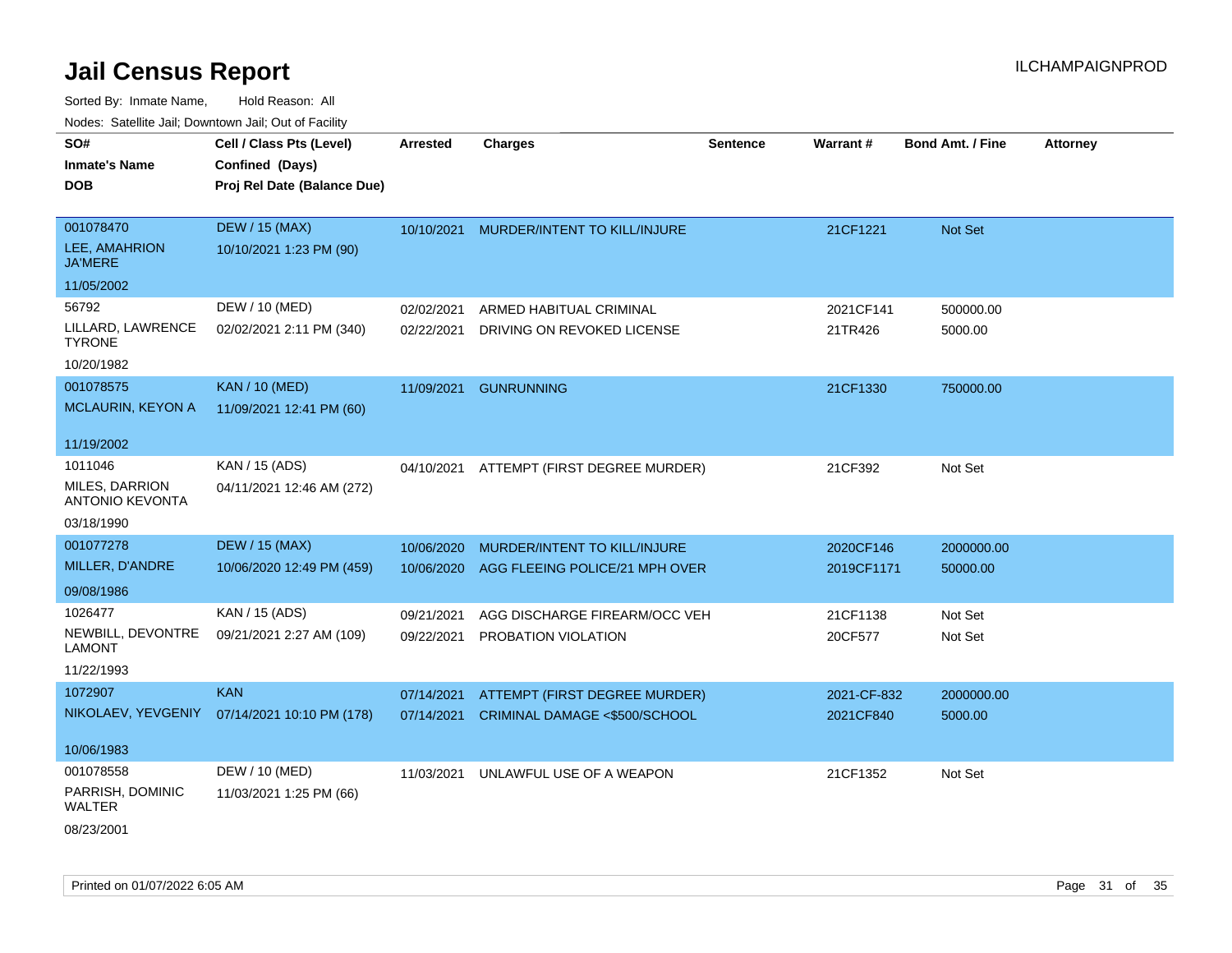| SO#                                    | Cell / Class Pts (Level)                      | <b>Arrested</b> | <b>Charges</b>                 | <b>Sentence</b> | Warrant#    | <b>Bond Amt. / Fine</b> | <b>Attorney</b> |
|----------------------------------------|-----------------------------------------------|-----------------|--------------------------------|-----------------|-------------|-------------------------|-----------------|
| <b>Inmate's Name</b>                   | Confined (Days)                               |                 |                                |                 |             |                         |                 |
| <b>DOB</b>                             | Proj Rel Date (Balance Due)                   |                 |                                |                 |             |                         |                 |
|                                        |                                               |                 |                                |                 |             |                         |                 |
| 001078063                              | <b>DEW / 15 (MAX)</b>                         | 06/15/2021      | AGG CRIM SEX ASSAULT/WEAPON    |                 | 2021CF678   | 1000000.00              |                 |
|                                        | PERRY, ROBERT Junior 06/15/2021 4:37 PM (207) | 06/15/2021      | <b>ROBBERY</b>                 |                 | 2021CF159   | 25000.00                |                 |
| 12/21/1990                             |                                               |                 |                                |                 |             |                         |                 |
| 001077614                              | KAN / 15 (MAX)                                | 01/17/2021      | ATTEMPT (FIRST DEGREE MURDER)  |                 | 21CF66      | Not Set                 |                 |
| <b>DEVON</b>                           | ROBINSON, DONTRELL 01/17/2021 3:08 PM (356)   |                 |                                |                 |             |                         |                 |
| 09/22/2002                             |                                               |                 |                                |                 |             |                         |                 |
| 1061216                                | <b>KAN / 10 (MED)</b>                         | 06/22/2021      | <b>HOME INVASION/FIREARM</b>   |                 | 21CF727     | Not Set                 |                 |
| <b>RUNGE, ANDRE</b><br><b>MARSEAN</b>  | 06/22/2021 4:42 PM (200)                      |                 |                                |                 |             |                         |                 |
| 12/05/1997                             |                                               |                 |                                |                 |             |                         |                 |
| 650295                                 | PIA / 50 (MAX)                                | 04/22/2020      | <b>CRIMINAL SEXUAL ASSAULT</b> |                 | 2020-CF407  | 750000.00               |                 |
| SANDAGE, JERALD                        | 04/22/2020 6:30 AM (626)                      | 04/22/2020      | CRIMINAL SEXUAL ASSAULT        |                 | 2020-CF408  | 750000.00               |                 |
| <b>EUGENE</b>                          |                                               | 04/22/2020      | <b>CRIMINAL SEXUAL ABUSE</b>   |                 | 2020-CF409  | 750000.00               |                 |
| 06/07/1971                             |                                               | 04/22/2020      | CRIMINAL SEXUAL ASSAULT        |                 | 2020-CF410  | 750000.00               |                 |
|                                        |                                               | 04/22/2020      | <b>OFFICIAL MISCONDUCT</b>     |                 | 2019-CF1811 | 25000.00                |                 |
| 50614                                  | <b>EHD</b>                                    | 12/15/2021      | DRIVING RVK/SUSP DUI/SSS 3RD   |                 | 2021CF677   | Not Set                 |                 |
| <b>SANFORD, AMBER</b><br><b>NICOLE</b> | 12/15/2021 10:18 AM (24)                      |                 |                                |                 |             |                         |                 |
| 12/07/1979                             | 1/12/2022 (0.00)                              |                 |                                |                 |             |                         |                 |
| 1062194                                | DEW / 15 (MAX)                                | 02/27/2020      | MURDER/OTHER FORCIBLE FELONY   |                 | 20CF-247    | 1000000.00              |                 |
| SIMMONS, MICHAEL<br><b>JAMAL</b>       | 02/27/2020 1:11 PM (681)                      | 09/23/2020      | AGG BATTERY/DISCHARGE FIREARM  |                 | 20CF1061    | Not Set                 |                 |
| 11/03/1997                             |                                               |                 |                                |                 |             |                         |                 |
| 001078115                              | KAN / 15 (MAX)                                | 07/01/2021      | ARMED VIOLENCE/CATEGORY I      |                 | 21CF772     | Not Set                 |                 |
| <b>SMITH, JAMES</b><br>NASHAUN, Junior | 07/01/2021 2:44 PM (191)                      | 07/30/2021      | DRIVING ON SUSPENDED LICENSE   |                 | 21TR5804    | 1500.00                 |                 |
| 09/18/2000                             |                                               |                 |                                |                 |             |                         |                 |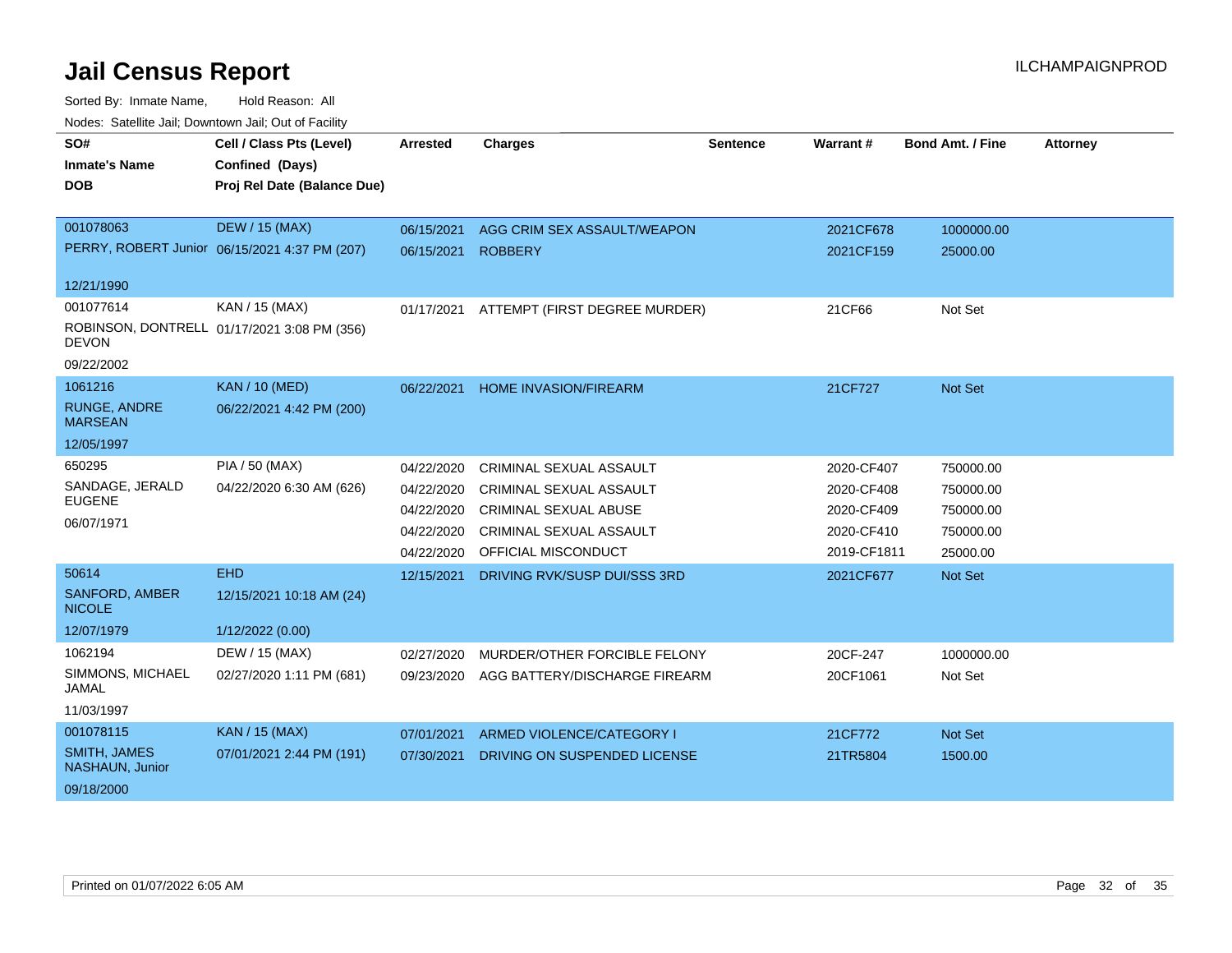| SO#                                     | Cell / Class Pts (Level)                      | <b>Arrested</b> | <b>Charges</b>                 | <b>Sentence</b>        | Warrant#   | <b>Bond Amt. / Fine</b> | <b>Attorney</b> |
|-----------------------------------------|-----------------------------------------------|-----------------|--------------------------------|------------------------|------------|-------------------------|-----------------|
| <b>Inmate's Name</b>                    | Confined (Days)                               |                 |                                |                        |            |                         |                 |
| <b>DOB</b>                              | Proj Rel Date (Balance Due)                   |                 |                                |                        |            |                         |                 |
|                                         |                                               |                 |                                |                        |            |                         |                 |
| 001077868                               | <b>DEW / 15 (MAX)</b>                         | 04/21/2021      | ARMED ROBBERY/ARMED W/FIREARM  |                        | 21CF445    | Not Set                 |                 |
| SPEARMENT,<br><b>KENTRELL</b>           | 04/21/2021 9:48 PM (262)                      | 08/19/2021      | FLEEING/ATTEMPT ELUDE OFFICER  |                        | 2021TR1053 | 1000.00                 |                 |
| 01/21/2002                              |                                               |                 |                                |                        |            |                         |                 |
| 001077854                               | <b>EHD</b>                                    | 09/15/2021      | DRIVING RVK/SUSP DUI/SSS 4-9   |                        | 2021CF306  | Not Set                 |                 |
| STUKINS, DANNY RAY                      | 09/15/2021 10:17 AM (115)                     |                 |                                |                        |            |                         |                 |
| 07/05/1985                              | 3/13/2022 (0.00)                              |                 |                                |                        |            |                         |                 |
| 1046632                                 | <b>KAN / 15 (MAX)</b>                         | 09/14/2021      | ARMED VIOLENCE/CATEGORY II     |                        | 21CF912    | 750000.00               |                 |
|                                         | TATE, JAVON MARQUIS 09/14/2021 12:10 PM (116) |                 |                                |                        |            |                         |                 |
| 08/10/1996                              |                                               |                 |                                |                        |            |                         |                 |
| 1033031                                 | KAN / 15 (MAX)                                | 08/19/2020      | *AGG BATTERY W/FIREARM/PERSON  |                        | 2020-CF923 | 500000.00               |                 |
| TOMS, ANDREW<br><b>CHUCKY</b>           | 08/19/2020 5:59 PM (507)                      |                 |                                |                        |            |                         |                 |
| 09/28/1978                              |                                               |                 |                                |                        |            |                         |                 |
| 27007                                   | <b>KAN / 15 (MAX)</b>                         | 09/19/2021      | DOMESTIC BATTERY/OTHER PRIOR   | 2y/0m/0d (DOI 21CF1133 |            | No Bond                 |                 |
| <b>TUELL, ROBERT</b><br><b>STEPHEN</b>  | 09/19/2021 9:51 AM (111)                      |                 |                                |                        |            |                         |                 |
| 09/25/1967                              |                                               |                 |                                |                        |            |                         |                 |
| 001078263                               | KAN / 10 (ADS)                                | 08/11/2021      | AGG FLEEING POLICE/21 MPH OVER | 15m (DOC)              |            | 200000.00               |                 |
| TURK, BRANDON<br>LARSHAWN               | 08/11/2021 6:23 PM (150)                      |                 |                                |                        |            |                         |                 |
| 10/18/1995                              |                                               |                 |                                |                        |            |                         |                 |
| 001078386                               | <b>KAN / 10 (MED)</b>                         | 09/14/2021      | POSSESSION OF STOLEN FIREARM   |                        | 2021CF1099 | 250000.00               |                 |
| <b>TURNER, AMARIO</b>                   | 09/14/2021 11:42 PM (116)                     |                 |                                |                        |            |                         |                 |
| 09/23/2002                              |                                               |                 |                                |                        |            |                         |                 |
| 1040925                                 | KAN / 10 (MED)                                | 10/05/2021      | AGG BATTERY/DISCHARGE FIREARM  |                        | 2021CF1105 | 1000000.00              |                 |
| <b>WEATHERALL,</b><br>JOHNNY EARL JAMES | 10/05/2021 4:17 PM (95)                       |                 |                                |                        |            |                         |                 |
| 04/29/1994                              |                                               |                 |                                |                        |            |                         |                 |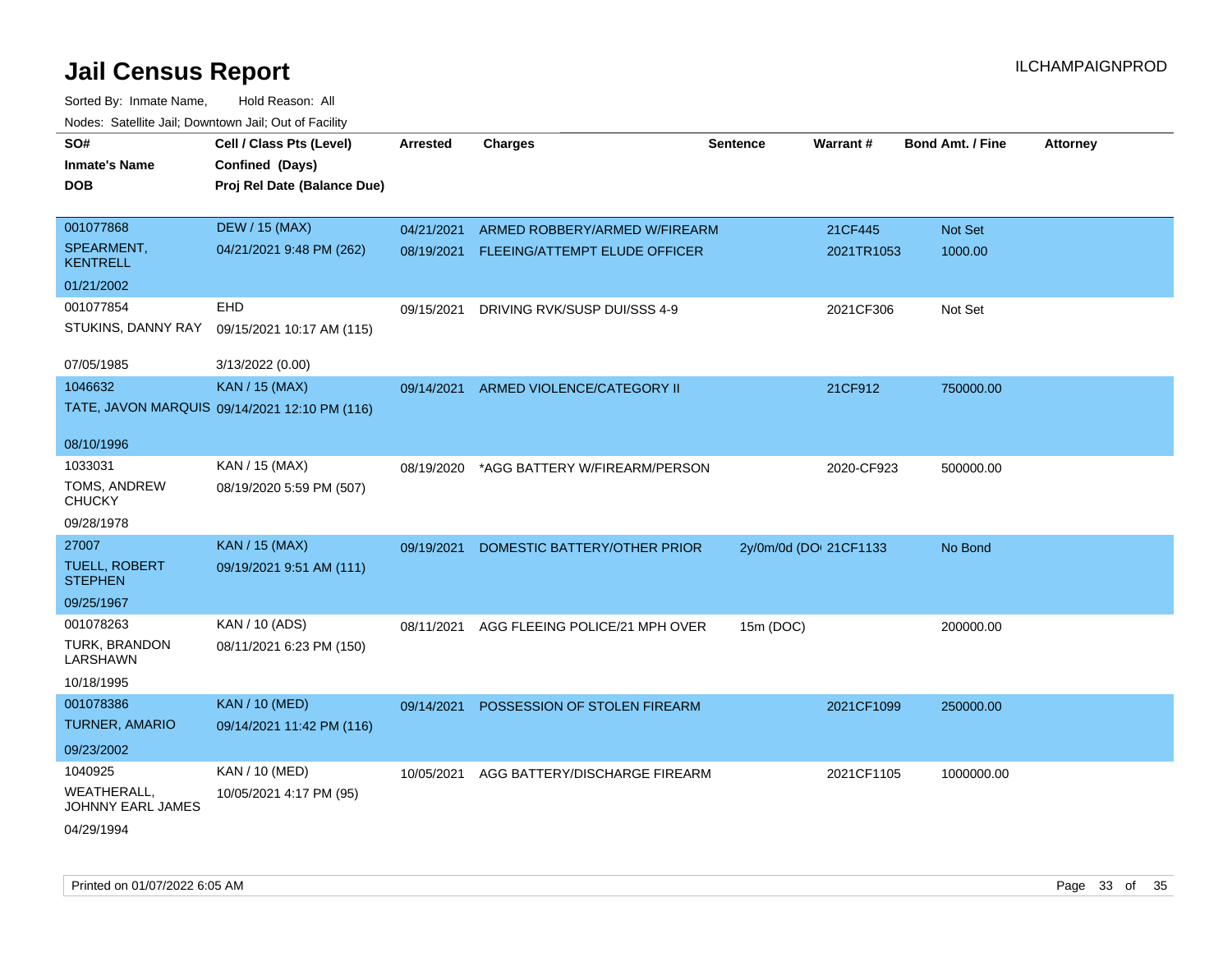| SO#<br><b>Inmate's Name</b><br><b>DOB</b>                           | Cell / Class Pts (Level)<br>Confined (Days)<br>Proj Rel Date (Balance Due) | <b>Arrested</b>                                                    | <b>Charges</b>                                                                                                                                              | <b>Sentence</b> | Warrant#                                                                      | <b>Bond Amt. / Fine</b>                               | <b>Attorney</b> |
|---------------------------------------------------------------------|----------------------------------------------------------------------------|--------------------------------------------------------------------|-------------------------------------------------------------------------------------------------------------------------------------------------------------|-----------------|-------------------------------------------------------------------------------|-------------------------------------------------------|-----------------|
| 1062558<br><b>WELLS, JIAMANTE</b><br><b>AMORE</b>                   | <b>DEW / 10 (MED)</b><br>10/02/2021 8:29 PM (98)                           |                                                                    | 10/02/2021 FELON POSS/USE WEAPON/FIREARM                                                                                                                    |                 | 21CF1185                                                                      | Not Set                                               |                 |
| 09/02/1995                                                          |                                                                            |                                                                    |                                                                                                                                                             |                 |                                                                               |                                                       |                 |
| 1002033<br><b>WEST, ANTONIO</b><br><b>DEONTA</b><br>04/15/1992      | KAN / 15 (MAX)<br>09/08/2021 11:01 PM (122)                                | 09/08/2021<br>09/08/2021<br>09/08/2021<br>09/08/2021<br>09/08/2021 | DRIVING ON SUSPENDED LICENSE<br>ARMED ROBBERY/ARMED W/FIREARM<br>AGG UNLAWFUL USE OF WEAPON/VEH<br>OBSTRCT JUSTICE/LEAVE STATE<br>ARMED VIOLENCE/CATEGORY I |                 | 2019-TR-11944<br>2020-CF-1406<br>2021-CF-AWOW<br>2021-CF-AWOW<br>2021-CF-AWOW | 5000.00<br>500000.00<br>Not Set<br>Not Set<br>Not Set |                 |
| 1022068<br><b>WILKINS, MICHAEL</b><br><b>CARL</b>                   | <b>DEW / 15 (ADS)</b><br>10/10/2021 5:07 AM (90)                           | 10/10/2021                                                         | FELON POSS/USE WEAPON/FIREARM                                                                                                                               |                 | 21CF1212                                                                      | Not Set                                               |                 |
| 07/10/1992                                                          |                                                                            |                                                                    |                                                                                                                                                             |                 |                                                                               |                                                       |                 |
| 001077508<br>WILLIAMS, CALVIN<br><b>TIMOTHY</b>                     | DEW / 15 (ADS)<br>12/10/2020 8:55 PM (394)                                 | 12/10/2020                                                         | MURDER/STRONG PROB KILL/INJURE                                                                                                                              | 55y (DOC)       | 2020CF1293                                                                    | No Bond                                               |                 |
| 10/23/2002                                                          |                                                                            |                                                                    |                                                                                                                                                             |                 |                                                                               |                                                       |                 |
| 539662<br><b>WILLIAMS, JAVONTAE</b><br><b>DEMAR</b><br>07/28/1991   | <b>KAN / 10 (MED)</b><br>08/14/2021 1:28 AM (147)                          | 08/14/2021<br>08/14/2021<br>08/14/2021<br>08/14/2021               | <b>AGGRAVATED BATTERY</b><br>AGGRAVATED DOMESTIC BATTERY<br>DOM BTRY/CONTACT/1-2 PRECONV<br><b>CITY OV ARREST</b>                                           |                 | 21CF979<br>2020CF1098<br>2021CF770<br>2017OV893                               | No Bond<br>25000.00<br>250000.00<br>1000.00           |                 |
| 1037579<br><b>WILLIAMS, STEVEN</b><br>PATRICK, Second<br>11/25/1994 | KAN / 10 (MED)<br>08/17/2021 8:16 PM (144)                                 | 08/17/2021                                                         | FELON POSS/USE WEAPON/FIREARM                                                                                                                               |                 | 2019CF73                                                                      | No Bond                                               |                 |
| 001078632<br><b>WILSON, CIERRA</b><br><b>LYNAI</b>                  | <b>EHD</b><br>12/01/2021 10:27 AM (38)                                     | 12/01/2021                                                         | DRIVING ON SUSPENDED LICENSE                                                                                                                                |                 | 2021TR1420                                                                    | Not Set                                               |                 |
| 03/24/1992                                                          | 1/14/2022 (0.00)                                                           |                                                                    |                                                                                                                                                             |                 |                                                                               |                                                       |                 |